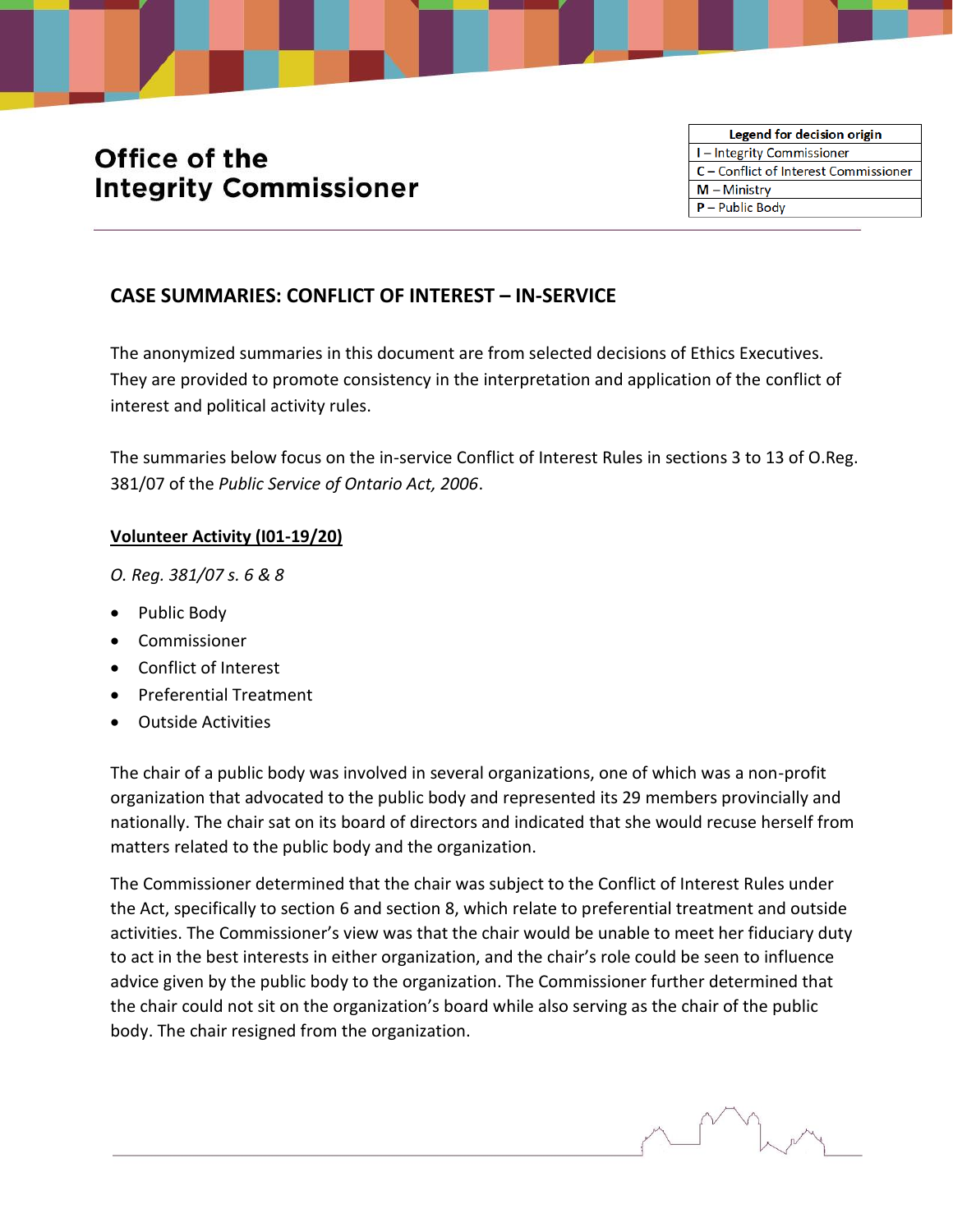# **Running for a Band Council (C01-18/19)**

*PSOA, s. 79; O. Reg. 381/07 s. 8.*

- Conflict of Interest
- Political Activity
- Conflict of Interest Commissioner
- Engaging in Business or Undertaking
- Political Activity Specially Restricted Public Servants

An ethics executive sought advice about the PSOA to a specially-restricted public servant who was considering running for election to a band council in an indigenous community.

The political activity rules under the PSOA, apply to federal, provincial and municipal elections. In the past, the Commissioner interpreted the term "municipal election" to include elections for a school board trustee as these types of elections are governed by the Municipal Election Act, 1990. The Commissioner considered various processes by which band council elections could be held and concluded that seeking election to a band council did not, in it of itself, constitute political activity as defined in section 72 of the PSOA. As such the specially-restricted public servant was not prohibited under the political activity rules from seeking a position on a band council.

The conflict of interest rules related to outside activities set out in section 8 of O. Reg. 381/07 are more relevant to this situation. The Commissioner suggested the ethics executive consider (1) seeking a position on a band council and (2) serving on a band council as two distinct activities undertaken outside of a public servant's role. More specifically, the ethics executive should consider the time commitments associated with both activities, whether these commitments would impact the public servant's role and if the impact could be minimized through recusals.

### **Invitation from an Entity (M01-17/18)**

*O. Reg. 381/07, s. 4.*

- Conflict of Interest
- Ministry
- Accepting Gifts

A public servant was invited to an event by an entity. The value of the event exceeded \$200.00. The entity had previously done work for the Crown in the area in which the public servant works.

 $\mathfrak{p}$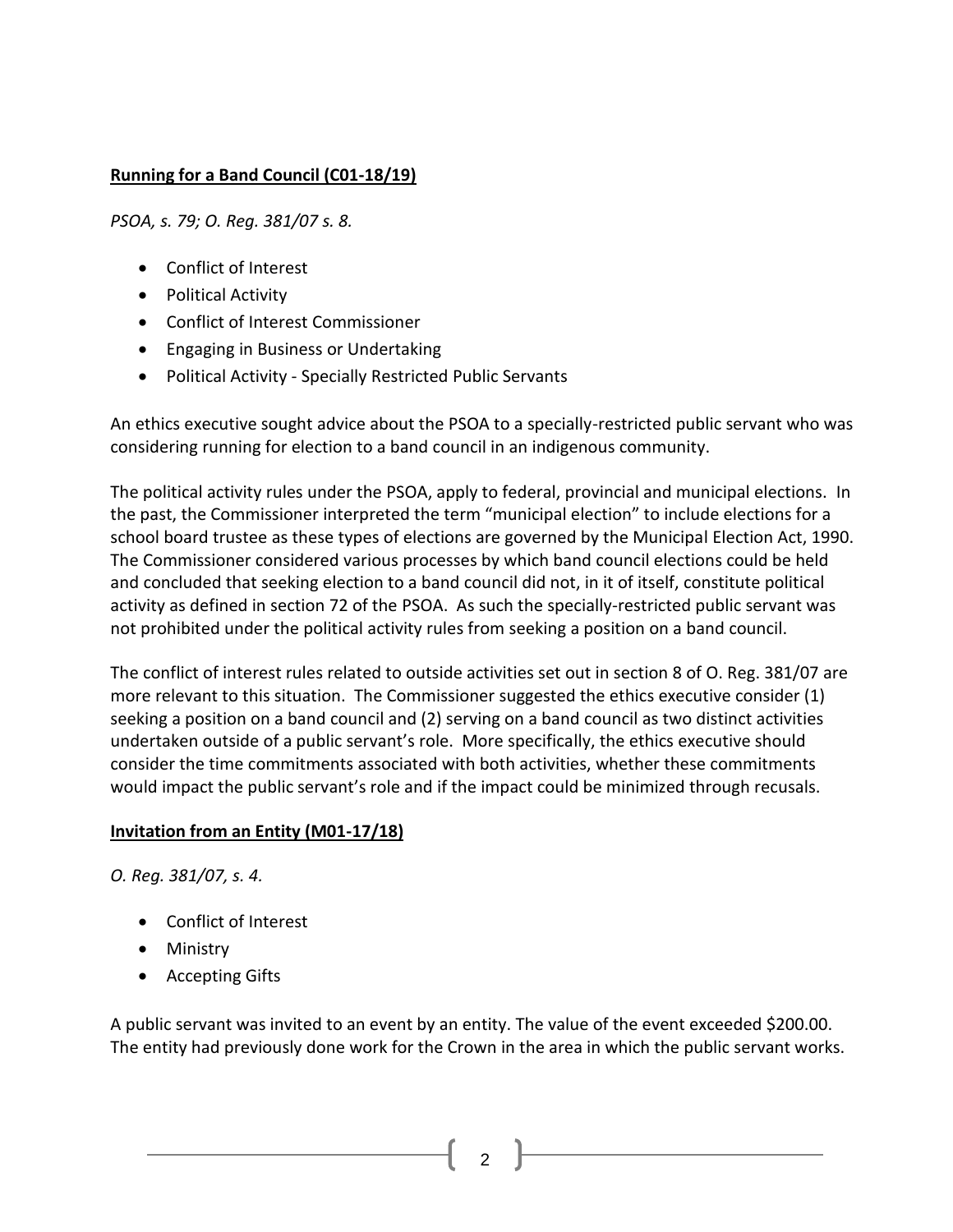The entity does not currently have a contract with the Crown. But the entity might in future bid on work for the Crown.

Section 4 prohibits a public servant from accepting a gift from specified persons and entities if a reasonable person might conclude that the gift could influence the public servant when performing his or her duties for the Crown. The persons and entities include those that seek to do business with the Crown. A gift includes a benefit of any kind.

In the circumstances, the Ethics Executive directed the public servant to decline the invitation.

### **Operating a Small Business (M02-17/18)**

*O. Reg. 381/07, s. 3, 5, 6 & 8.*

- Conflict of Interest
- Ministry
- Benefitting Self, Spouse or Children
- Disclosing Confidential Information
- Engaging in Business or Undertaking
- Giving Preferential Treatment

A public servant operated a small business outside of the public servant's employment with the Crown. The public servant was self-employed on a part-time basis. There was no nexus between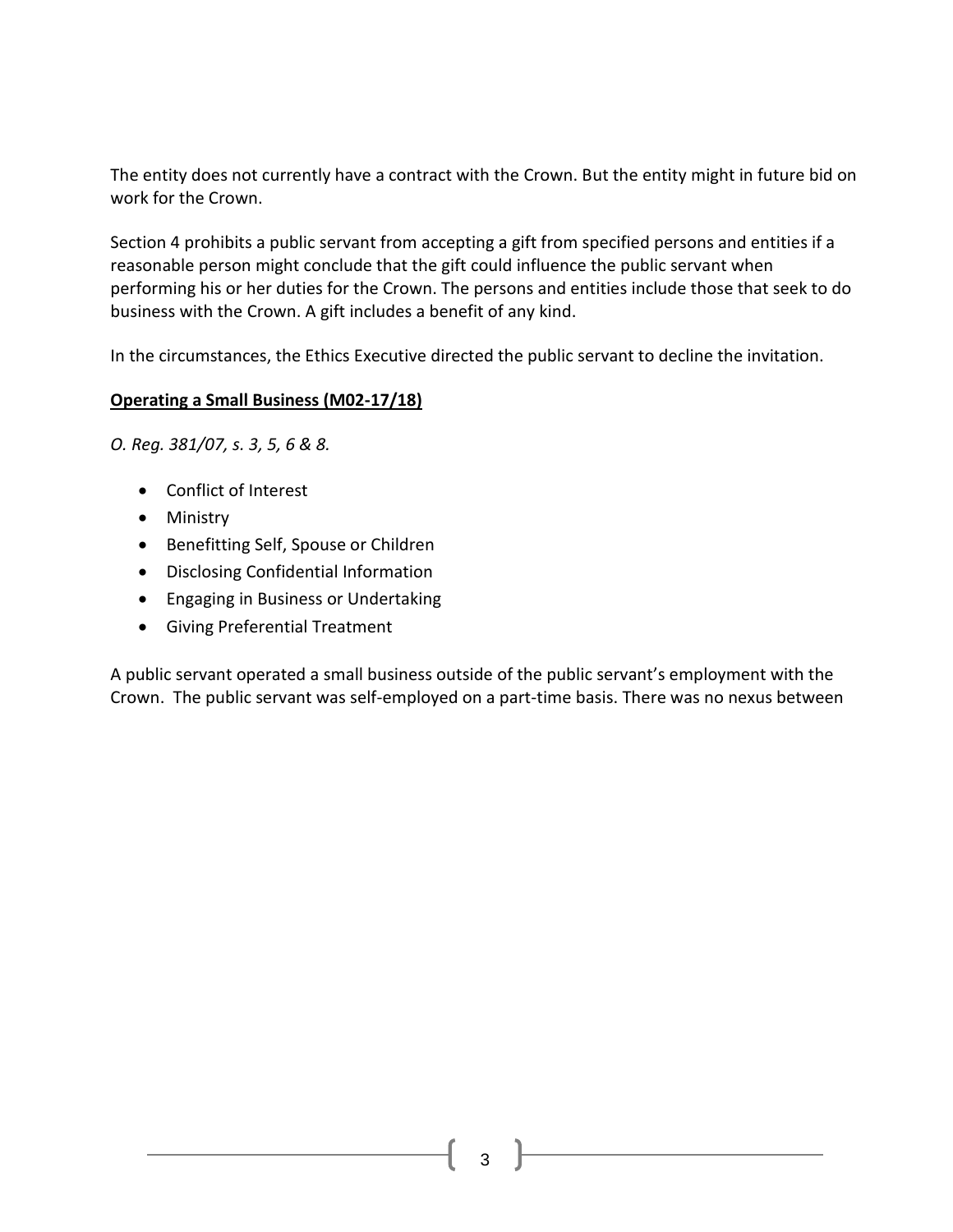the public servant's duties to the Crown and the public servant's small business. There was no connection between the public servant's clients and the ministry in which the public servant works.

Section 3 prohibits a public servant from using or attempting to use their employment with the Crown to benefit themselves.

Section 5 prohibits a public servant from disclosing confidential information obtained during the course of their employment with the Crown except where the public servant is authorized to do so. A public servant is prohibited from using confidential information in a business or undertaking outside of their work for the Crown.

Section 6 prohibits a public servant, when performing their duties to the Crown, from giving preferential treatment to any person or entity. A public servant must endeavour to avoid creating the appearance that preferential treatment is being given. A public servant is also prohibited from offering assistance to a person or entity in dealing with the Crown other than assistance given in the ordinary course of the public servant's employment.

Section 8 prohibits a public servant from engaging in an outside business if the undertaking would interfere with the public servant's ability to perform their duties to the Crown or, if in connection with the undertaking, any person would derive an advantage from the public servant's employment as a public servant.

To ensure that the public servant does not use and is not seen as using the public servant's employment with the Crown to benefit themselves, the Ethics Executive directed the public servant not to use the public servant's employment with the Crown to market, promote or solicit clients for the small business. The Ethics Executive further reminded the public servant of the public servant's obligation to continue to comply with the conflict of interest rules, including the obligation: not to disclose or use any confidential information derived from the public servant's employment with the Crown; not to create the appearance that preferential treatment is being given to a person or entity that could benefit from it; not to offer assistance to a person or entity in dealing with the Crown other than assistance given in the ordinary course of the public servant's employment; not to allow the small business to interfere with the public servant's employment with the Crown; not to provide an advantage to any person as a result of the public servant's employment with the Crown; not to utilize government premises, equipment or supplies for the purposes of the small business.

4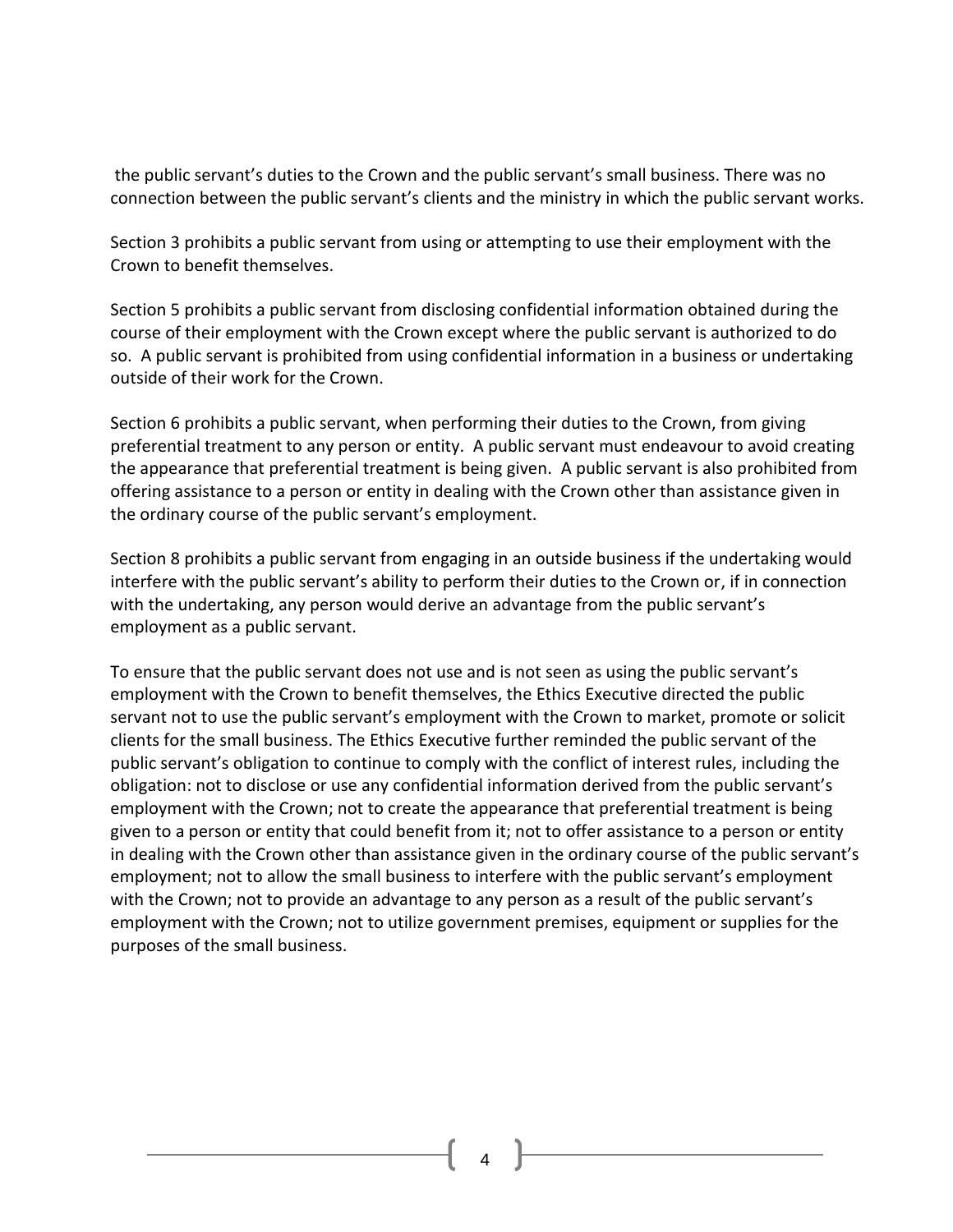# **Helping a Spouse's Business (M03-17/18)**

*O. Reg. 381/07, s. 8.*

- [Conflict of Interest](http://www.coicommissioner.gov.on.ca/category/type-of-ethical-matter/conflict-of-interest/)
- [Ministry](http://www.coicommissioner.gov.on.ca/category/source-of-decision/ministry/)
- [Engaging in Business or Undertaking](http://www.coicommissioner.gov.on.ca/category/type-of-rule/engaging-in-business-or-undertaking/)

A public servant wanted to work part-time in the business of the public servant's spouse. The outside employment would occur either on weekends, during vacation or when the public servant is on a leave of absence. There is no nexus between the public servant's position in the OPS and the outside employment.

Section 8 prohibits a public servant from engaging in an outside business if the undertaking would interfere with the public servant's ability to perform his or her duties to the Crown or if, in connection with the undertaking, any person would derive an advantage from the public servant's employment as a public servant.

To mitigate the risk of a conflict, the Ethics Executive directed the public servant: not to use his or her position with the Crown to attempt to secure any benefit for the spouse's business; not to use his or her position with the Crown to promote the spouse's business; not to seek preferential treatment by or privileged access to public servants when carrying out duties for the spouse's business; not to participate in any activity of the spouse's business involving the potential or actual provision of goods and services by the spouse's business to the Crown; and not to identify as an Ontario public servant or act in such a way as to give the impression that the public servant is representing the Crown, when carrying out duties for the spouse's business.

### **Attending a Conference (M04-17/18)**

*O. Reg. 381/07, s. 6.*

- [Conflict of Interest](http://www.coicommissioner.gov.on.ca/category/type-of-ethical-matter/conflict-of-interest/)
- [Ministry](http://www.coicommissioner.gov.on.ca/category/source-of-decision/ministry/)
- [Giving Preferential Treatment](http://www.coicommissioner.gov.on.ca/category/type-of-rule/giving-preferential-treatment/)

A public servant wanted to attend a conference. A friend of the public servant worked in a senior position for the organization hosting the conference. The public servant intended to pay the full conference fee and had no role in the conference other than as an attendee.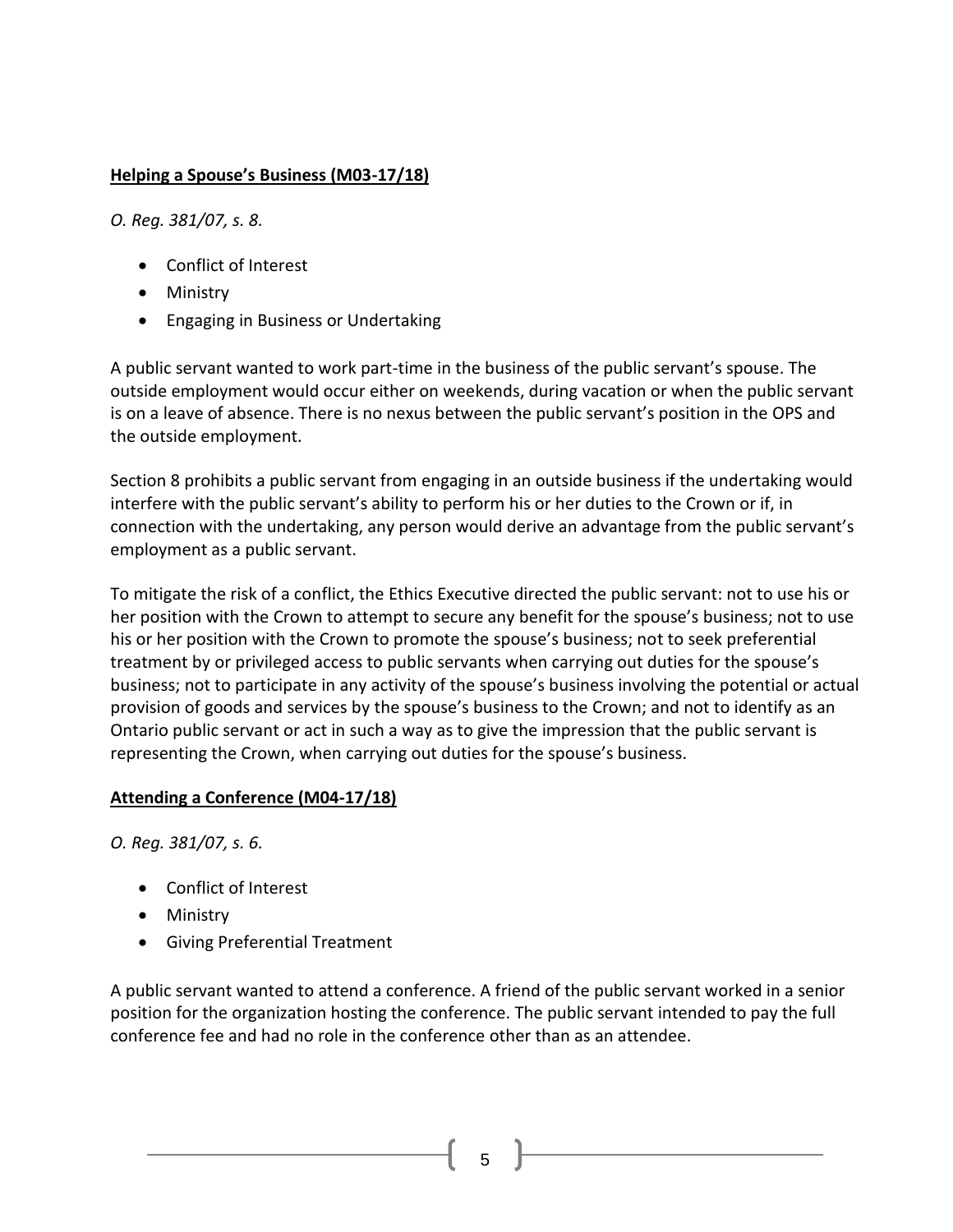Section 6 of O. Reg. 381/07 prohibits a public servant, when performing his or her duties to the Crown, from giving preferential treatment to any person or entity. A public servant must endeavour to avoid creating the appearance that preferential treatment is being given. The Ethics Executive considered whether the public servant's attendance at the conference would create the appearance of preferential treatment either to the friend or the friend's employer.

The Ethics Executive was satisfied there was a legitimate business rationale for the public servant to attend the conference in issue.

The Ethics Executive reminded the public servant that the public servant must endeavour to avoid creating the appearance that the public servant was giving preferential treatment to the organization or anyone affiliated with the organization.

### **Access to Confidential Information (M05-17/18)**

*O. Reg. 381/07, s. 5 & 8.*

- [Conflict of Interest](http://www.coicommissioner.gov.on.ca/category/type-of-ethical-matter/conflict-of-interest/)
- [Ministry](http://www.coicommissioner.gov.on.ca/category/source-of-decision/ministry/)
- [Disclosing Confidential Information](http://www.coicommissioner.gov.on.ca/category/type-of-rule/disclosing-confidential-information/)
- [Engaging in Business or Undertaking](http://www.coicommissioner.gov.on.ca/category/type-of-rule/engaging-in-business-or-undertaking/)

A public servant's duties to the Crown might potentially gave the public servant access to confidential information regarding either (1) the outside entity on which the public servant sits as a member of the board of directors or (2) the employer of a family member.

Section 5 of O. Reg. 381/07 prohibits both the disclosure and use of confidential information.

Section 8 of O. Reg. 381/07 prohibits a public servant from engaging in outside activity if, in connection with the employment or activity, any person would derive an advantage from the public servant's employment.

To mitigate the risk of a potential or perceived conflict under either the rule that prohibits the disclosure or use of confidential information and/or the rule that prohibits a public servant from engaging in an outside activity if any person would derive an advantage from the public servant's employment, the Ethics Executive directed the public servant to discuss in advance with the relevant manager any work that may involve either of the two organizations in question so that the manager could either restrict the public servant's access to confidential information or assign the public servant other work.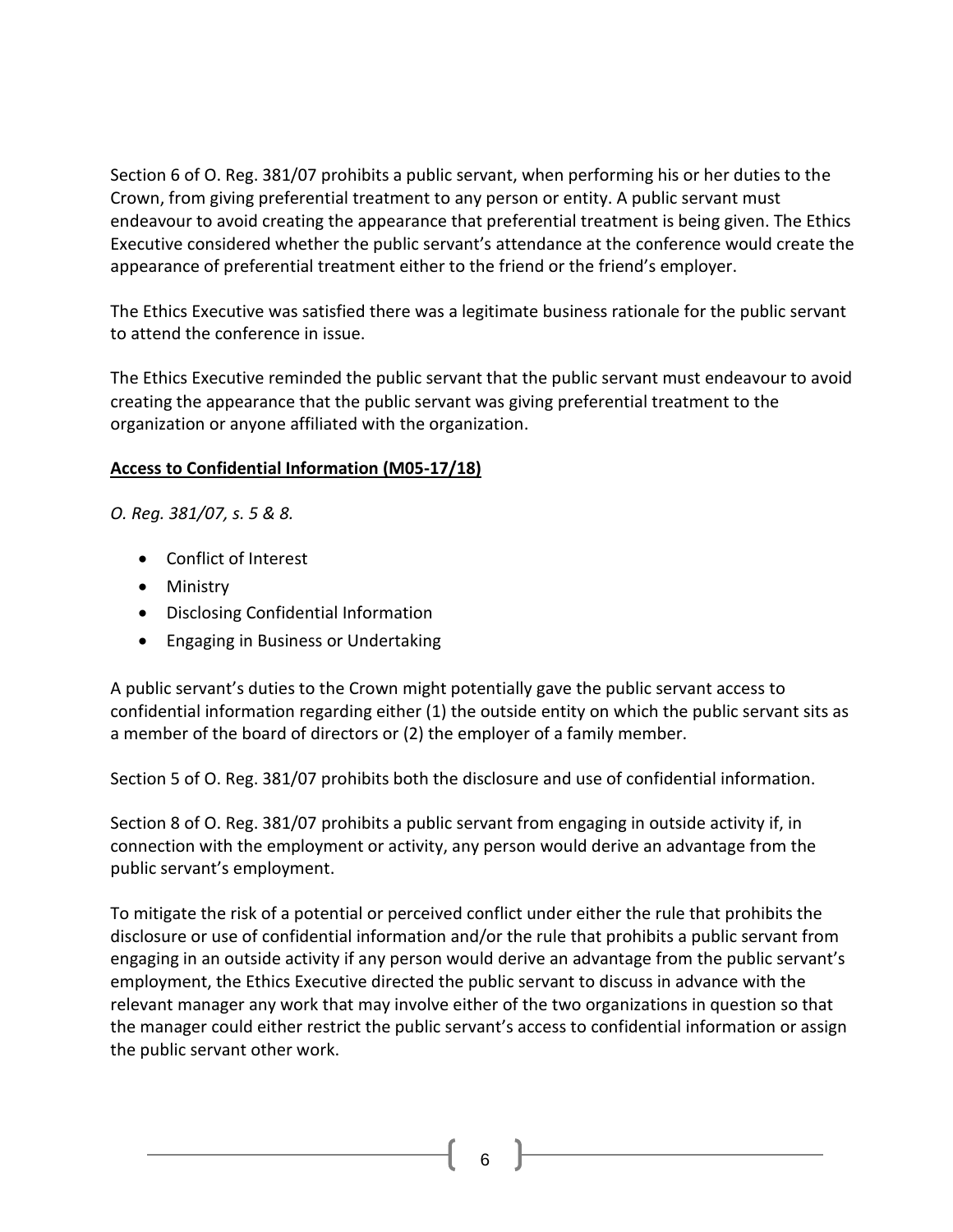#### **Selling Things to Other Public Servants (M06-17/18)**

*O. Reg. 381/07, s. 3, 6 & 8.*

- [Conflict of Interest](http://www.coicommissioner.gov.on.ca/category/type-of-ethical-matter/conflict-of-interest/)
- [Ministry](http://www.coicommissioner.gov.on.ca/category/source-of-decision/ministry/)
- [Benefitting Self](http://www.coicommissioner.gov.on.ca/category/type-of-rule/benefitting-self-spouse-or-children/)
- [Spouse or Children](http://www.coicommissioner.gov.on.ca/category/type-of-rule/benefitting-self-spouse-or-children/)
- [Engaging in Business or Undertaking](http://www.coicommissioner.gov.on.ca/category/type-of-rule/engaging-in-business-or-undertaking/)
- [Giving Preferential Treatment](http://www.coicommissioner.gov.on.ca/category/type-of-rule/giving-preferential-treatment/)

A public servant had a part-time side business selling consumer products. All sales took place outside of regular work hours. The public servant's customers included other public servants. The public servant's duties to the Crown included, on occasion, an oversight role in respect of other public servants.

Subsection 3(1) of the Conflict of Interest Rules prohibits a public servant from using or attempting to use his or her employment by the Crown to directly or indirectly benefit himself or herself.

Section 6 of O. Reg. 381/07 prohibits a public servant, when performing his or her duties to the Crown, from giving preferential treatment to any person or entity. A public servant must also endeavor to avoid creating the appearance that preferential treatment is being given.

Paragraph 5 of Section 8 of O. Reg. 381/07 prohibits employment in an outside business if any person would derive an advantage from the public servant's employment as a public servant or if it would interfere with the public servant's ability to perform their duties.

The Ethics Executive determined that the public servant's side business had the potential to create a conflict of interest. To address the potential conflict of interest, the Ethics Executive directed the public servant not to use the public servant's employment by the Crown to market or promote the side business or solicit customers, and to recuse themself from oversight activity involving a public servant who is a customer of the side business or who, within the prior 12 months, had been a customer of the side business.

7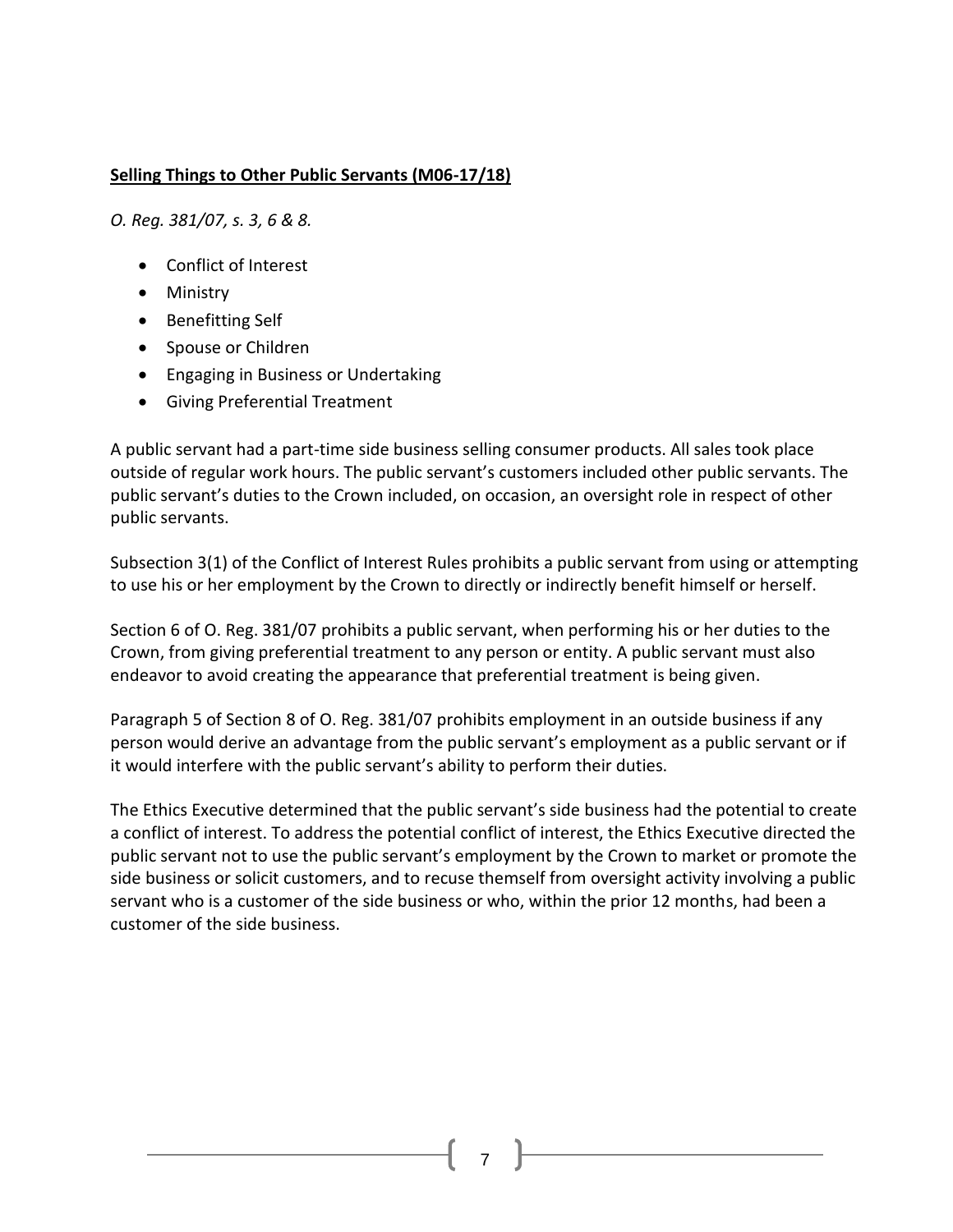### **Involved in a Steering Committee (P01-17/18)**

*O. Reg. 381/07, s. 5, 8 & 9.*

- Conflict of Interest
- Public Body
- Disclosing Confidential Information
- Engaging in Business or Undertaking
- Participating in Decision-Making

The public servant was a board member of a public agency. In this capacity, she was involved in shaping the broader strategy for the public agency. She was invited to take part in a steering committee whose mandate was in the same general field as that of the public agency, though the two were not directly related. As a member of the steering committee, she might have been asked to comment on governance structures, funding models and system planning, among other things.

As a board member for the public agency, the public servant was privy to confidential information touching on governance issues, funding models, and system planning. Though there was no intersection between the public agency and the steering committee at the time, there was a potential for the two to overlap in the future, as they operate in the same general field. In such event, the public servant could potentially be involved in discussions or decision-making at one that could impact the other.

The public servant was reminded of her confidentiality obligations owed to the public agency, and advised to be careful not to reveal any such confidential information to the steering committee, particularly on the topic of the agency's strategy and planning. Additionally, she was advised to withdraw from any discussions and decision-making taking place at either the public agency or the steering committee that could impact the other. The public servant agreed to keep the Ethics Executive apprised of her work with the steering committee as it progressed, to ensure that any new conflicts could be addressed in a timely manner.

### **Helping with a Major Sporting Event (C01-16/17)**

*O. Reg. 381/07, s. 6 & 8.*

- Conflict of Interest
- Conflict of Interest Commissioner
- Engaging in Business or Undertaking

8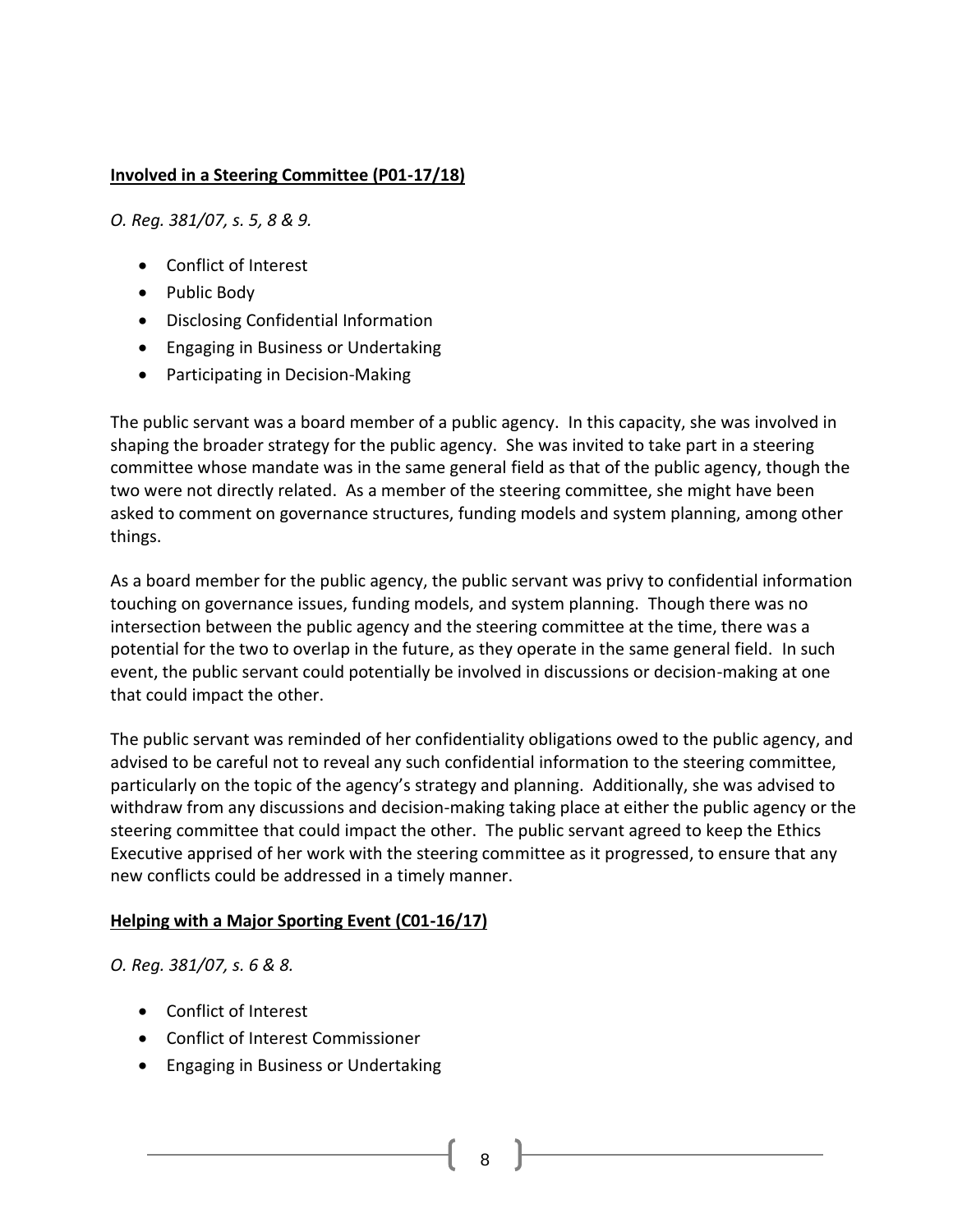• Giving Preferential Treatment

The public servant was president and CEO of a public body, and as such, maintained a very senior and visible position. In his spare time, he was involved in certain athletic activities, including volunteering with a local organizing committee for a major sporting event that was planned to be held in Ontario. As part of these volunteer activities, he anticipated being asked to draw on his government relations experience and to assist with provincial grant applications.

A perceived or actual conflict could arise in the event that the public servant participated in any vendor selection processes on behalf of the organizing committee where the vendors could also provide goods or services to the public body. In addition, given the senior level held by the public servant at the public body, confusion could be created as to whether there is some sort of relationship between the organizing committee and the public body if he were to become a spokesperson for or be seen to be a public representative of the organizing committee. This could inadvertently be seen to be an endorsement of the sporting event, and result in a benefit to the organizing committee. Finally, using his existing government contacts and relationships to push forward applications for provincial grants could result in an advantage being conferred to the organizing committee.

The public servant was advised to refrain from participating in any vendor selections where the same vendors may have, or may make bids for, contracts with the public body. The public servant was also advised to avoid becoming the "face" of the organizing committee by limiting speaking on its behalf or taking on major promotional actions in support of it. Finally, the public servant was advised to avoid taking any personal action to persuade or otherwise connect with provincial-level decision-makers on behalf of the organizing committee.

# **Maintaining Research Activities (C02-16/17)**

*O. Reg. 381/07, s. 3, 6, 8 & 9.*

- Conflict of Interest
- Conflict of Interest Commissioner
- Benefitting Self, Spouse or Children
- Engaging in Business or Undertaking
- Giving Preferential Treatment
- Participating in Decision-Making

The president and CEO of a public body continued to maintain certain research activities which predated his appointment to the public body. The research activities were housed at an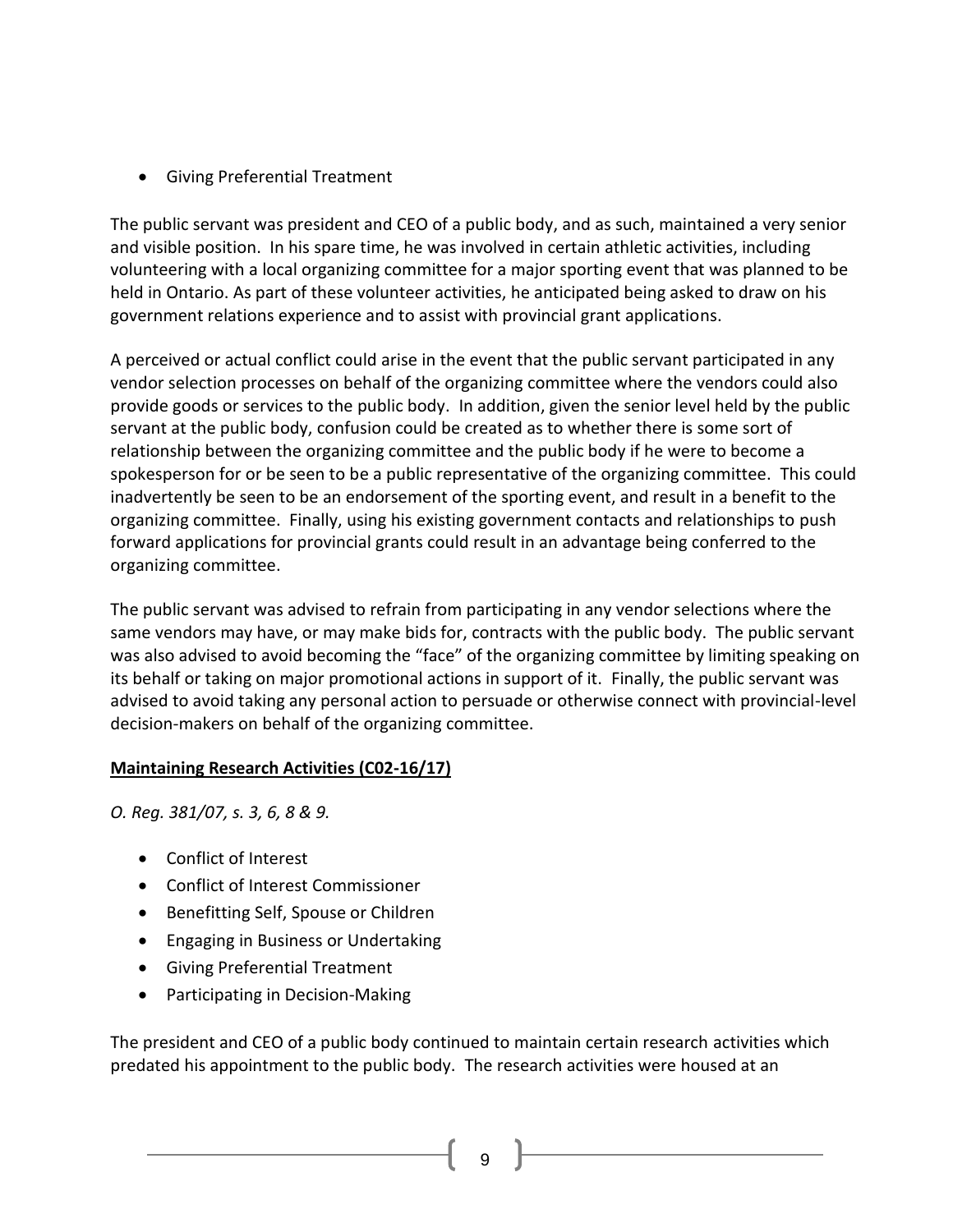institution that received funding from the public body. In addition, part of the research activities had the potential to be commercialized and to have an impact on the field in which the public body operates.

As president and CEO, the public servant could potentially be involved at the public body in discussions and decision-making relating to funding for programs that could be impacted by the new technology. In addition, on a broader level, there might be a perception that he could influence decisions at the public body relating to funding for the institution that housed the research activities, which could ultimately benefit his own research.

The president and CEO agreed to continue to declare his interest in the new technology in the course of any conversations at the public body on the subject, and to withdraw from any decisionmaking that could impact either the commercialization or use of the new technology. In addition, the president and CEO agreed to continue declaring his relationship with the external institution, to withdraw from any decision-making that could impact the external institution, and to delegate any decision-making and signing authority for any funding or other agreements with the external institution.

# **Using Letterhead (M01-16/17)**

*O. Reg. 381/07, s. 8.*

- [Conflict of Interest](http://www.coicommissioner.gov.on.ca/category/type-of-ethical-matter/conflict-of-interest/)
- [Ministry](http://www.coicommissioner.gov.on.ca/category/source-of-decision/ministry/)
- [Engaging in Business or Undertaking](http://www.coicommissioner.gov.on.ca/category/type-of-rule/engaging-in-business-or-undertaking/)

An Ethics Executive was asked to respond to an inquiry from an MPP regarding the use of ministry letterhead by ministry staff when seeking charitable donations under the auspices of a government-wide charitable campaign.

The Ethics Executive confirmed that ministry letterhead should not be used when seeking charitable donations, notwithstanding the fact that requesting donations did not constitute a contract, commitment or obligation in any way. The Ethics Executive also indicated that the ministry would review its processes for running future charitable campaigns to ensure ministry letterhead would not be used.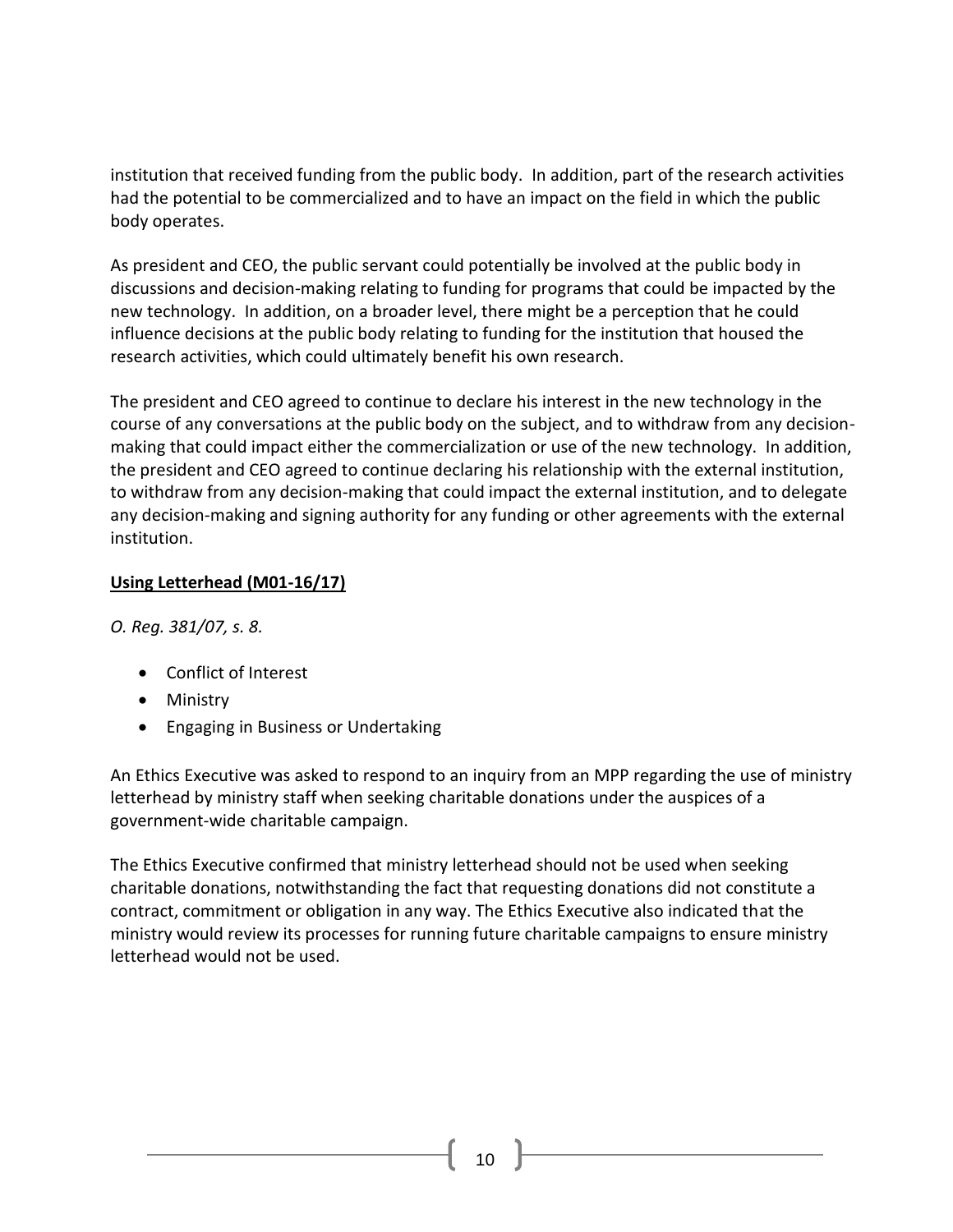### **Elected Mayor (M02-16/17)**

*PSOA, s. 77 & 79; O. Reg. 281/07, s. 8.*

- [Conflict of Interest](http://www.coicommissioner.gov.on.ca/category/type-of-ethical-matter/conflict-of-interest/)
- [Political Activity](http://www.coicommissioner.gov.on.ca/category/type-of-ethical-matter/political-activity/)
- [Ministry](http://www.coicommissioner.gov.on.ca/category/source-of-decision/ministry/)
- [Engaging in Business or Undertaking](http://www.coicommissioner.gov.on.ca/category/type-of-rule/engaging-in-business-or-undertaking/)
- Political Activity [All Other Public Servants](http://www.coicommissioner.gov.on.ca/category/type-of-rule/political-activity-all-other-public-servants/)

A public servant was elected mayor of a small town (fewer than 1,000) after serving as councillor. One year after their election, the public servant declared a potential conflict of interest to their Ethics Executive.

The public servant's mayoral duties were performed outside of normal business hours. The public servant worked in a technical position unrelated to their mayoral duties, so there did not appear to be any overlap between the public servant's duties and their municipal responsibilities. Nor was there any obvious conflict between the public servant's responsibilities and the interests of the Crown.

The Ethics Executive advised the public servant that they should have notified the Ethics Executive when first elected mayor, rather than one year later. However, the Ethics Executive also advised the public servant that provided their elected position was not so demanding of their time as to interfere with their duties as a public servant, serving as mayor did not raise a conflict that warranted termination. The public servant was also advised to recuse themselves in any situation where they might have to take a position contrary to the interests of the Crown or which might put them in conflict with the Crown.

### **Member of an Advisory Board (M04-16/17)**

*O. Reg. 381/07, s. 6 & 8.*

- [Conflict of Interest](http://www.coicommissioner.gov.on.ca/category/type-of-ethical-matter/conflict-of-interest/)
- [Ministry](http://www.coicommissioner.gov.on.ca/category/source-of-decision/ministry/)
- [Engaging in Business or Undertaking](http://www.coicommissioner.gov.on.ca/category/type-of-rule/engaging-in-business-or-undertaking/)
- [Giving Preferential Treatment](http://www.coicommissioner.gov.on.ca/category/type-of-rule/giving-preferential-treatment/)

11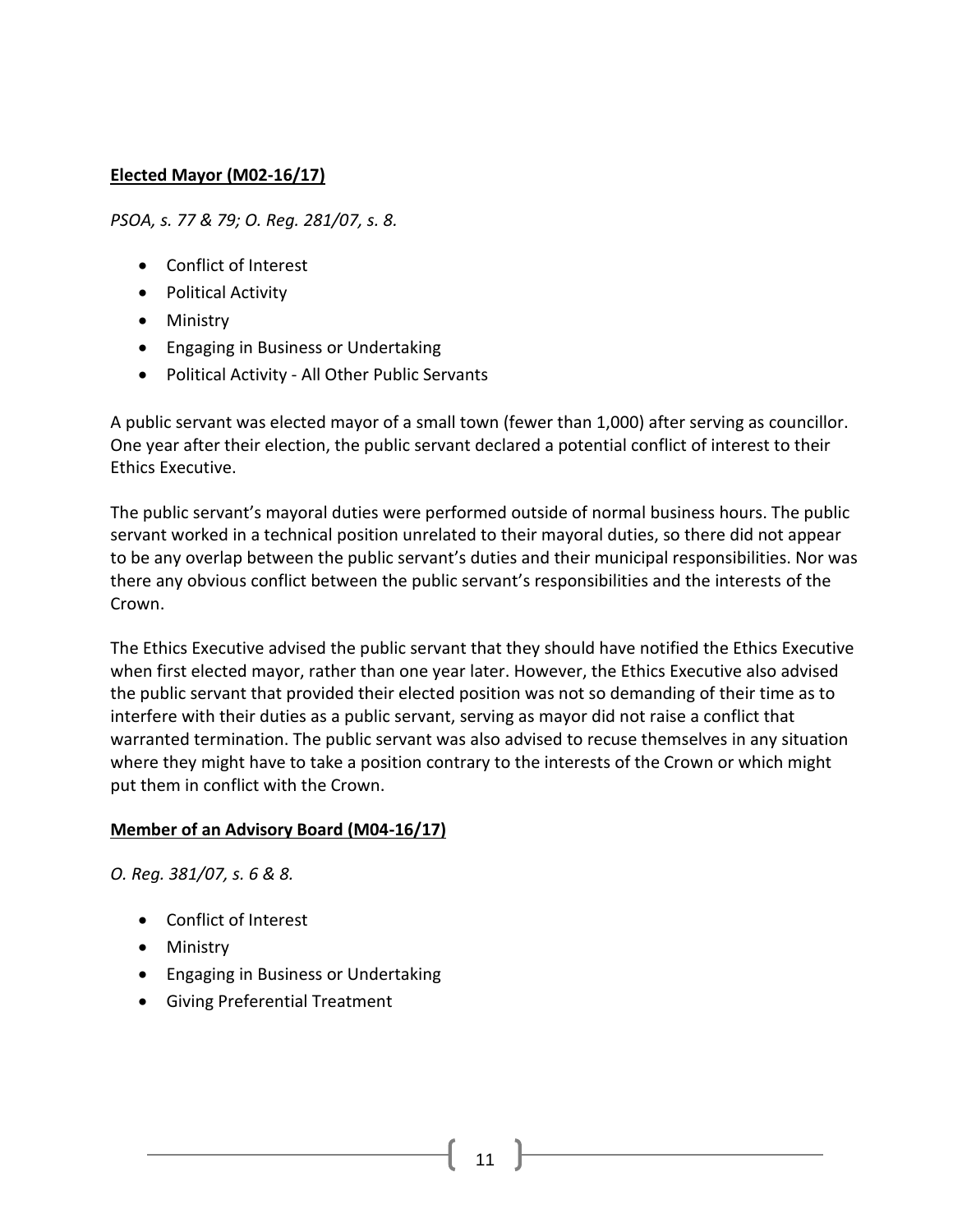A senior employee of a ministry sought advice as to whether they could serve as a member of an advisory council to a university-based centre with a mandate affecting the same stakeholder group as the employee's ministry. The public servant was involved in defining the government's policy and program priorities affecting the stakeholder group and in making funding decisions concerning its communities, programs and organizations.

The Ethics Executive concluded that some advisory council responsibilities could raise concerns under conflict of interest rules that prohibit preferential treatment or the deriving of advantage from one's position as a public servant.

The Ethics Executive advised the public servant not to participate in discussions concerning sources of centre funding or efforts to solicit provincial funding or to lobby the government in connection with the centre; not to use government premises, equipment or supplies for activities related to the centre; to communicate clearly that they did not participate in the advisory council on behalf of the crown and that any views expressed were personal and did not necessarily reflect those of the Crown; and to recuse themselves from involvement in any discussions or activities that could be construed to be in conflict with the employee's role as a public servant, and to notify the council of any such conflict.

### **Facilitating Courses for Professional Body (M05-16/17)**

*O. Reg. 381/07, s. 3, 6 & 8.*

- [Conflict of Interest](http://www.coicommissioner.gov.on.ca/category/type-of-ethical-matter/conflict-of-interest/)
- [Ministry](http://www.coicommissioner.gov.on.ca/category/source-of-decision/ministry/)
- [Benefitting Self, Spouse or Children](http://www.coicommissioner.gov.on.ca/category/type-of-rule/benefitting-self-spouse-or-children/)
- [Engaging in Business or Undertaking](http://www.coicommissioner.gov.on.ca/category/type-of-rule/engaging-in-business-or-undertaking/)
- [Giving Preferential Treatment](http://www.coicommissioner.gov.on.ca/category/type-of-rule/giving-preferential-treatment/)

A public servant was a member of a professional body. The professional body offered courses that were hosted by organizations for their in-house professionals. The public servant wanted to facilitate courses offered by the professional body. The public servant proposed to do so on the public servant's own time, using only materials prepared by the professional body.

Section 3 of O. Reg. 381/07 prohibits a public servant from using or attempting to use his or her employment by the Crown to benefit themselves. Section 8 prohibits a public servant from engaging in an outside business or undertaking if, in connection with the business or undertaking, any person would derive an advantage from the public servant's employment as a public servant. Section 9 prohibits a public servant from participating in decision-making by the Crown with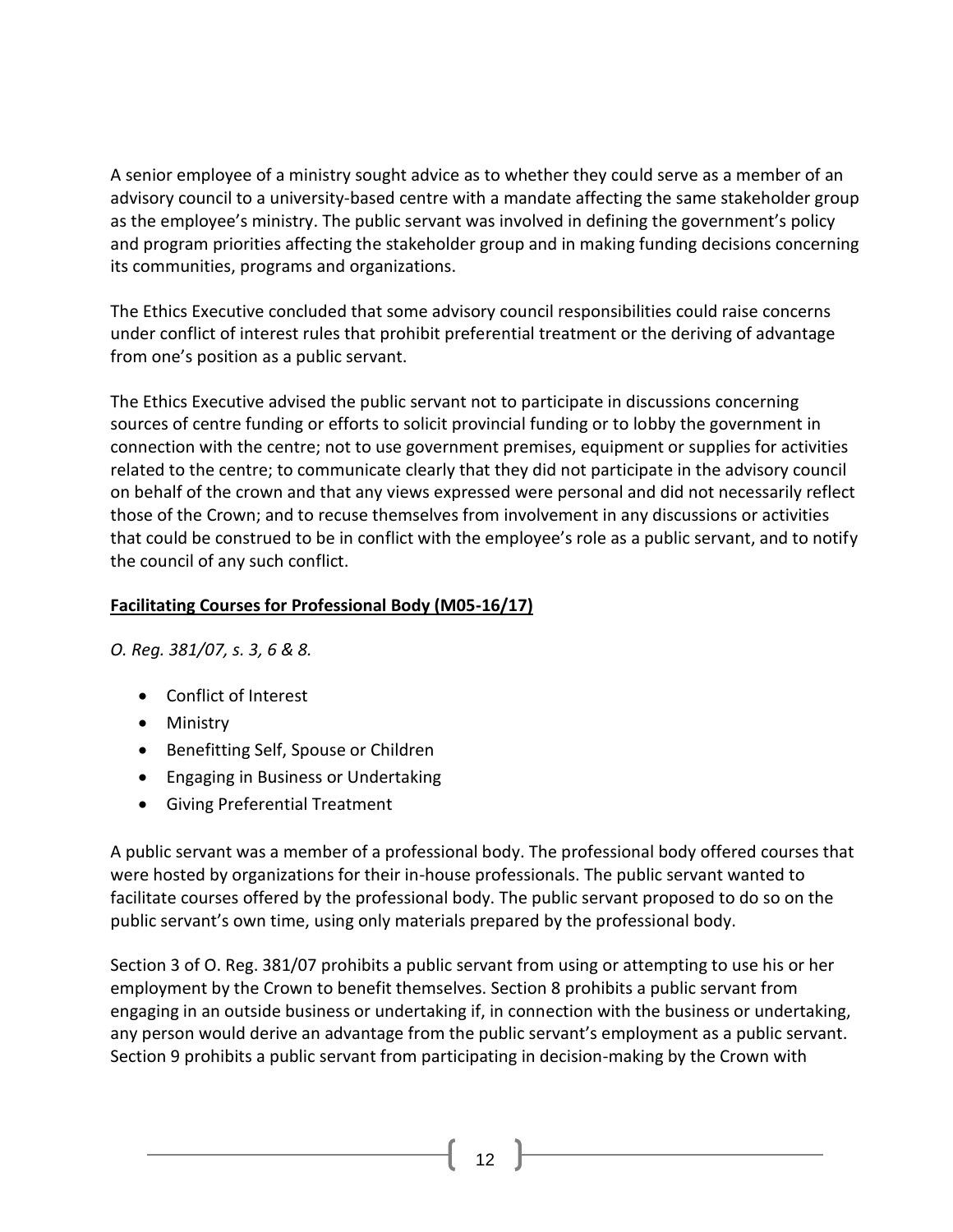respect to a matter that the public servant is able to influence in the course of his or her duties if the public servant could benefit from the decision.

To mitigate any risk that the public servant could be seen to benefit from employment by the Crown, the Ethics Executive directed the public servant not to take any assignment where the Ontario government was the host organization if the public servant would be paid for the assignment. The Ethics Executive also directed the public servant not to promote the professional body's services within government and not to participate in decision-making as to what training courses professionals in the public servant's ministry should take. This direction was to mitigate both the risk the professional body could derive an advantage from the public servant's employment and the risk the public servant could be seen to benefit from decision-making by the Crown in which the public servant participates.

### **Operating a Small Business (M06-16/17)**

*O. Reg. 381/07, s. 3, 6 & 8.*

- [Conflict of Interest](http://www.coicommissioner.gov.on.ca/category/type-of-ethical-matter/conflict-of-interest/)
- [Ministry](http://www.coicommissioner.gov.on.ca/category/source-of-decision/ministry/)
- [Benefitting Self, Spouse or Children](http://www.coicommissioner.gov.on.ca/category/type-of-rule/benefitting-self-spouse-or-children/)
- [Engaging in Business or Undertaking](http://www.coicommissioner.gov.on.ca/category/type-of-rule/engaging-in-business-or-undertaking/)
- [Giving Preferential Treatment](http://www.coicommissioner.gov.on.ca/category/type-of-rule/giving-preferential-treatment/)

A public servant provided services to an internal client ministry. The public servant also operated a small business outside of employment by the Crown. The public servant used similar skills in employment by the Crown and in the outside business.

381/07 prohibits a public servant from using or attempting to use their employment by the Crown to benefit themselves (s. 3). Section 6 prohibits a public servant, when performing their duties to the Crown, from giving preferential treatment to any person or entity. A public servant must endeavor to avoid creating the appearance that preferential treatment is being given. A public servant is also prohibited from offering assistance to a person or entity in dealing with the Crown other than assistance given in the ordinary course of the public servant's employment. Section 8 prohibits a public servant from engaging in an outside business if the undertaking would interfere with the public servant's ability to perform his or her duties to the Crown or if, in connection with the undertaking, any person would derive an advantage from the public servant's employment as a public servant.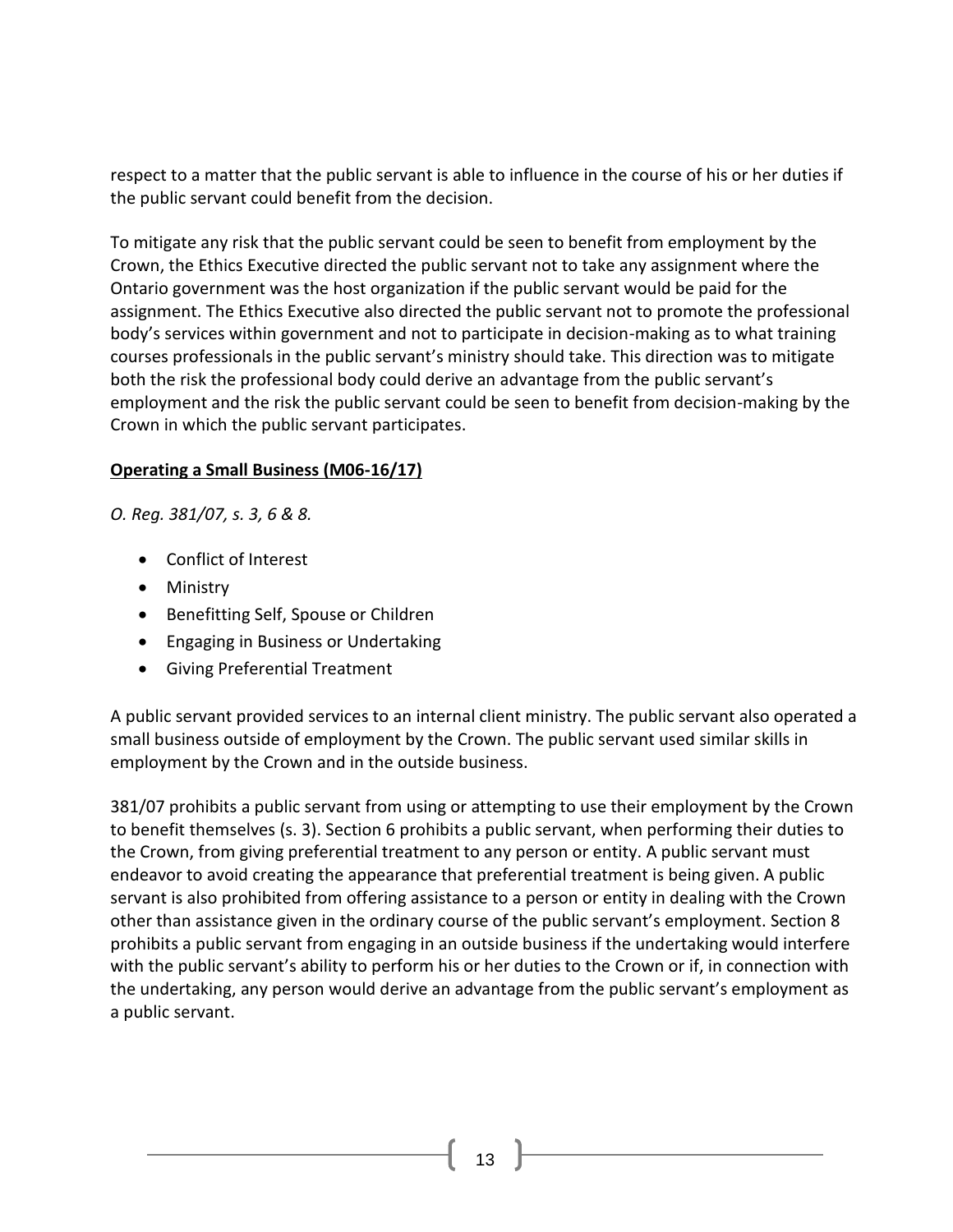To ensure that the public servant did not use and would not be seen as using the public servant's employment with the Crown to benefit self, the Ethics Executive directed the public servant not to use the public servant's employment by the Crown to market, promote or solicit clients for the small business. To mitigate any risk that the public servant's small business would interfere with the public servant's ability to perform duties to the Crown, the Ethics Executive further directed the public servant not to carry on the outside activity during any time for which the public servant is being paid to provide services to the Crown and not to accept as clients of the small business any persons or entities who receive funding from the public servant's client ministry if there could be a nexus to the public servant's duties to the Crown.

# **Private Interests and Public Duties (M07-16/17)**

*O. Reg. 381/07, s. 3, 5, 6, 8 & 9.*

- [Conflict of Interest](http://www.coicommissioner.gov.on.ca/category/type-of-ethical-matter/conflict-of-interest/)
- [Ministry](http://www.coicommissioner.gov.on.ca/category/source-of-decision/ministry/)
- [Benefitting Self, Spouse or Children](http://www.coicommissioner.gov.on.ca/category/type-of-rule/benefitting-self-spouse-or-children/)
- [Disclosing Confidential Information](http://www.coicommissioner.gov.on.ca/category/type-of-rule/disclosing-confidential-information/)
- [Engaging in Business or Undertaking](http://www.coicommissioner.gov.on.ca/category/type-of-rule/engaging-in-business-or-undertaking/)
- [Giving Preferential Treatment](http://www.coicommissioner.gov.on.ca/category/type-of-rule/giving-preferential-treatment/)
- [Participating in Decision-Making](http://www.coicommissioner.gov.on.ca/category/type-of-rule/participating-in-decision-making/)

A new public servant in a position dealing directly with farm and rural stakeholders, including the oversight of some transfer payment agreements with agricultural and food related organizations, declared that they and their family were very active in the agriculture and food sector/community outside of the employee's public service role. The declaration described the employee's personal involvement with a family farm business, their voluntary membership in an economic development and local food organization that had potential to seek public project funding, and the active involvement of immediate and extended family members in community and provincial rural organizations that would receive public funding.

In assessing the potential for conflict or the perception of a conflict the Ethics Executive considered the ability of the public servant to provide preferential treatment, approve public funding, and share confidential information. This assessment was conducted in the context of the employee's position and outside activities. Specifically considered was the public profile of the employee's role in dealing with stakeholders, the profile of family members, and the related nature of the public and private business activities.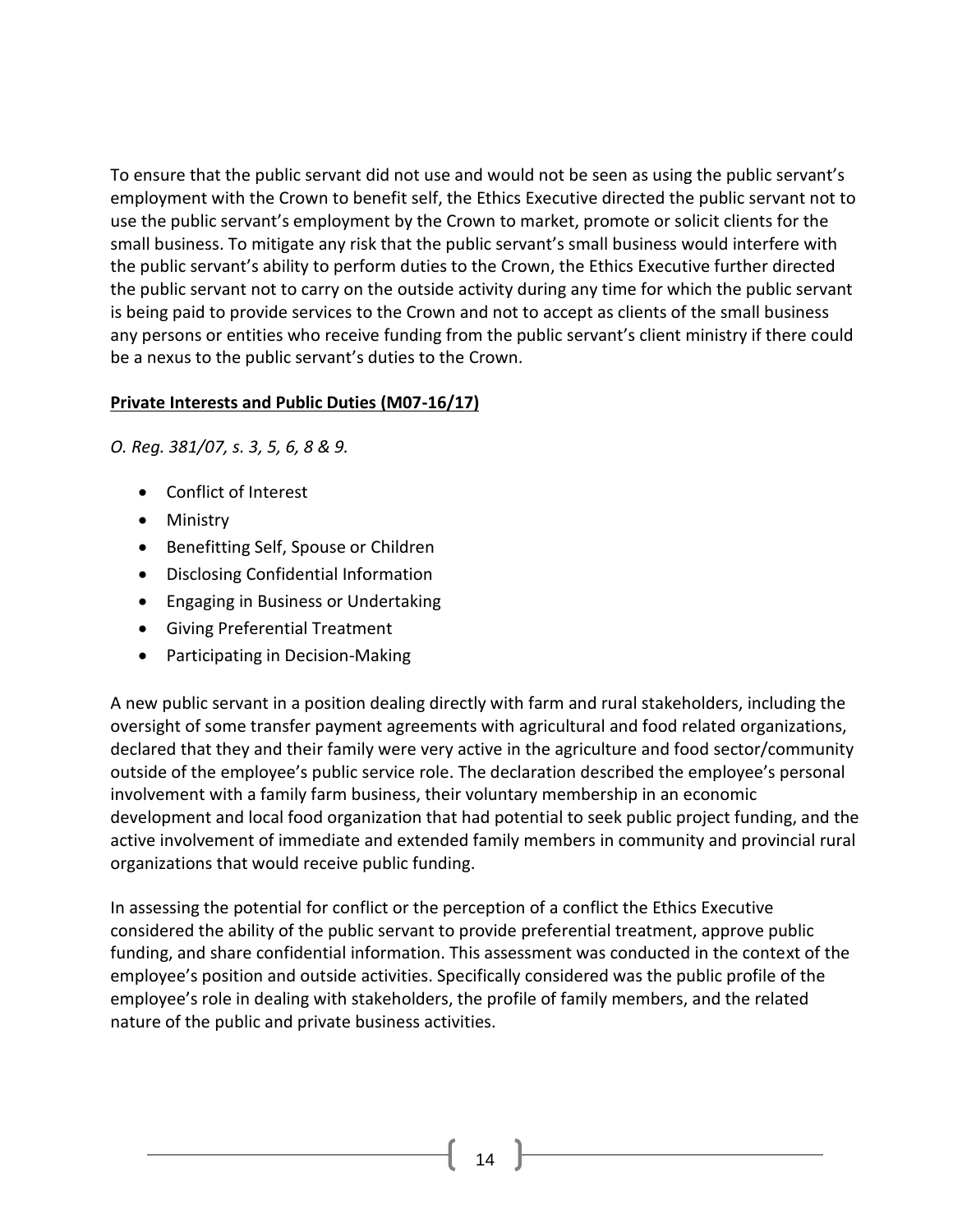The directions to the employee focused on separating the public service role from personal activities and avoiding the perception of preferential treatment by ensuring that public processes were utilized for farm business applications to government programs. Personal activities were to be conducted on personal time without the use of government resources. Approved leaves were required if activities were to occur during a normal work day. The duties and responsibilities of government employment were to take precedence.

The employee was also directed to avoid situations where they could be providing advice to family members in the course of their public service role. The employee was directed to advise their manager if this situation occurred and refer the family member as directed by the manager.

While participating with external organizations, the employee was to refrain from acting in such a way as to give the impression of representing the ministry or the Crown. The employee was directed not to participate in the development of applications, be signatory to applications and to recuse themselves from discussions in relation to applications to the government of Ontario (including agencies) for funding. Further, the employee was directed to advise the chairs of the organizations of their duties and obligations as a public servant as related to conflict of interest and in particular their inability to participate in discussions about public funding for the organization.

The employee was also reminded of the responsibility of all public servants not to use or disclose confidential information in the course of their public or private activities.

### **Real Estate on the Side (M08-16/17)**

*O. Reg. 381/07, s. 5, 6 & 8.*

- [Conflict of Interest](http://www.coicommissioner.gov.on.ca/category/type-of-ethical-matter/conflict-of-interest/)
- [Ministry](http://www.coicommissioner.gov.on.ca/category/source-of-decision/ministry/)
- [Disclosing Confidential Information](http://www.coicommissioner.gov.on.ca/category/type-of-rule/disclosing-confidential-information/)
- [Engaging in Business or Undertaking](http://www.coicommissioner.gov.on.ca/category/type-of-rule/engaging-in-business-or-undertaking/)
- [Giving Preferential Treatment](http://www.coicommissioner.gov.on.ca/category/type-of-rule/giving-preferential-treatment/)

A public servant who worked in a ministry division responsible for policy related to the Crown's realty holdings was undertaking the articling segment of the Ontario Real Estate Association (OREA) Salesperson Education Program and sought a conflict of interest determination. The public servant was a licenced sales person with the Real Estate Council of Ontario and an independent contractor with a real estate broker. The public servant's position (as Senior Policy Advisor) involved policy and program development, ministry consultation and advice and stakeholder relations and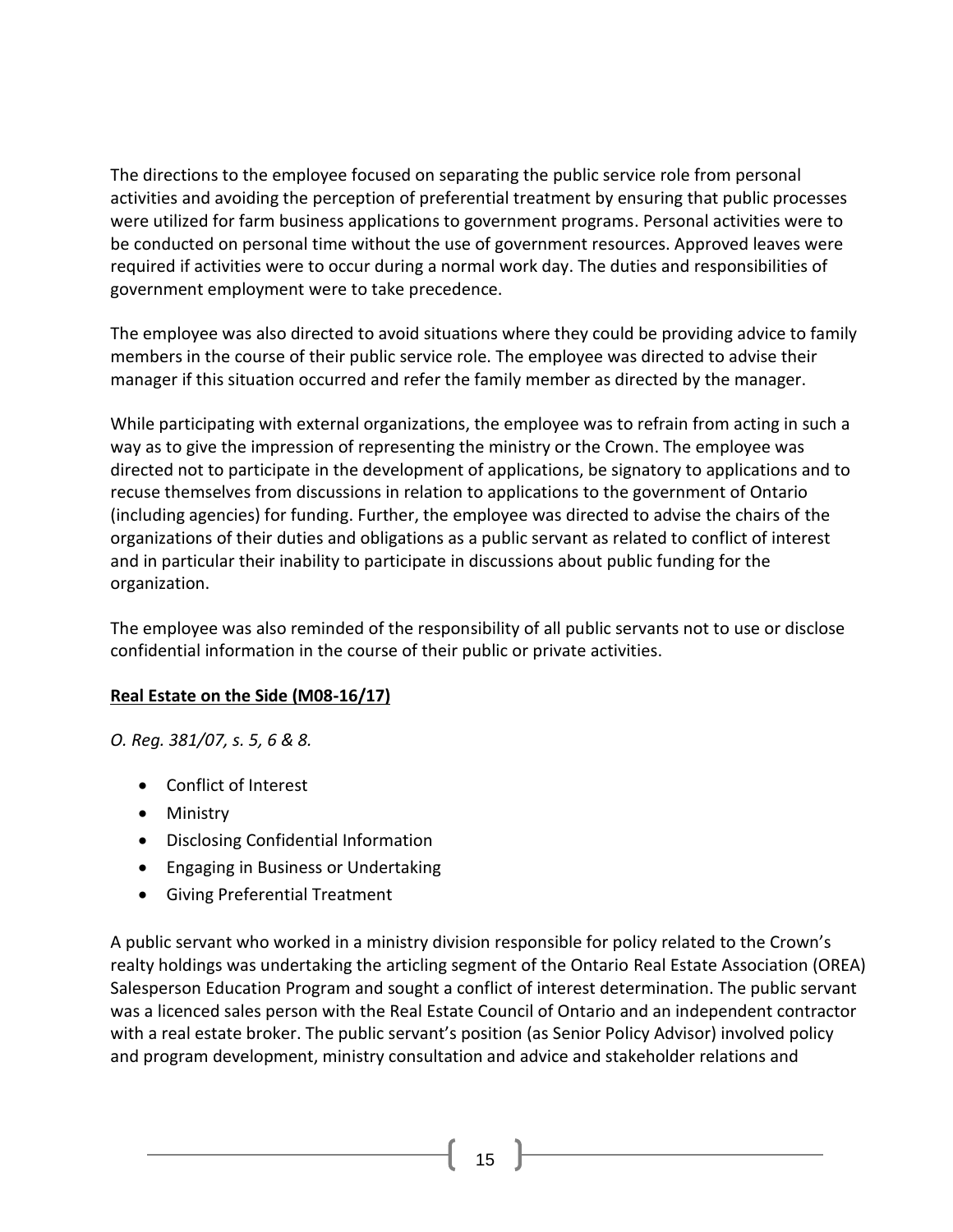committee work related to the government's realty portfolio under the administration and control of the minister.

There could be overlap between the public servant's duties to the Crown and the outside activity, where as part of the outside activity the public servant could be engaged in transactions that involve government realty. This could be in a situation where a client of the real estate broker wants to acquire government property. The applicable rules under O. Reg. 381/07 were those regarding confidential information, preferential treatment and engaging in business.

It was determined that the situation has the potential to create a conflict of interest. The public servant was provided with direction with respect to: not disclosing or using confidential information obtained in the course of employment; conducting the outside activity so it does not interfere with performance as a public servant; not using government premises, equipment or supplies in connection with outside employment; ensuring that no person derives an advantage from the public servant's employment as a public servant; and in the course of outside activity, not identifying as an Ontario public servant or acting in such a way as to give the impression that the public servant is representing the Crown. In the event that the public servant becomes aware of a potential or actual conflict, there was direction to abstain from any discussions on the issue or recuse oneself from the situation.

# **Part-Time Law Practice (M09-16/17)**

*O. Reg. 281/07, s. 3 & 8.*

- [Conflict of Interest](http://www.coicommissioner.gov.on.ca/category/type-of-ethical-matter/conflict-of-interest/)
- [Ministry](http://www.coicommissioner.gov.on.ca/category/source-of-decision/ministry/)
- [Benefitting Self, Spouse or Children](http://www.coicommissioner.gov.on.ca/category/type-of-rule/benefitting-self-spouse-or-children/)
- [Engaging in Business or Undertaking](http://www.coicommissioner.gov.on.ca/category/type-of-rule/engaging-in-business-or-undertaking/)

An employee working as a program advisor in the OPS wanted to open a part-time law practice that would be operated during non-OPS work hours. The employee initially sought the determination for a general law practice advising on matters that did not relate to the work performed for the ministry. The Ethics Executive determined that this did not create a conflict of interest provided that a number of conditions were adhered to, including that work for the law practice would not be done using government assets or during work hours and that no ministry information would be used in the law practice. The employee subsequently sought a determination as to whether it would be a conflict of interest for the law practice to provide legal advice and legal services in the same subject area as the employee's work for the ministry.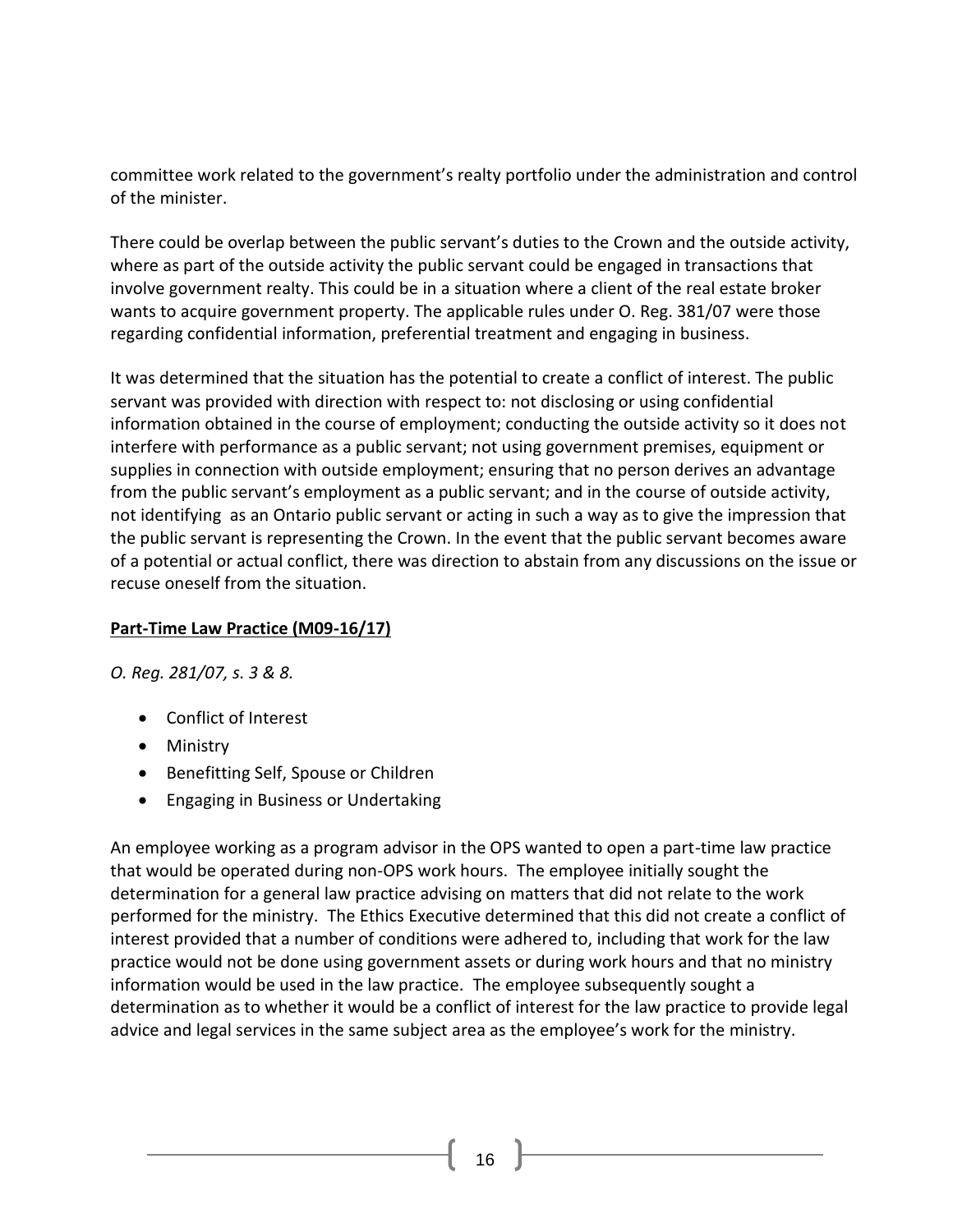- 1. 3(1) of O. Reg. 381/07 providing legal advice and legal services in the same subject area as the employee's work for the ministry could allow the employee to use his or her employment with the ministry to directly benefit himself or herself.
- 2. 8 para (2) of O. Reg. 381/07 the operation of the law practice could interfere with the employee's ability to perform his or her work for the ministry, if ministry assets were used in connection with the law practice or if work for the law practice was performed during OPS work hours.
- 3. 8 para (5) of O. Reg. 381/07 the operation of a law practice in an area directly related to the employee's work for the ministry could lead to the derivation of an advantage for both the employee and potential clients of the law practice because the employee's expertise gained from the work for the ministry would be used in the provision of legal advice and legal services.

The Ethics Executive determined that it would be a conflict of interest to operate a legal practice where legal advice and legal services were provided in the same subject areas as the subject of the work performed for the ministry. The employee was advised that it would not be a conflict of interest to operate a more general part-time legal practice that was not related to the employee's work for the ministry, provided that the original conditions described above were adhered to.

# **Part-Time Teaching (1) (M10-16/17)**

*O. Reg. 281/07, s. 8.*

- [Conflict of Interest](http://www.coicommissioner.gov.on.ca/category/type-of-ethical-matter/conflict-of-interest/)
- [Ministry](http://www.coicommissioner.gov.on.ca/category/source-of-decision/ministry/)
- [Engaging in Business or Undertaking](http://www.coicommissioner.gov.on.ca/category/type-of-rule/engaging-in-business-or-undertaking/)

A public servant requested a determination for a matter related to their part-time teaching activity. The teaching activity request had the potential to overlap with matters related to the public servant's work for the Crown.

The Ethics Executive determined that there was potential for a conflict between the public servant's duties and their part-time teaching activity. The Ethics Executive determined that the potential conflict could be mitigated provided the public servant refrained from associating their Crown role with their teaching role. The public servant was directed to provide an oral disclaimer at the beginning of the teaching activity to state all comments in the course were their personal opinion and not the ministry's. The public servant was also reminded of their duty and obligation not to disclose confidential information and not use government premises, resources or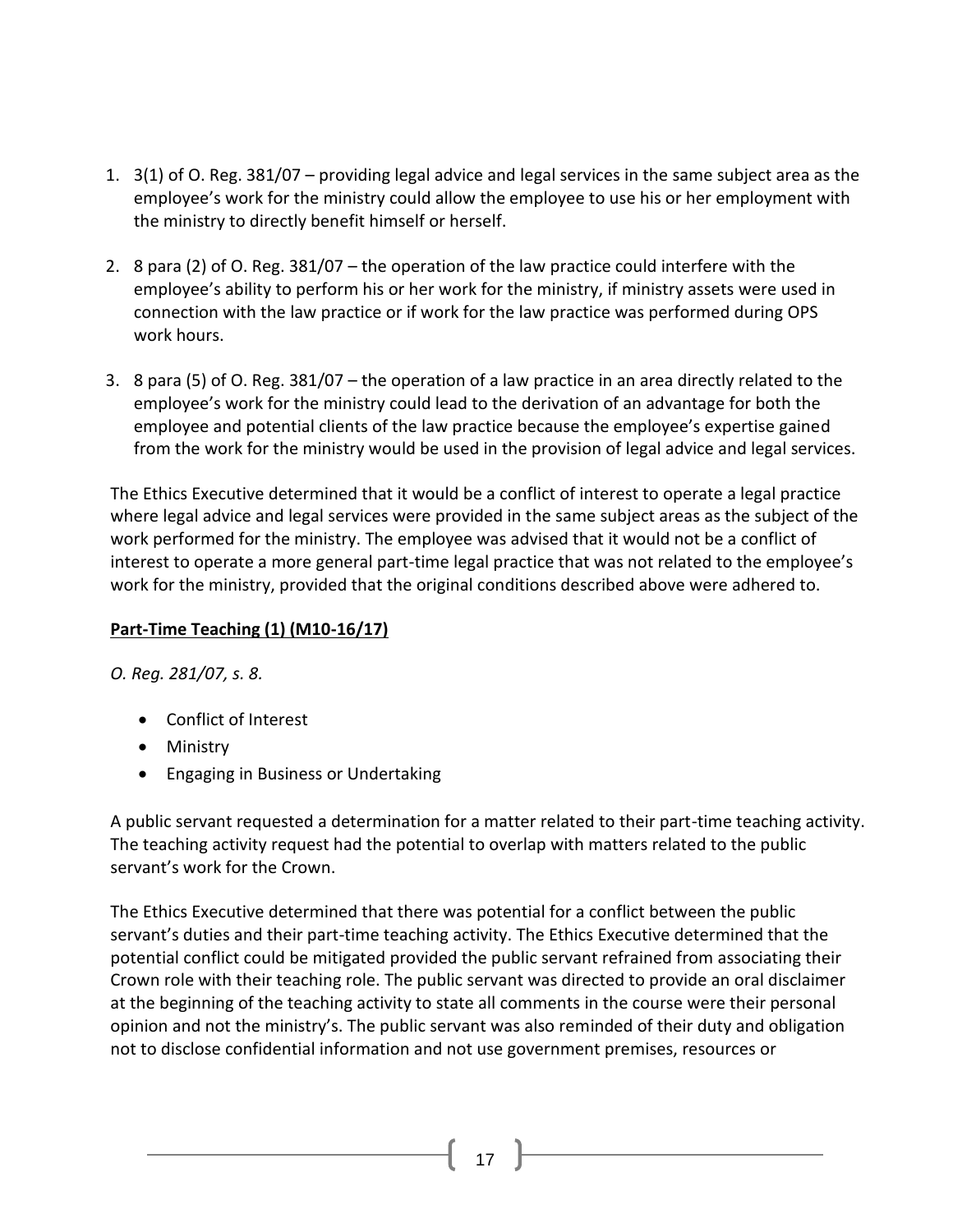equipment, including phone or e-mail, for their teaching activity. In addition to this, the public servant was reminded that their teaching activity should not interfere with their ability to perform their regular Crown duties. Finally, the public servant was directed to recuse themselves from any funding matters involving the provincial government.

### **Part-Time Teaching (2) (M11-16/17)**

*O. Reg. 381/07, s. 5, 6 & 8.*

- [Conflict of Interest](http://www.coicommissioner.gov.on.ca/category/type-of-ethical-matter/conflict-of-interest/)
- [Ministry](http://www.coicommissioner.gov.on.ca/category/source-of-decision/ministry/)
- [Disclosing Confidential Information](http://www.coicommissioner.gov.on.ca/category/type-of-rule/disclosing-confidential-information/)
- [Engaging in Business or Undertaking](http://www.coicommissioner.gov.on.ca/category/type-of-rule/engaging-in-business-or-undertaking/)
- [Giving Preferential Treatment](http://www.coicommissioner.gov.on.ca/category/type-of-rule/giving-preferential-treatment/)

A ministry employee disclosed their intent to undertake a temporary employment opportunity to teach a course at a college as an undertaking outside of their ministry duties. The topic and subject matter of the course was related to their ministry duties. The employee requested direction as to whether, as part of the course that they intended to teach, and with prior approval, they could gain access to, and use, internal ministry documents and examples from their ministry work experience for teaching purposes.

The Ethics Executive considered that the specific types of documents that the employee was seeking to use in connection with the course were publicly available on the internet, and as such, were not confidential and therefore not subject to the restrictions under section 5 of the rules. In view of section 8 of the rules, the Ethics Executive considered that the employee did not have regular and ongoing involvement in their ministry duties with the college, and that their employment with the college was limited to a few hours per week. However, the Ethics Executive considered that a concern could arise that the college, through the employee's ongoing employment with the ministry, may gain or appear to gain an advantage over other academic institutions in dealing with the government, including accessing government information, experts, or programs, including matters of employment or funding.

The Ethics Executive determined that in the external employment, the employee reserved the right to employ the skills and experience that they retained as a professional working in the field, including that which they gained through their ministry employment, to the extent that they complied with the conflict of interest rules and other specific directions. In particular, if the employee wished to use any ministry material that was not available to the public for teaching purposes, they were required to request permission from the Ethics Executive in order to do so.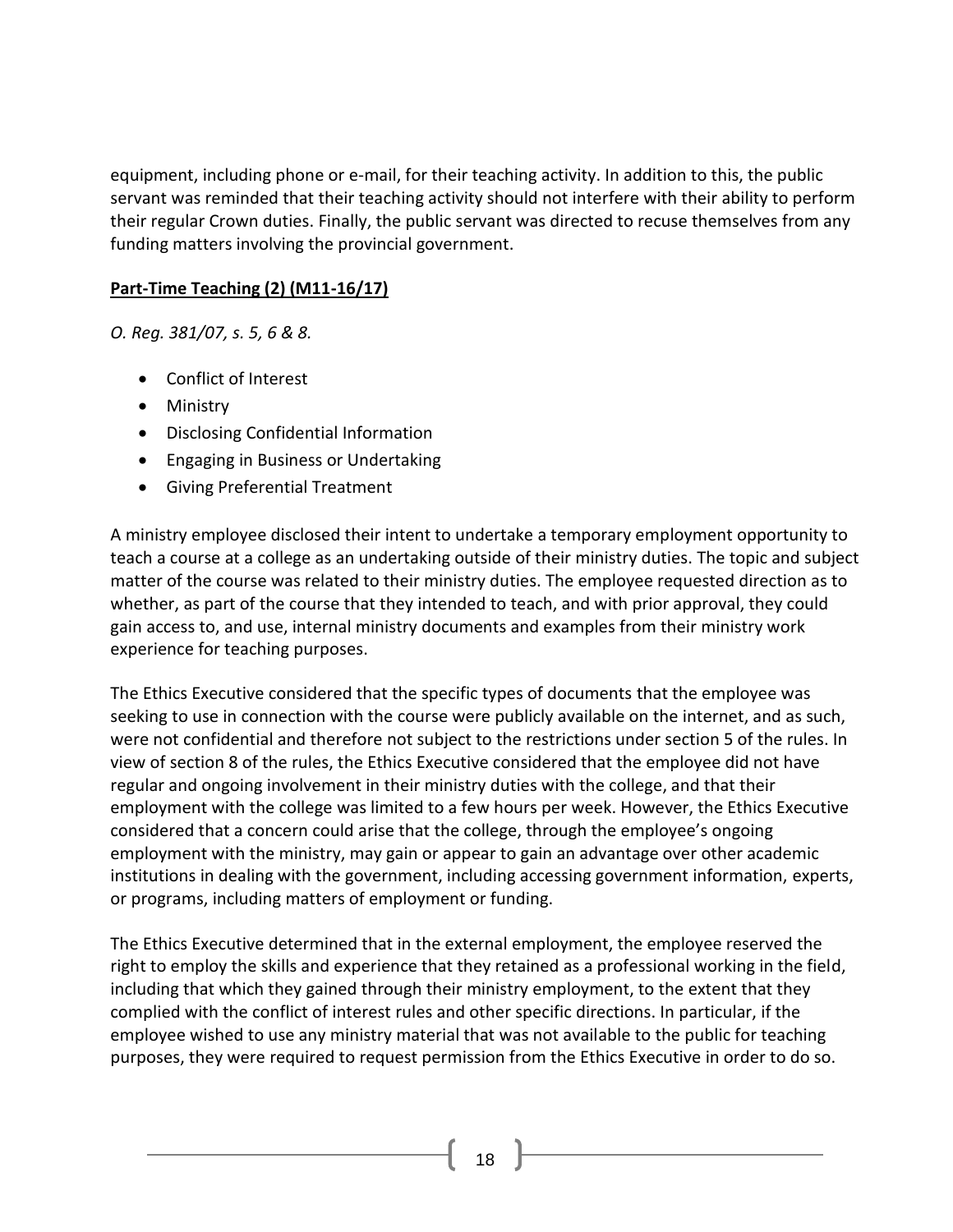Where speaking of specific ministry experiences in the external employment, the employee was required to refrain from disclosing any confidential information, or information that is otherwise unavailable to the public.

#### **Involvement with Professional Association (M12-16/17)**

*O. Reg. 381/07, s. 5 & 9.*

- [Conflict of Interest](http://www.coicommissioner.gov.on.ca/category/type-of-ethical-matter/conflict-of-interest/)
- [Ministry](http://www.coicommissioner.gov.on.ca/category/source-of-decision/ministry/)
- [Disclosing Confidential Information](http://www.coicommissioner.gov.on.ca/category/type-of-rule/disclosing-confidential-information/)
- [Participating in Decision-Making](http://www.coicommissioner.gov.on.ca/category/type-of-rule/participating-in-decision-making/)

An employee's manager disclosed the employee's ongoing involvement with a professional association as a function of her ministry duties. In the employee's involvement with the professional association, she sat as a vice-chair of a committee that dealt with subject matter relating to her ministry duties. Additionally, the committee's mandate included working with the provincial government, and providing input to policy makers.

The Ethics Executive determined that the employee's involvement with the committee was, in fact, a function of the employee's ministry duties, and therefore not subject to the more restrictive rules under section 8, which applies to external undertakings.

In view of section 5, the Ethics Executive considered that the professional association, and committee on which the employee sat, was concerned with a subject matter area that was related to her ministry duties, so the rules regarding the confidential information were highly relevant. In view of section 9, the Ethics Executive considered that given the mandate of the committee on which the employee sat, there was a potential for conflict of interest regarding participating in decision making by a body/group where the interests of the body/group could conflict with the interests of the Crown.

The Ethics Executive determined that the employee's involvement with the professional association, as a function of her ministry duties, and her role as vice-chair on a committee, was permissible provided that she complied with the conflict of interest rules and other specific directions. In particular, the employee was required to notify the committee and recuse herself from any decision making by the committee where, as a result a decision, she could benefit or the interests of the committee could conflict with the interests of the Crown.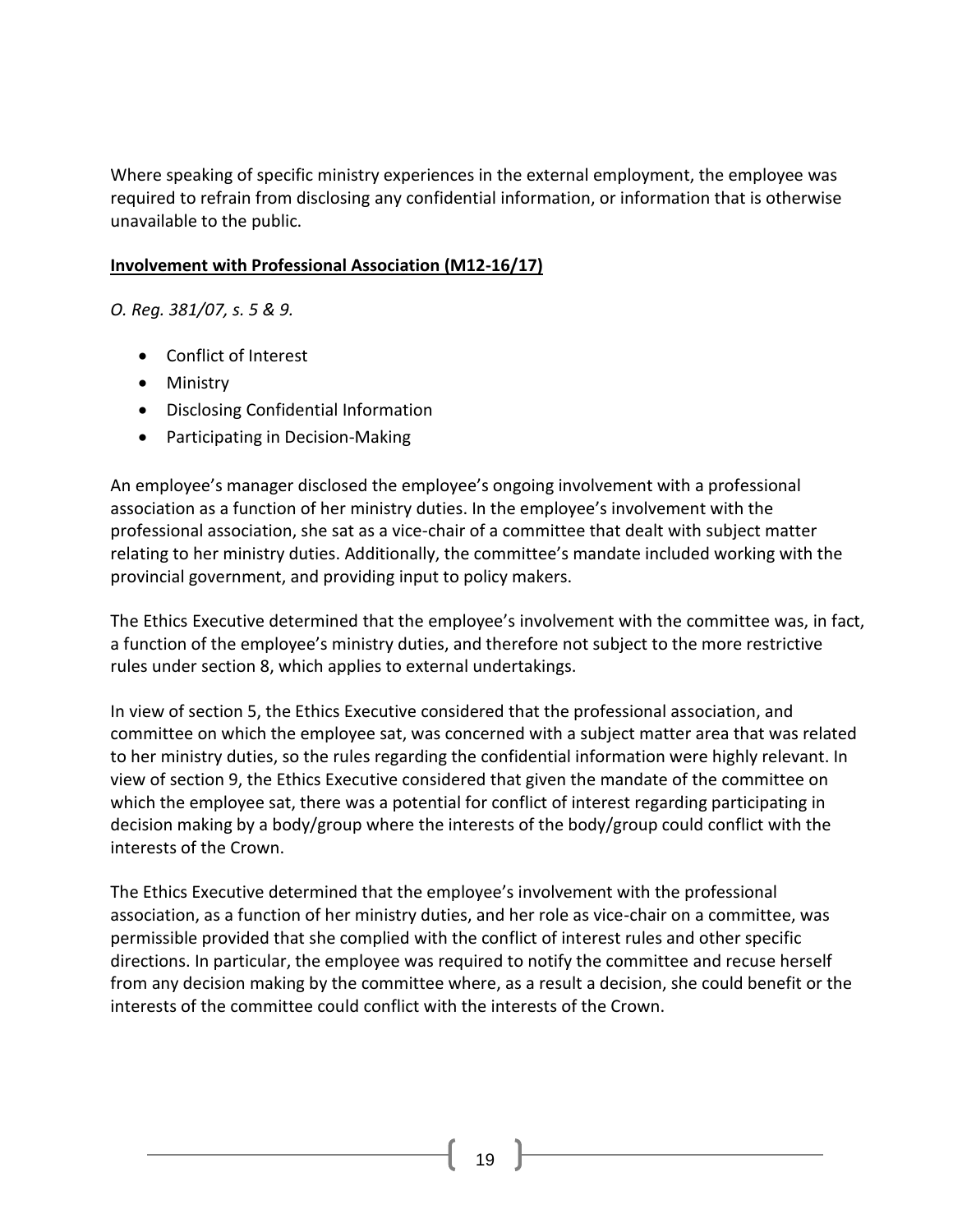### **Adjunct Faculty Positions (M13-16/17)**

*O. Reg. 381/07, s. 5, 8 & 9.*

- [Conflict of Interest](http://www.coicommissioner.gov.on.ca/category/type-of-ethical-matter/conflict-of-interest/)
- [Ministry](http://www.coicommissioner.gov.on.ca/category/source-of-decision/ministry/)
- [Disclosing Confidential Information](http://www.coicommissioner.gov.on.ca/category/type-of-rule/disclosing-confidential-information/)
- [Engaging in Business or Undertaking](http://www.coicommissioner.gov.on.ca/category/type-of-rule/engaging-in-business-or-undertaking/)
- [Participating in Decision-Making](http://www.coicommissioner.gov.on.ca/category/type-of-rule/participating-in-decision-making/)

A number of scientific staff in the ministry disclosed to their Ethics Executive that they held adjunct faculty status at various academic institutions, as a function of their ministry duties. Some of these employees, in their ministry role, supported a ministry science grant funding program by reviewing applications which researchers from various academic institutions had submitted.

The Ethics Executive determined that the adjunct faculty appointments were, in fact, a function of the employees' ministry duties, and therefore not subject to the more restrictive rules under section 8, which applies to external undertakings. In view of section 5, the Ethics Executive considered that most of the employees' adjunct faculty roles were in a subject matter area that was related to their ministry duties, so the rules regarding the confidential information were highly relevant. In view of sections 6 and 9, the Ethics Executive considered that given the ministry role of some of the employees in reviewing grant funding applications from academic institutions as part of a ministry science grant program, there was a potential for conflict of interest regarding the provision of preferential treatment, and participating in decision making by the Crown where an employee could stand to benefit from the decision.

The Ethics Executive determined that the adjunct faculty appointments, as a function of the employees' ministry duties, were permissible provided that employees complied with the conflict of interest rules and other specific directions. In particular, the employees were restricted from participating in the review and/or assessment of any submissions to the ministry from the academic institution where they held an adjunct faculty position, in particular those relating to grant funding. The employees were also restricted from participating in the preparation of any submissions to the ministry on behalf of the academic institution where they held an adjunct faculty position, in particular those relating to grant funding.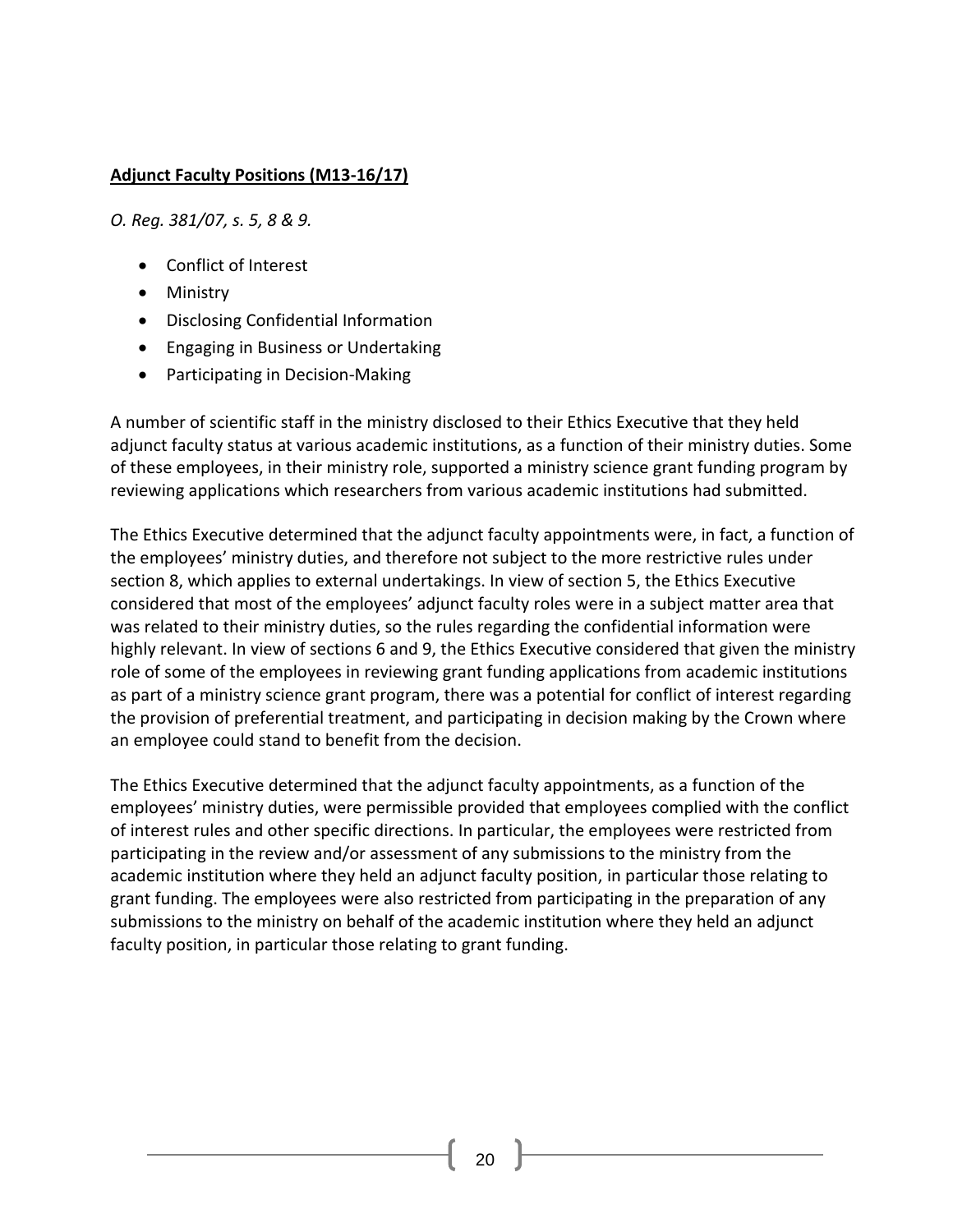# **Employment while on Salary Continuance (1) (M14-16/17)**

*O. Reg. 381/07, s. 5 & 9.*

- [Conflict of Interest](http://www.coicommissioner.gov.on.ca/category/type-of-ethical-matter/conflict-of-interest/)
- [Ministry](http://www.coicommissioner.gov.on.ca/category/source-of-decision/ministry/)
- [Disclosing Confidential Information](http://www.coicommissioner.gov.on.ca/category/type-of-rule/disclosing-confidential-information/)
- [Participating in Decision-Making](http://www.coicommissioner.gov.on.ca/category/type-of-rule/participating-in-decision-making/)

A ministry employee in a "designated senior position" received an offer of employment from an organization that he had dealt with in his ministry role and which received ministry funding. The employee was eligible to retire, had left the workplace, and wished to accept the employment and commence the external employment while on salary continuance (active on payroll).

The ministry obtained legal advice that while on salary continuance, employees remain subject to the in-service conflict-of-interest rules, but are considered on a leave of absence and therefore the restriction on external full-time employment does not apply. However, the deputy minister was concerned about the perception that the employee might use or disclose confidential information while working for the organization (contrary to Sections 5(1) and 5(2) of the regulation) and that the employee might be involved in decision-making on behalf of the organization that could conflict with the interests of the Crown (contrary to section 9(3)) of the regulation.

The deputy minister determined that acceptance of the employment offer while actively employed created a potential conflict of interest, but permitted the activity after reassigning any work involving the external organization to another manager. The deputy provided direction to the employee regarding sharing of confidential information and the need to abstain from any discussions involving ministry funding. As well, the deputy advised the employee to obtain a postservice conflict-of-interest determination from the Public Service Commission before accepting the offer of employment.

# **Employment while on Salary Continuance (2) (M15-16/17)**

*O. Reg. 381/07, s. 5 & 8.*

- [Conflict of Interest](http://www.coicommissioner.gov.on.ca/category/type-of-ethical-matter/conflict-of-interest/)
- [Ministry](http://www.coicommissioner.gov.on.ca/category/source-of-decision/ministry/)
- [Disclosing Confidential Information](http://www.coicommissioner.gov.on.ca/category/type-of-rule/disclosing-confidential-information/)
- [Engaging in Business or Undertaking](http://www.coicommissioner.gov.on.ca/category/type-of-rule/engaging-in-business-or-undertaking/)

21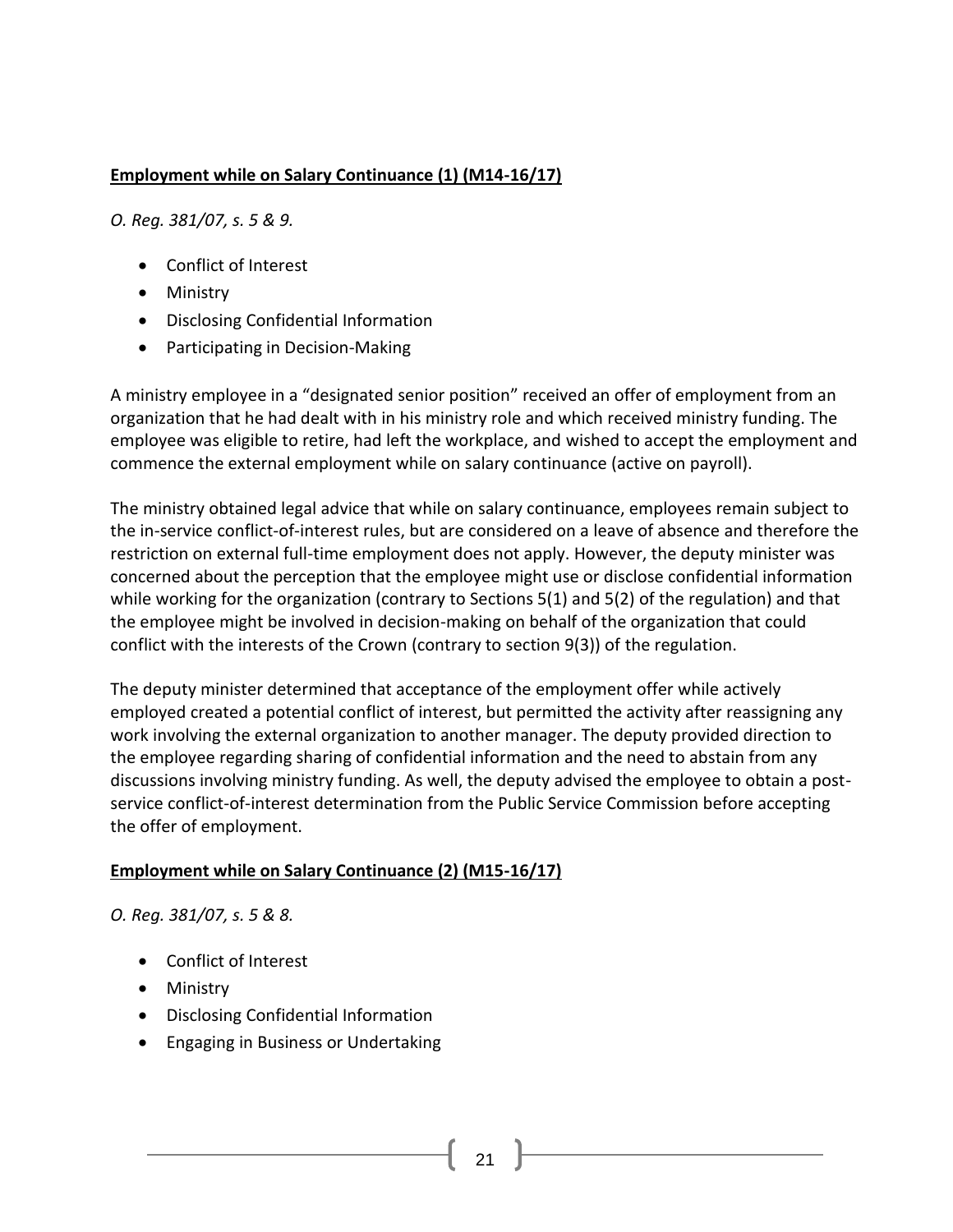A public servant was retiring but would remain a public servant for ten months after their last day in the office. Their last position with the Ontario Public Service was as a manager in a branch responsible for providing contract advice and negotiations. This role involved negotiating contracts after the minister had made the decision to approve funding, resolving issues that arose after a contract had been signed, and supporting the design and implementation of business support programs. The public servant indicated interest in pursuing work in the areas of economic development and business support programs, and sought a determination regarding a possible inservice conflict of interest.

The public servant indicated that the work sought might be of a general nature, such as delivering presentations on Ontario's business support programs and processes, or editing or contributing to the development of business plans for potential applicants to transfer payment programs. It was also indicated that work might be sought from one of the ministry's financial due diligence providers, or from an economic development organization. While details regarding possible job opportunities were not provided, there could have been potential conflict given the public servant's role with the ministry.

It was determined that based on the information provided, a potential conflict of interest could arise. The public servant was given the following direction: that confidential information obtained in the course of OPS employment must not be disclosed; that no person should derive an advantage from the public servant's employment as a public servant in connection with the outside activity; that in the course of their outside activity, the public servant must not identify themself as an Ontario public servant or act in such a way as to give the impression that the public servant was representing the Crown. The public servant was also reminded that the Ethics Executive for former public servants who worked in a ministry is the Public Service Commission and that in the event that the outside employment opportunities should continue beyond the last day of service, the commission would have to make a determination regarding any post-service conflicts of interest.

### **Seasonal Pilot (M16-16/17)**

*O. Reg. 381/07, s. 6 & 8.*

- [Conflict of Interest](http://www.coicommissioner.gov.on.ca/category/type-of-ethical-matter/conflict-of-interest/)
- [Ministry](http://www.coicommissioner.gov.on.ca/category/source-of-decision/ministry/)
- [Engaging in Business or Undertaking](http://www.coicommissioner.gov.on.ca/category/type-of-rule/engaging-in-business-or-undertaking/)
- [Giving Preferential Treatment](http://www.coicommissioner.gov.on.ca/category/type-of-rule/giving-preferential-treatment/)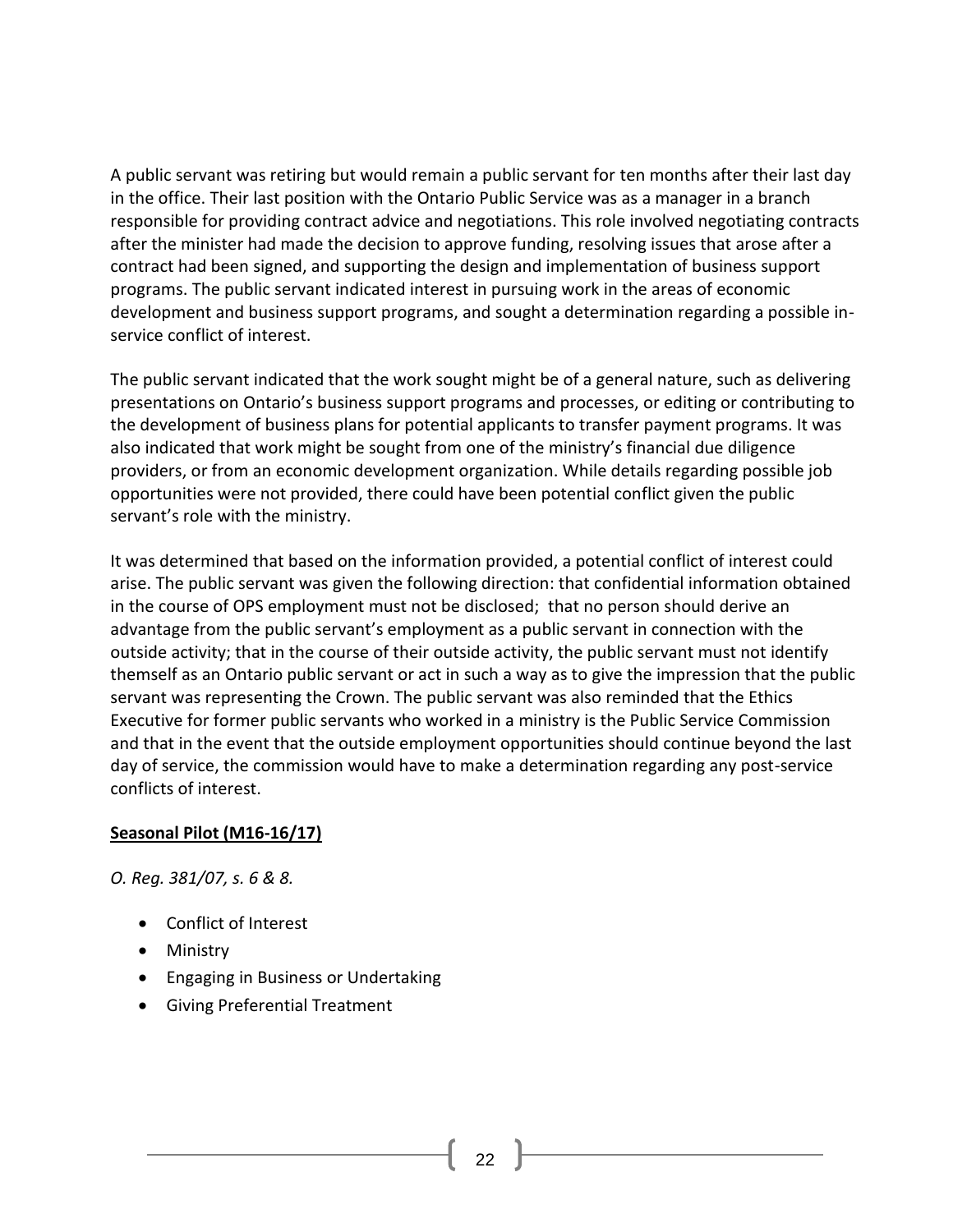A seasonal pilot with recall rights requested a determination from the deputy minister about their plan to be a pilot for a private charter company on a part-time basis during his scheduled days off and on a full-time basis while on his seasonal hiatus from the ministry. While on hiatus, the employee's contract with the ministry had ended, but they had a continuing employment relationship with the ministry based on their recall rights.

As Ethics Executive, the deputy minister had two key concerns. The first involved the possibility that the employee's private flight hours could cause him to exceed Transport Canada flight hour restrictions and interfere with his ministry role, contrary to section 8(2) of the regulation which prohibits outside employment if it would interfere with a public servant's ability to perform their duties to the Crown. The second concern was that the private company might be contracted to the ministry for flight services, which could create the perception that the private company might receive preferential treatment contrary to section 6(2) of the regulation. The deputy was assured that the employee's flight hours would not interfere with his ministry duties, that he was not involved in procurement of flight services for the ministry and that the private carrier did not provide flight services to the ministry.

The deputy determined that the outside employment would not result in a conflict of interest, provided that the employee did not represent himself as a ministry employee, use ministry resources, share any confidential information, or allow the outside employment to interfere with his ministry duties.

# **Spouse is Head of Stakeholder Organization (M17-16/17)**

*O. Reg. 381/07, s. 3, 5 & 6.*

- [Conflict of Interest](http://www.coicommissioner.gov.on.ca/category/type-of-ethical-matter/conflict-of-interest/)
- [Ministry](http://www.coicommissioner.gov.on.ca/category/source-of-decision/ministry/)
- [Benefitting Self, Spouse or Children](http://www.coicommissioner.gov.on.ca/category/type-of-rule/benefitting-self-spouse-or-children/)
- [Disclosing Confidential Information](http://www.coicommissioner.gov.on.ca/category/type-of-rule/disclosing-confidential-information/)
- [Giving Preferential Treatment](http://www.coicommissioner.gov.on.ca/category/type-of-rule/giving-preferential-treatment/)

The declarant's spouse was the incoming head of an organization which was one of the ministry's main stakeholders. The declarant occupied a management position within the ministry, in a part of the ministry that did not normally interact with the organization, but that was involved in supporting initiatives in which the organization had an interest.

The declarant, as part of their public service role, would be aware of confidential information that would be of interest to the organization of which the declarant's spouse was to become the head.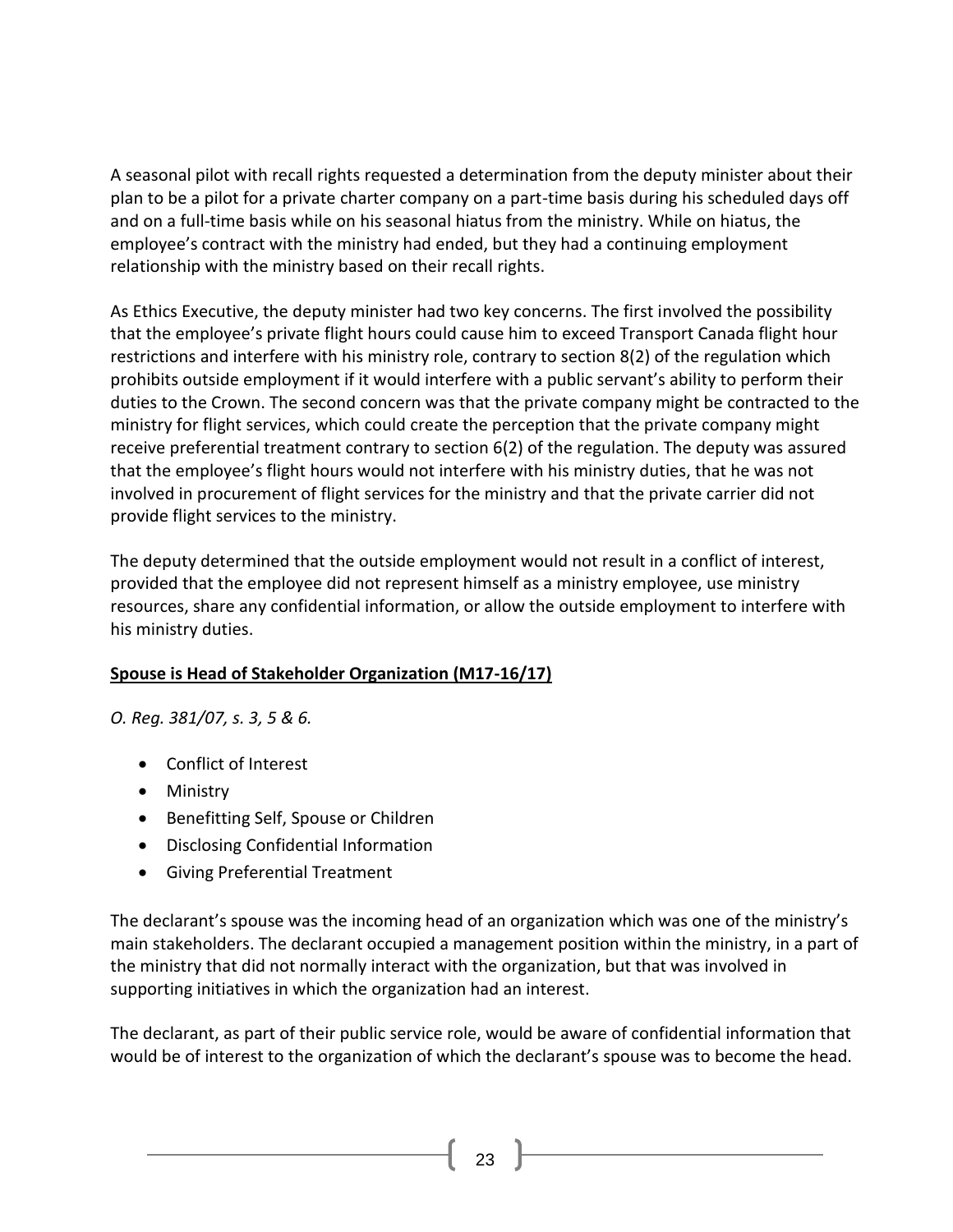The Ethics Executive determined that there was potential for a conflict between the declarant's public service duties and their spousal relationship. The declarant was directed to recuse themself from any matters in their public service role in which the organization in question was participating, and was reminded of the obligation not to disclose confidential information, provide preferential treatment or otherwise use employment with the Crown to benefit one's spouse.

### **Blogging on Issues of Interest (M18-16/17)**

*O. Reg. 381/07, s. 5 & 8.*

- [Conflict of Interest](http://www.coicommissioner.gov.on.ca/category/type-of-ethical-matter/conflict-of-interest/)
- [Ministry](http://www.coicommissioner.gov.on.ca/category/source-of-decision/ministry/)
- [Disclosing Confidential Information](http://www.coicommissioner.gov.on.ca/category/type-of-rule/disclosing-confidential-information/)
- [Engaging in Business or Undertaking](http://www.coicommissioner.gov.on.ca/category/type-of-rule/engaging-in-business-or-undertaking/)

The declarant maintained a personal blog for content related to issues of interest to their profession.

The subject matter of the declarant's blog had the potential to overlap with issues in respect of which the declarant's branch was engaged and the declarant could be asked to provide advice to the government in the future in their role as a public servant.

The Ethics Executive determined that there was potential for a conflict between the declarant's public service duties and their blog. The declarant was directed to refrain from blog posts about policy issues in which the declarant's branch was engaged or that would detract from the public's confidence in the objectivity and impartiality of the public service, and to avoid associating their public service employment with the blog. The declarant was also reminded of the obligations not to disclose confidential information and not to use government premises, equipment and supplies in relation to the outside activity.

# **Event Planning (M20-16/17)**

*O. Reg. 381/07, s. 6.*

- [Conflict of Interest](http://www.coicommissioner.gov.on.ca/category/type-of-ethical-matter/conflict-of-interest/)
- [Ministry](http://www.coicommissioner.gov.on.ca/category/source-of-decision/ministry/)
- [Giving Preferential Treatment](http://www.coicommissioner.gov.on.ca/category/type-of-rule/giving-preferential-treatment/)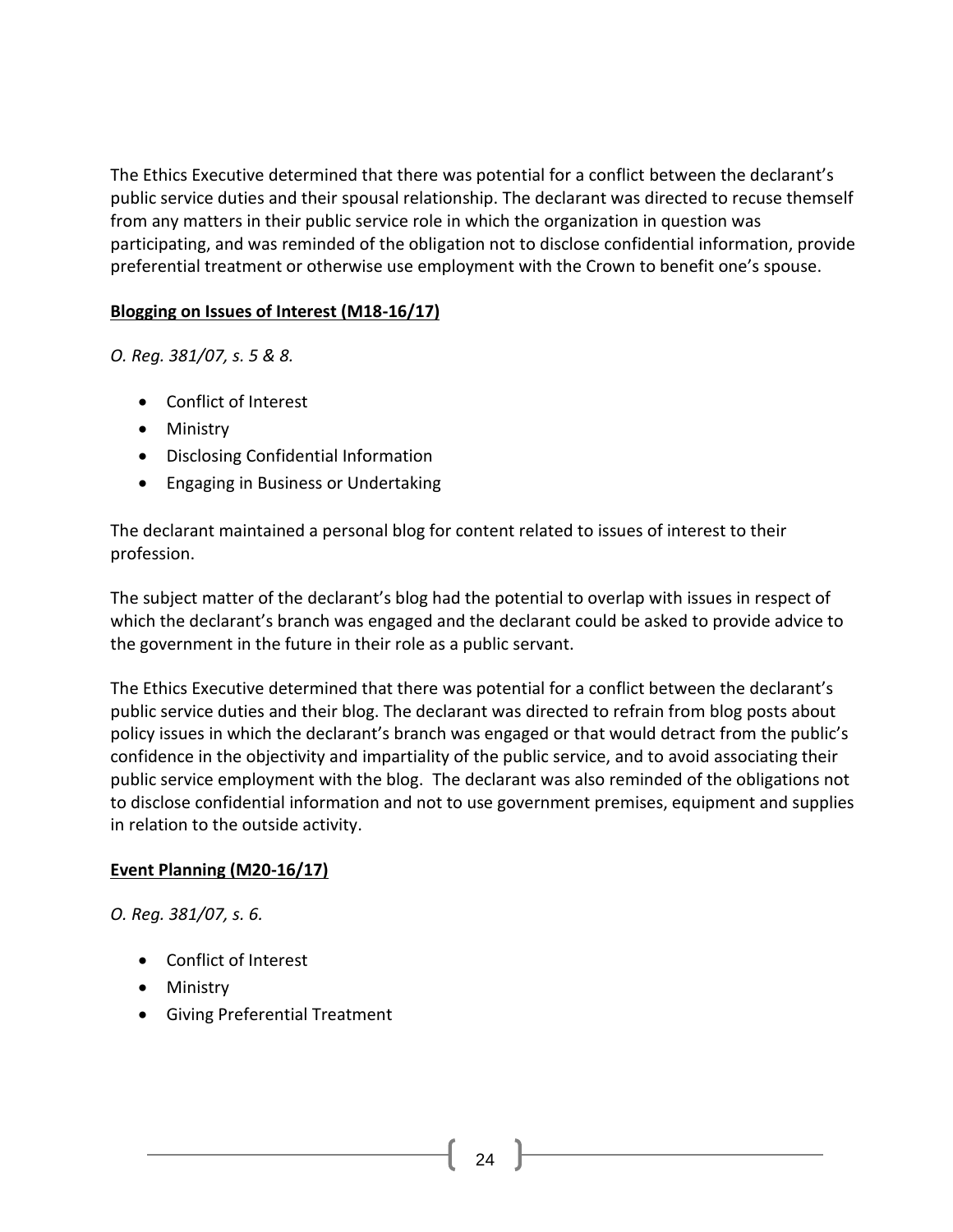A public servant was the friend of a person employed in a senior role with an events organization. The public servant could be asked to approve the participation of other public servants in events hosted by the organization.

Section 6 of O. Reg. 381/07 prohibits a public servant, when performing his or her duties to the Crown, from giving preferential treatment to any person or entity. A public servant must endeavor to avoid creating the appearance that preferential treatment is being given.

To mitigate the risk that the public servant might be perceived to be giving preferential treatment to the events organization, the Ethics Executive directed the public servant to delegate to a peer within the ministry the public servant's authority to approve requests from other public servants to participate in events hosted by the organization.

### **Employment while on Leave (M21-16/17)**

*O. Reg. 381/07, s. 8.*

- [Conflict of Interest](http://www.coicommissioner.gov.on.ca/category/type-of-ethical-matter/conflict-of-interest/)
- [Ministry](http://www.coicommissioner.gov.on.ca/category/source-of-decision/ministry/)
- [Engaging in Business or Undertaking](http://www.coicommissioner.gov.on.ca/category/type-of-rule/engaging-in-business-or-undertaking/)

A public servant wanted to work for an outside entity during an unpaid leave of absence from employment with the Crown. The outside entity produced a tool that the public servant used to perform the public servant's duties for the Crown. The public servant did not participate in the Crown's decision to use the tool. The public servant did not have direct contact with the outside entity in the course of carrying out the public servant's duties for the Crown. As an employee of the outside entity, the public servant would not be assigned to the Crown's account.

Section 8 prohibits a public servant from engaging in an outside business or undertaking if, in connection with the business or undertaking, any person would derive an advantage from the public servant's employment as a public servant.

To mitigate a risk that the outside entity might derive, or be seen to derive, an advantage from the public servant's employment as a public servant, the Ethics Executive directed that the public servant, when carrying out duties for the outside entity, 1) not use the public servant's employment with the Crown to attempt to secure any benefit for the outside entity, 2) not seek preferential treatment by or preferential access to public servants, and 3) not identify themselves as a public servant or act such as to give the impression that they are representing the Crown. The Ethics Executive further directed the public servant to seek a new determination when the public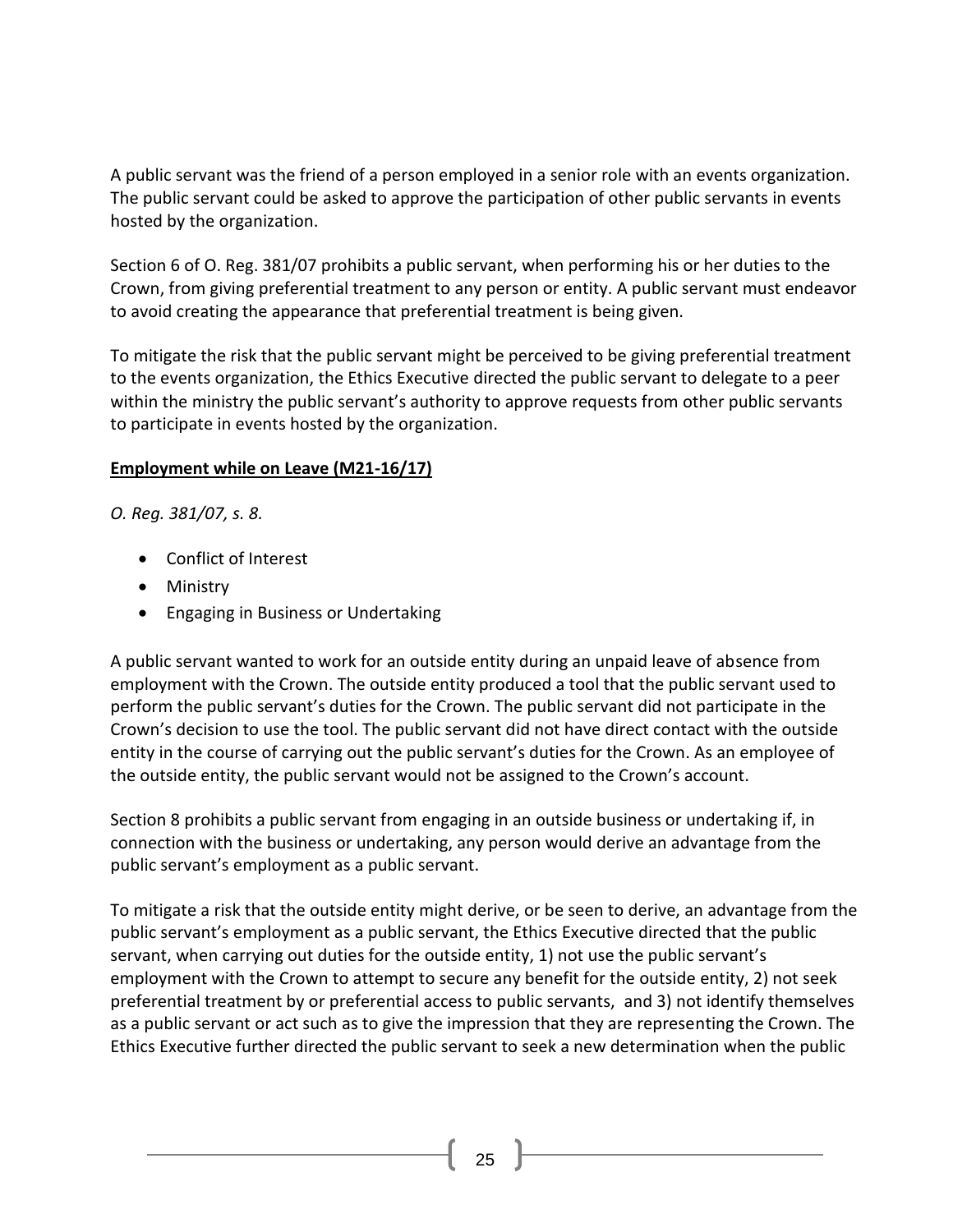servant returns to duties for the Crown if there is any potential connection between the public servant's duties for the Crown and the outside entity. The Ethics Executive also confirmed that the determination did not authorize the leave of absence. That is a separate management decision.

### **Contracting on the Side (M22-16/17)**

*O. Reg. 381/07, s. 8.*

- [Conflict of Interest](http://www.coicommissioner.gov.on.ca/category/type-of-ethical-matter/conflict-of-interest/)
- [Ministry](http://www.coicommissioner.gov.on.ca/category/source-of-decision/ministry/)
- [Engaging in Business or Undertaking](http://www.coicommissioner.gov.on.ca/category/type-of-rule/engaging-in-business-or-undertaking/)

A ministry employee had been on a series of employment contracts and had provided administrative services to the ministry in between contracts. After being rehired, the employee requested permission to continue providing these services to the ministry through a private company.

The deputy minister determined that the provision of private administrative services would be a conflict of interest because the employee became aware of the opportunity through contacts made while on staff with the ministry, contrary to section 8(5) of the regulation which prohibits outside employment where anyone would benefit from a public servants employment as a public servant. As well, the situation would be unfair to other vendors, contrary to the Procurement Directive.

The deputy minister directed the employee to refrain from the outside activity.

# **Paralegal Services (M23-16/17)**

*O. Reg. 381/07, s. 6 & 8.*

- [Conflict of Interest](http://www.coicommissioner.gov.on.ca/category/type-of-ethical-matter/conflict-of-interest/)
- [Ministry](http://www.coicommissioner.gov.on.ca/category/source-of-decision/ministry/)
- [Engaging in Business or Undertaking](http://www.coicommissioner.gov.on.ca/category/type-of-rule/engaging-in-business-or-undertaking/)
- [Giving Preferential Treatment](http://www.coicommissioner.gov.on.ca/category/type-of-rule/giving-preferential-treatment/)

A public servant requested a determination to operate a private paralegal practice.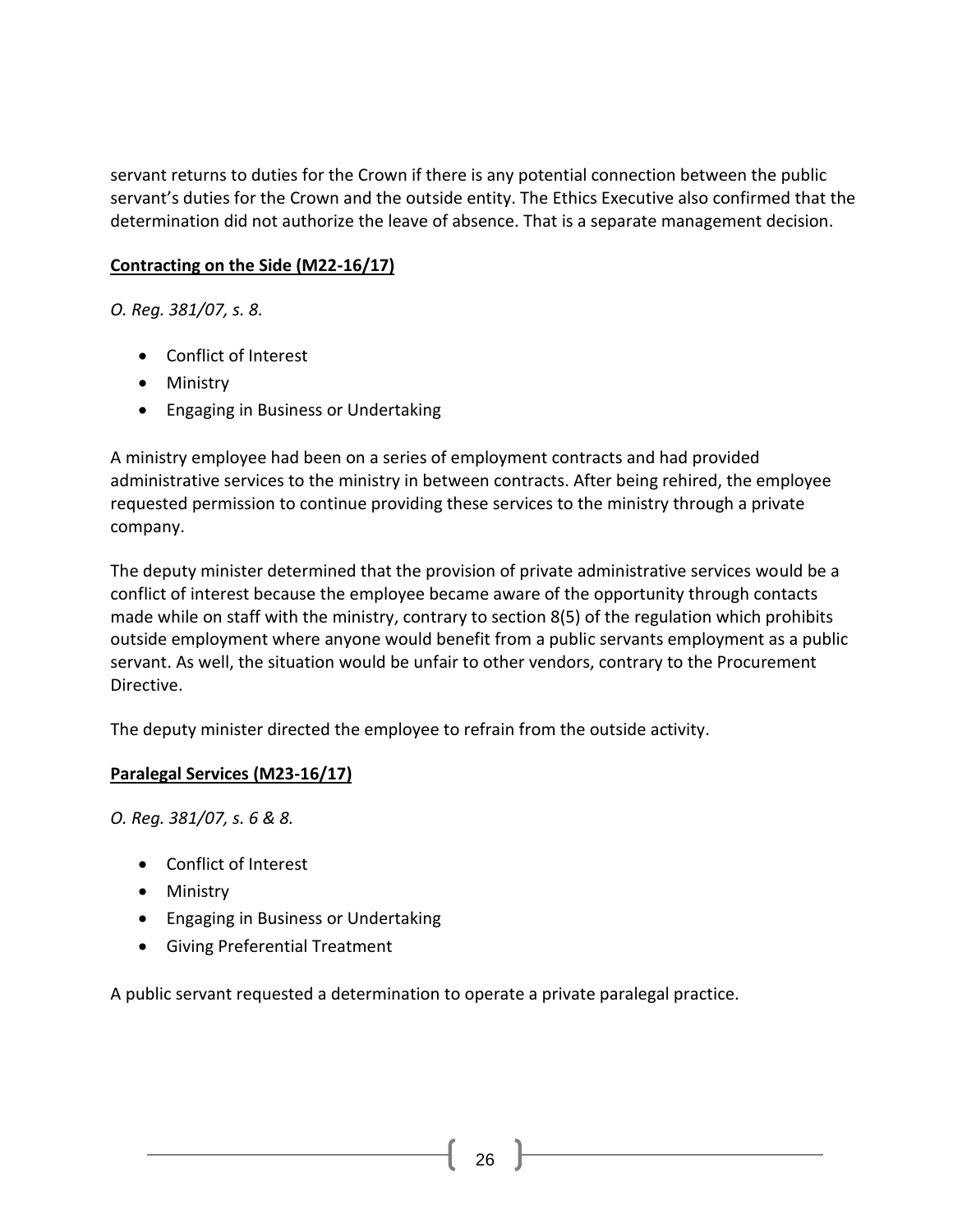The public servant's paralegal activity had the potential to overlap with their regular duties to the Crown, specifically in the area of prospective paralegal clients receiving preferential treatment in the justice system due to the public servant's connection to the judiciary.

The Ethics Executive determined that there was a conflict between the public servant's regular duties to the Crown and their paralegal activity. The public servant was directed to cease and desist all their paralegal activities while they were working for the Crown. The Ethics Executive determined that this specific matter was deemed a conflict due to the fact that court staff are expected to be impartial and neutral in the administration of justice, while paralegals advocate on behalf of a party in the justice system. In addition to this, the Ethics Executive also determined that this matter was a conflict on the basis that the public servant's visible role in the administration of justice could conceivably give rise to a public perception that the public servant has favourable access to the judicial system, and is, therefore, in a position to provide preferential treatment to individuals for whom they work as a paralegal.

### **Legal Advice to Family Member (M24-16/17)**

*O. Reg. 381/07, s. 8.*

- [Conflict of Interest](http://www.coicommissioner.gov.on.ca/category/type-of-ethical-matter/conflict-of-interest/)
- [Ministry](http://www.coicommissioner.gov.on.ca/category/source-of-decision/ministry/)
- [Engaging in Business or Undertaking](http://www.coicommissioner.gov.on.ca/category/type-of-rule/engaging-in-business-or-undertaking/)

A public servant requested a determination to represent and provide legal advice to a family member.

The public servant's private activity had the potential to overlap with their duties to the Crown, specifically in the area of providing legal services to entities other than the Crown.

The Ethics Executive determined that there was a real conflict between the public servant's Crown duties and their request to provide legal services to a family member. The Ethics Executive determined that the potential for a conflict arose from the fact that the public servant in their outside activity as a legal advisor to a family member would be providing legal services to an entity other than the Crown. By providing legal services to family member, the public servant would necessarily be entering into a solicitor-client relationship and this would create the potential for conflicting duties of loyalty. In addition to this, the Ethics Executive determined that while there may not have been an overlap between the subject matter of the outside activity and the public servant's employment, there was the potential for it to give rise to the perception of Crown involvement in the advocacy of particular cases.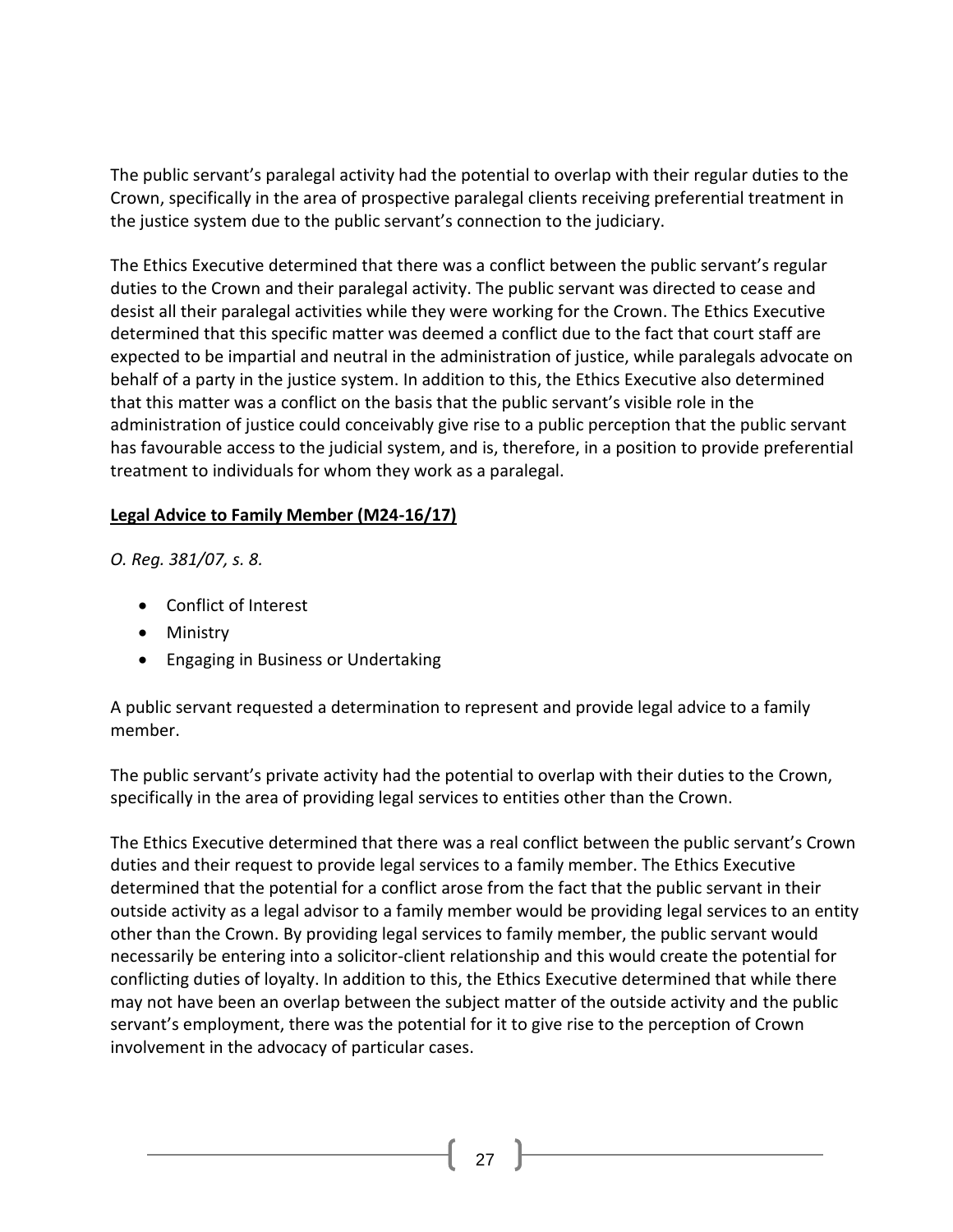# **Long-Term Relationship (M25-16/17)**

*O. Reg. 381/07, s. 3 & 7.*

- [Conflict of Interest](http://www.coicommissioner.gov.on.ca/category/type-of-ethical-matter/conflict-of-interest/)
- [Ministry](http://www.coicommissioner.gov.on.ca/category/source-of-decision/ministry/)
- [Giving Preferential Treatment](http://www.coicommissioner.gov.on.ca/category/type-of-rule/giving-preferential-treatment/)
- [Hiring Family Members](http://www.coicommissioner.gov.on.ca/category/type-of-rule/hiring-family-members/)

A ministry employee was in a long-term personal relationship with a staff member who was a direct report.

The relationship did not meet the criteria of a spousal relationship as set out in the regulation and therefore was not in contravention of the sections regarding benefiting self, spouse or children or hiring or supervising family members. However, the deputy minister was concerned about the perception that the direct report might receive preferential treatment from the manager, and that the relationship had developed long before the situation was brought to the deputy's attention.

The deputy minister determined that the situation represented a conflict of interest and directed that the supervisory functions for the direct report be assigned to another manager while the branch director reviewed options to address the situation. The director was directed to report back to the deputy on actions taken.

### **A Model of a Public Servant (P01-16/17)**

*O. Reg. 381/07, s. 8.*

- [Conflict of Interest](http://www.coicommissioner.gov.on.ca/category/type-of-ethical-matter/conflict-of-interest/)
- [Public Body](http://www.coicommissioner.gov.on.ca/category/source-of-decision/public-body/)
- [Engaging in Business or Undertaking](http://www.coicommissioner.gov.on.ca/category/type-of-rule/engaging-in-business-or-undertaking/)

A part-time employee of a public body, a customer-service representative, sought a determination as to whether they could accept an offer of employment outside of their employment with the public body. The public servant was a model and had been approached by a third party to audition for a part in a commercial being developed by the third party for the same public body. If selected, the individual would be financially compensated for being in the commercial.

In assessing whether the proposed arrangement could conflict with the public servant's duties to the public body, the Ethics Executive considered the nature of the functions regularly performed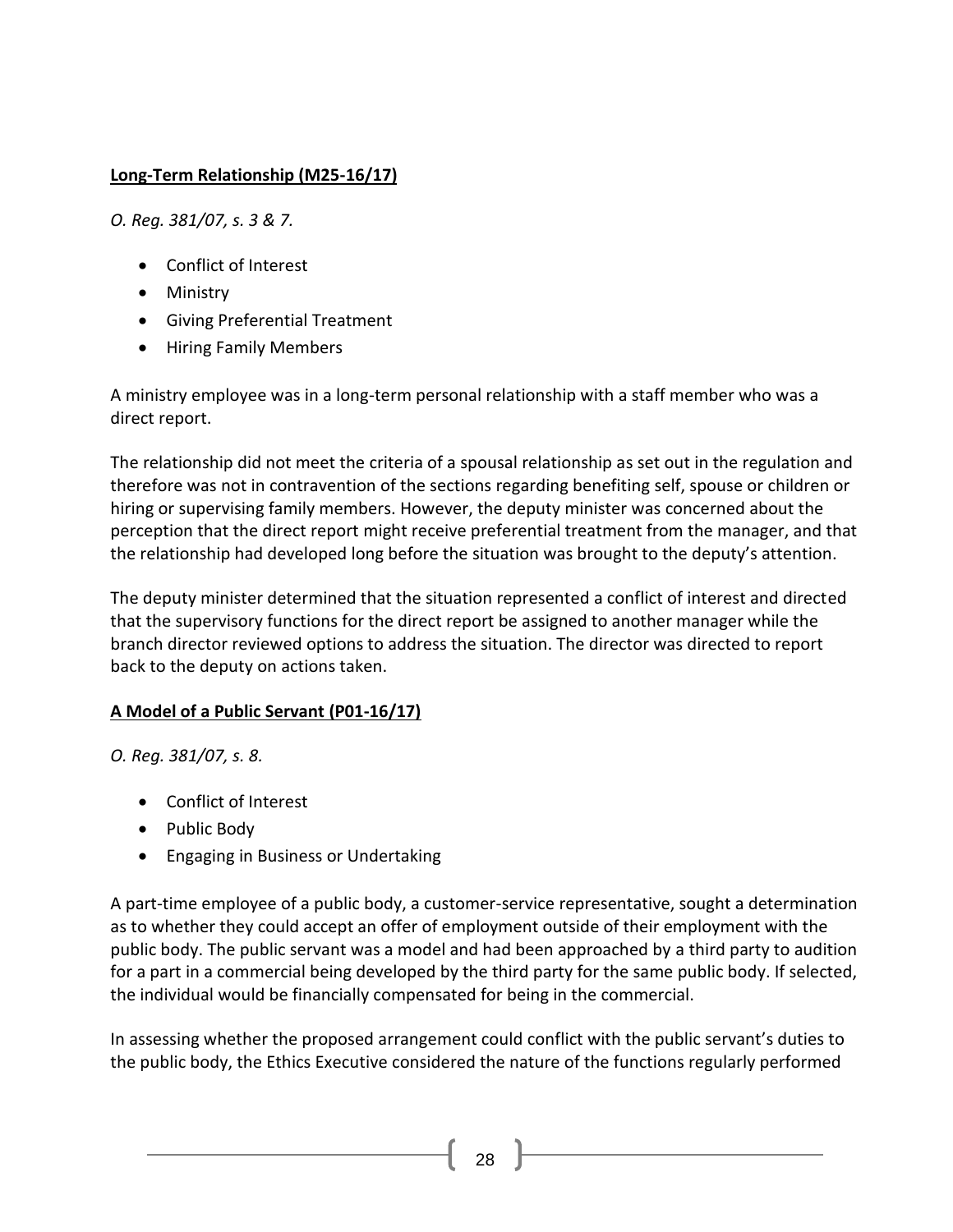by the public servant on behalf of the public body as a part-time customer-service representative, together with the short term nature of the proposed arrangement with the third party, and the fact that the individual had no involvement in the procurement process undertaken to select the third party service provider developing the commercial for the public body.

The Ethics Executive determined that this situation would not constitute a conflict of interest. The Ethics Executive granted permission to the individual to audition for and accept a role in the commercial provided that any auditions or modeling work on the project would be done on the public servant's own time and not interfere with their work schedule.

# **Benefiting Self, Part 1 (C04-15/16)**

*O. Reg. 381/07, s. 3, 6, and 9.*

- [Conflict of Interest](http://www.coicommissioner.gov.on.ca/category/type-of-ethical-matter/conflict-of-interest/)
- [Conflict of Interest Commissioner](http://www.coicommissioner.gov.on.ca/category/source-of-decision/conflict-of-interest-commissioner/)
- [Benefitting Self, Spouse or Children](http://www.coicommissioner.gov.on.ca/category/type-of-rule/benefitting-self-spouse-or-children/)
- [Giving Preferential Treatment](http://www.coicommissioner.gov.on.ca/category/type-of-rule/giving-preferential-treatment/)
- [Participating in Decision-Making](http://www.coicommissioner.gov.on.ca/category/type-of-rule/participating-in-decision-making/)

A public body wanted to appoint a chair who was also a recipient of one of the public body's programs and had a business partner already on the board.

The public body thought it was acceptable for some board members to be program recipients, as such members provided the board with expertise. The public body was aware of the potential for conflict and had developed systems to minimize the impact of such conflict, including limiting the involvement of the board in operational matters related to programs, and requiring members to declare any potential conflicts for the record of every board meeting and recuse themselves from certain discussions and decisions.

The commissioner concluded that these measures could be applied to the new chair and additionally suggested that any potential conflict of interest or political activity matter relating to the chair's business partner be referred to the commissioner under section 65(6) of the PSOA.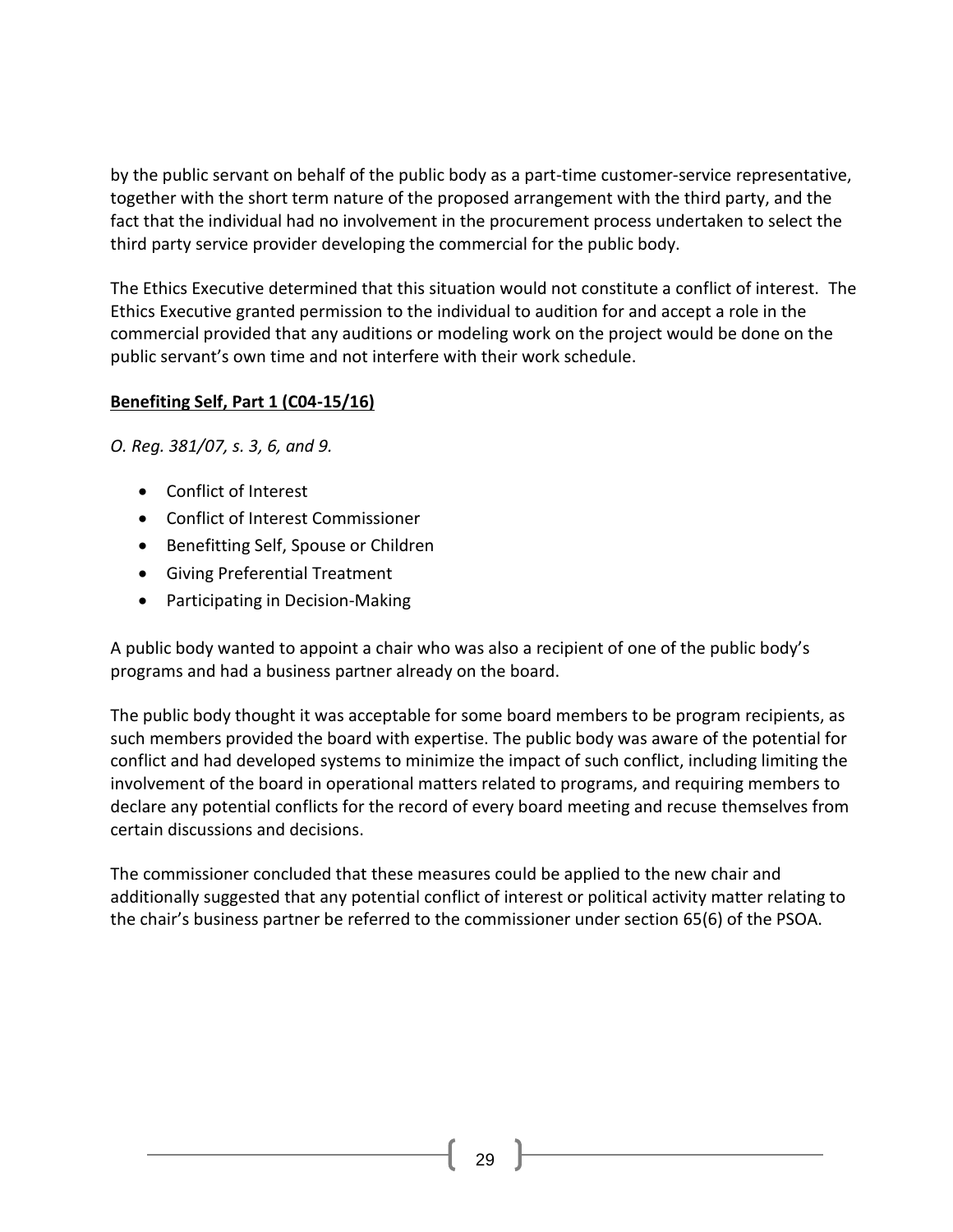# **Benefiting Self, Part 2 (C05-15/16)**

*O. Reg. 381/07, s. 3, 6 & 8.*

- [Conflict of Interest](http://www.coicommissioner.gov.on.ca/category/type-of-ethical-matter/conflict-of-interest/)
- [Conflict of Interest Commissioner](http://www.coicommissioner.gov.on.ca/category/source-of-decision/conflict-of-interest-commissioner/)
- [Benefitting Self, Spouse or Children](http://www.coicommissioner.gov.on.ca/category/type-of-rule/benefitting-self-spouse-or-children/)
- [Engaging in Business or Undertaking](http://www.coicommissioner.gov.on.ca/category/type-of-rule/engaging-in-business-or-undertaking/)
- [Giving Preferential Treatment](http://www.coicommissioner.gov.on.ca/category/type-of-rule/giving-preferential-treatment/)

After serving as a member of the board of a public body for twelve years, an individual, with the assistance of two lawyers, had published a citizen's guide to appearing before the public body. Recently, he was appointed chair of the same public body and was approached by the publisher to prepare a third edition of the guide.

Since the book was initially published long before the individual became chair, and during a period when he was not a public servant, it was the commissioner's view that s.3 of the Regulation (benefiting self, spouse or children) would not be contravened. The individual was not currently seeking to publish a guide for the first time while chair. For similar reasons, the commissioner believed the publication of the new edition was not a contravention of s. 8(5) of the Regulation. While the chair's association with the third edition as chair could hypothetically promote sales, the guide was initially published long before, and it was not the case that the individual was being sought out to promote sales of a new book.

The two lawyers who were assisting with research for the new edition sometimes practiced before the public body. To avoid the appearance of preferential treatment, the commissioner directed the individual to recuse himself from any hearing in which either of them appeared as parties.

### **Outside Activity (C06-15/16)**

*O. Reg. 381/07, s. 8.*

- [Conflict of Interest](http://www.coicommissioner.gov.on.ca/category/type-of-ethical-matter/conflict-of-interest/)
- [Conflict of Interest Commissioner](http://www.coicommissioner.gov.on.ca/category/source-of-decision/conflict-of-interest-commissioner/)
- [Engaging in Business or Undertaking](http://www.coicommissioner.gov.on.ca/category/type-of-rule/engaging-in-business-or-undertaking/)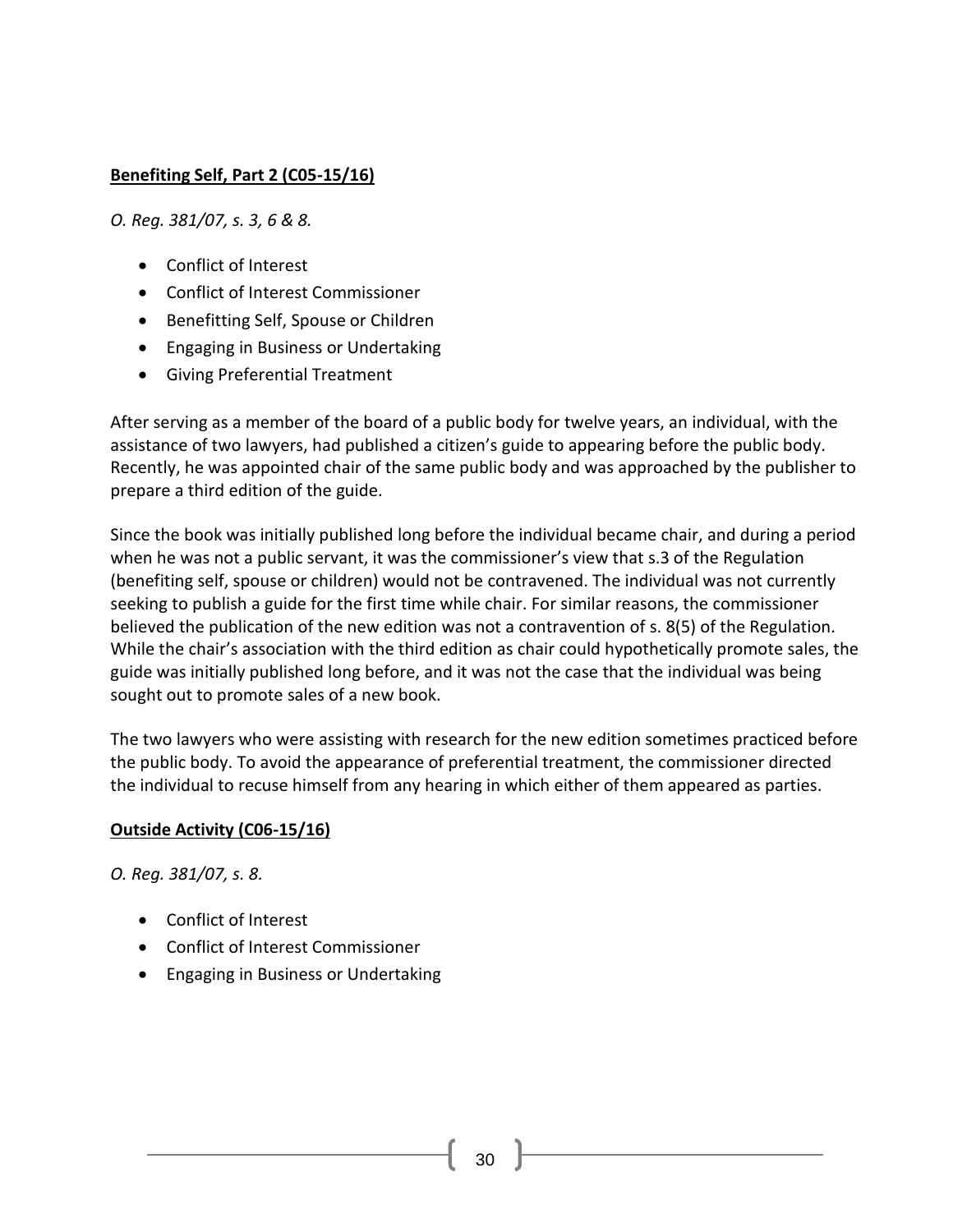A senior public servant in a public body sought to become a member of a quasi-judicial committee of a municipality. The public servant intended to attend approximately one hearing per month from 10:00 am to 2:00 pm.

The commissioner had concerns about the activity because the committee could be dealing with matters relating to individuals associated with the public body. In order to minimize the potential interaction between the two roles, the Commissioner required the public servant to advise his Ethics Executive immediately if an individual who appeared before the committee became involved in a matter with the public body and prohibited the public servant from dealing with committee matters involving potential stakeholders of the public body. The Commissioner also directed the public servant to take a full vacation day when performing committee work that was scheduled to occur during the public servant's normal office hours, to ensure transparency.

# **Hanging my shingle, Part 1 (C01-14/15)**

*O. Reg. 381/07, s. 6, 8, 9.*

- [Conflict of Interest](http://www.coicommissioner.gov.on.ca/category/type-of-ethical-matter/conflict-of-interest/)
- [Conflict of Interest Commissioner](http://www.coicommissioner.gov.on.ca/category/source-of-decision/conflict-of-interest-commissioner/)
- [Engaging in Business or Undertaking](http://www.coicommissioner.gov.on.ca/category/type-of-rule/engaging-in-business-or-undertaking/)
- [Giving Preferential Treatment](http://www.coicommissioner.gov.on.ca/category/type-of-rule/giving-preferential-treatment/)
- [Participating in Decision-Making](http://www.coicommissioner.gov.on.ca/category/type-of-rule/participating-in-decision-making/)

A designated senior public servant in a public body was on a paid leave of absence. Following the expiration of the paid leave of absence, the public servant was due to retire. The public servant wished to work as an independent consultant while on the paid leave, building on her career as a public servant, and had been approached with specific opportunities.

The Commissioner determined that while on the paid leave of absence, the public servant could provide independent consulting services, in specific scenarios, but that the in-service conflict of interest rules continued to apply. The public servant's work as a consultant must not conflict with her duties to the Crown, and no person could derive an advantage, in connection with her consulting work, as a result of her employment with the public body. In addition, the public servant must not appear to give clients of the public body any preferential treatment. Specifically, the public servant should not participate in discussions or decisions with other entities with respect to clients of the public body.

The Commissioner reminded the public servant that on retirement, the post-service conflict of interest rules would apply, including the one-year restriction on lobbying and employment.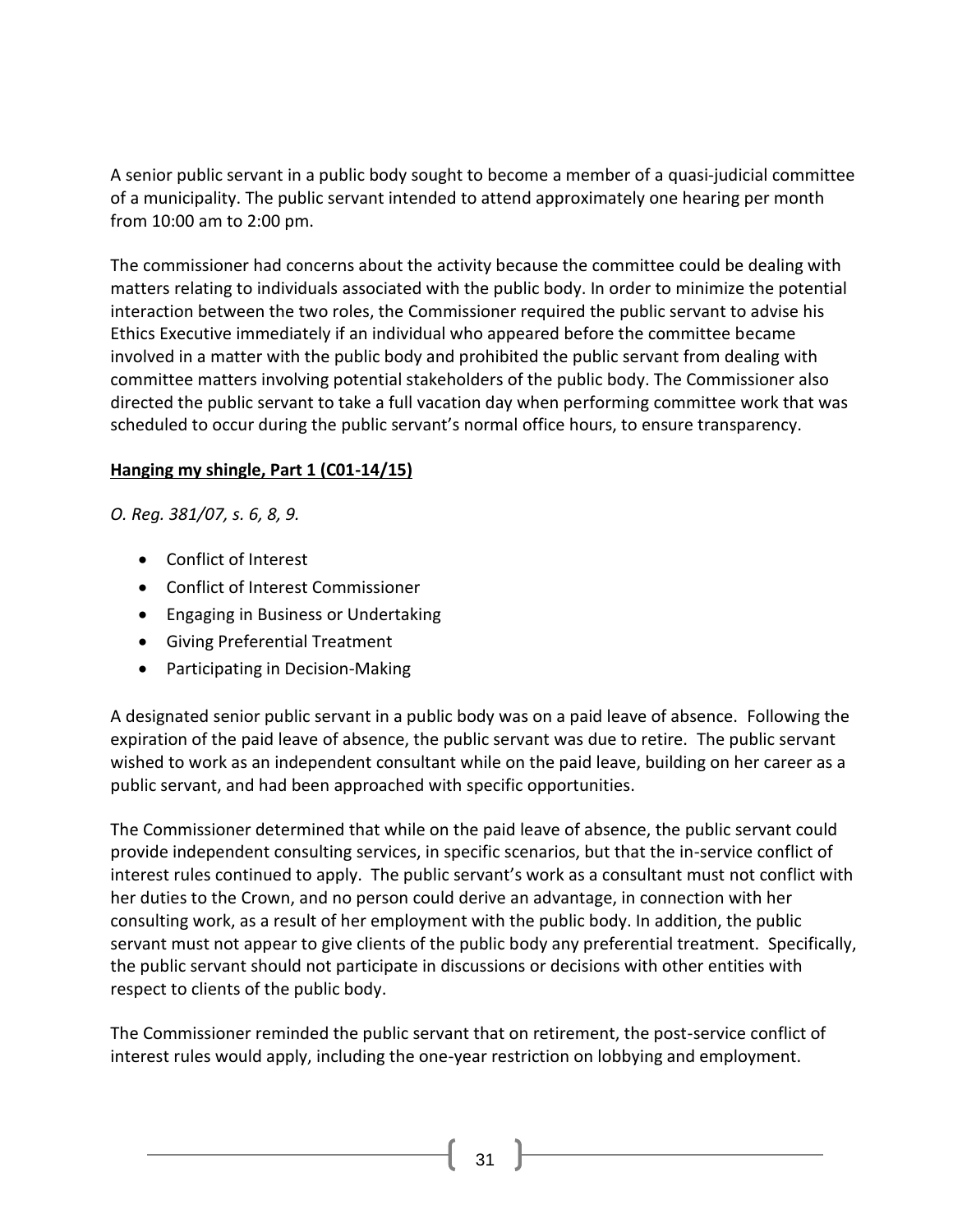# **Family matters (C05-14/15)**

*O. Reg. 381/07, s. 3 & 6.*

- [Conflict of Interest](http://www.coicommissioner.gov.on.ca/category/type-of-ethical-matter/conflict-of-interest/)
- [Conflict of Interest Commissioner](http://www.coicommissioner.gov.on.ca/category/source-of-decision/conflict-of-interest-commissioner/)
- [Benefitting Self, Spouse or Children](http://www.coicommissioner.gov.on.ca/category/type-of-rule/benefitting-self-spouse-or-children/)
- [Giving Preferential Treatment](http://www.coicommissioner.gov.on.ca/category/type-of-rule/giving-preferential-treatment/)

The spouse of an Ethics Executive for a public body was the head of an organization that regularly had dealings with the public body. The Ethics Executive advised the Commissioner that in order to mitigate the risk of a conflict of interest, steps had been taken to shield the Ethics Executive from any conversations or emails within the public body regarding the organization, and that the appropriate individuals had been advised of the potential conflict.

The Commissioner confirmed that the Ethics Executive had acted appropriately and put in place an effective mitigation strategy.

# **Family Ties? (C04-13/14)**

*O. Reg. 381/07, s. 6 & 7.*

- [Conflict of Interest](http://www.coicommissioner.gov.on.ca/category/type-of-ethical-matter/conflict-of-interest/)
- [Conflict of Interest Commissioner](http://www.coicommissioner.gov.on.ca/category/source-of-decision/conflict-of-interest-commissioner/)
- [Giving Preferential Treatment](http://www.coicommissioner.gov.on.ca/category/type-of-rule/giving-preferential-treatment/)
- [Hiring Family Members](http://www.coicommissioner.gov.on.ca/category/type-of-rule/hiring-family-members/)

A public servant's cousin was also his Ethics Executive. The Ethics Executive referred the matter to the Commissioner for a determination about how to minimize the potential conflicts of interest.

Section 7 of Ontario Regulation 381/07 sets out a list of persons public servants cannot supervise. Although cousins are not on the list of relationships in section 7, the Commissioner determined that there was potential for the Ethics Executive to give preferential treatment, or appear to give it, to her cousin. The potential for this kind of conflict can arise whenever there is an existing connection between the parties.

The Commissioner considered the potential for interactions between the public servant and his Ethics Executive in their day-to-day roles. The Commissioner concluded that the public servant and his Ethics Executive had a low potential for routine interactions. Although there was some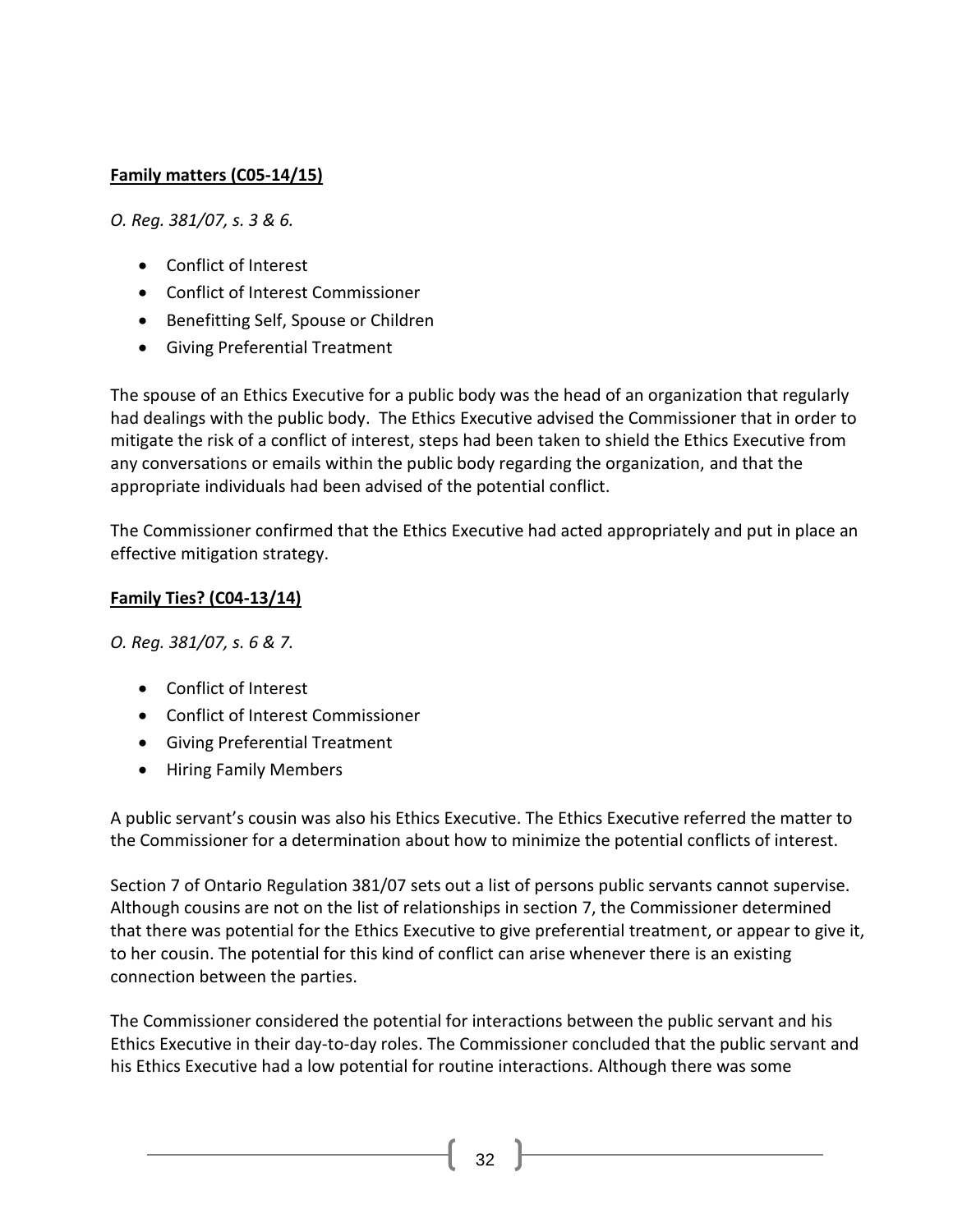potential that they would be involved in non-routine interactions, the public servant could delegate these responsibilities.

The Commissioner directed the public servant to have no involvement in the operations of the Ethics Executive's office. He directed both the public servant and his cousin to make sure that any interactions between them were open and transparent.

# **Participant and Decision-Maker? (C05-13/14)**

*O. Reg. 381/07, s. 3 & 9.*

- [Conflict of Interest](http://www.coicommissioner.gov.on.ca/category/type-of-ethical-matter/conflict-of-interest/)
- [Conflict of Interest Commissioner](http://www.coicommissioner.gov.on.ca/category/source-of-decision/conflict-of-interest-commissioner/)
- [Benefitting Self, Spouse or Children](http://www.coicommissioner.gov.on.ca/category/type-of-rule/benefitting-self-spouse-or-children/)
- [Participating in Decision-Making](http://www.coicommissioner.gov.on.ca/category/type-of-rule/participating-in-decision-making/)

The chair of a public body also benefitted from some of the programs which the public body regulates, funds, and oversees. Due to the unique nature of the public body, it could not function effectively without the experience and expertise of members like the chair. The chair asked the Commissioner for a determination about whether she could take part in making decisions about those programs in her capacity as chair.

The Commissioner determined that the chair risked contravening sections 3, 6 and 9 of the conflict of interest rules in Ontario Regulation 381/07. Although she might be allowed to act as both participant and decision-maker in some situations, each situation would need to be evaluated as it arose. The chair would need to recuse herself from participating in certain discussions or decisions relating to the programs in which she was also a participant. The Commissioner suggested that the chair consider two questions before taking part in the decision-making process about such programs:

- 1. How much could she influence decisions about the program if she took part in the decisionmaking process?
- 2. How likely is it that she would benefit from the decisions or from taking part in the decisionmaking process?

Decisions made by the board in relation to a single program participant, although infrequent, are influential in that they could set a precedent for agency operations which could benefit other recipients of that program. Therefore, there is a high risk of the chair contravening the conflict of interest rules should the chair participate in these types of discussions or decision-making.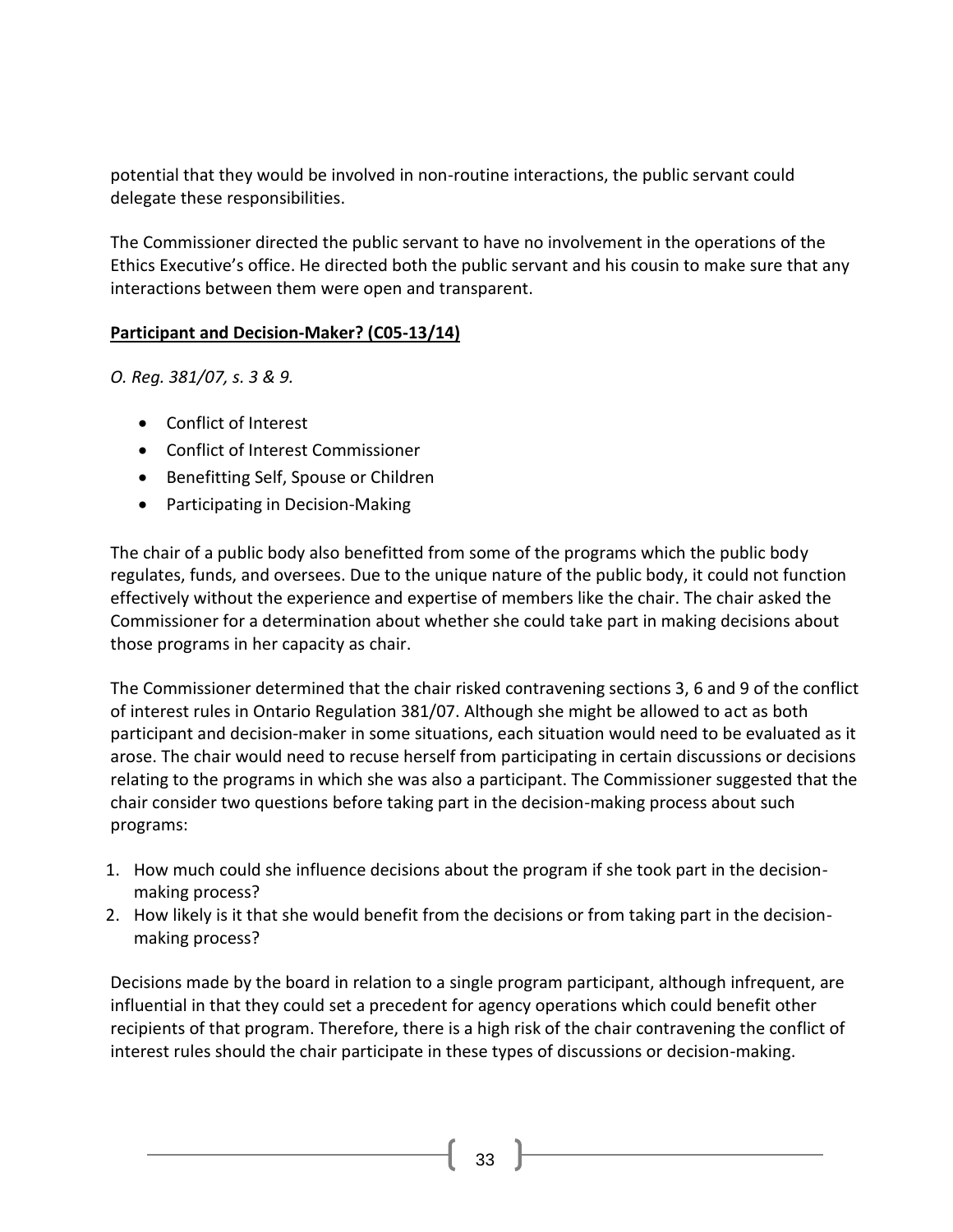The Commissioner cautioned that there was no clear line to show when the chair should not take part in making decisions about those programs. In each case the chair would have to consider the relationship between her actions and any potential benefit, and recuse herself accordingly.

#### **Accepting All Applicants (C06-13/14)**

O. Reg. 381/07, s. 3 & 6.

- [Conflict of Interest](http://www.coicommissioner.gov.on.ca/category/type-of-ethical-matter/conflict-of-interest/)
- [Conflict of Interest Commissioner](http://www.coicommissioner.gov.on.ca/category/source-of-decision/conflict-of-interest-commissioner/)
- [Benefitting Self, Spouse or Children](http://www.coicommissioner.gov.on.ca/category/type-of-rule/benefitting-self-spouse-or-children/)
- [Giving Preferential Treatment](http://www.coicommissioner.gov.on.ca/category/type-of-rule/giving-preferential-treatment/)

An appointee to a public body wanted to apply for a job at the same public body. His Ethics Executive asked the Commissioner for advice about what steps the public body could take to minimize the potential for conflicts of interest.

The Commissioner confirmed that the conflict of interest rules do not bar the appointee from applying for jobs within the public body. However, if a public body hires an appointee, concerns may arise about whether the appointee received preferential treatment or used his appointee position to get the job.

In order to minimize the risk of preferential treatment being given, the Commissioner advised the Ethics Executive to take steps to:

- 1. Make sure that the job description does not favour the appointee,
- 2. Make sure that the job is open to other applicants, and
- 3. Do not assign staff who have had significant contact with the appointee to conduct the competition.

The Commissioner also noted the following:

- 1. Public bodies should not involve an appointee in discussions about a future opening if they might consider that person for the job.
- 2. An appointee who gets a job with a public body should not continue in the position of an appointee in that public body.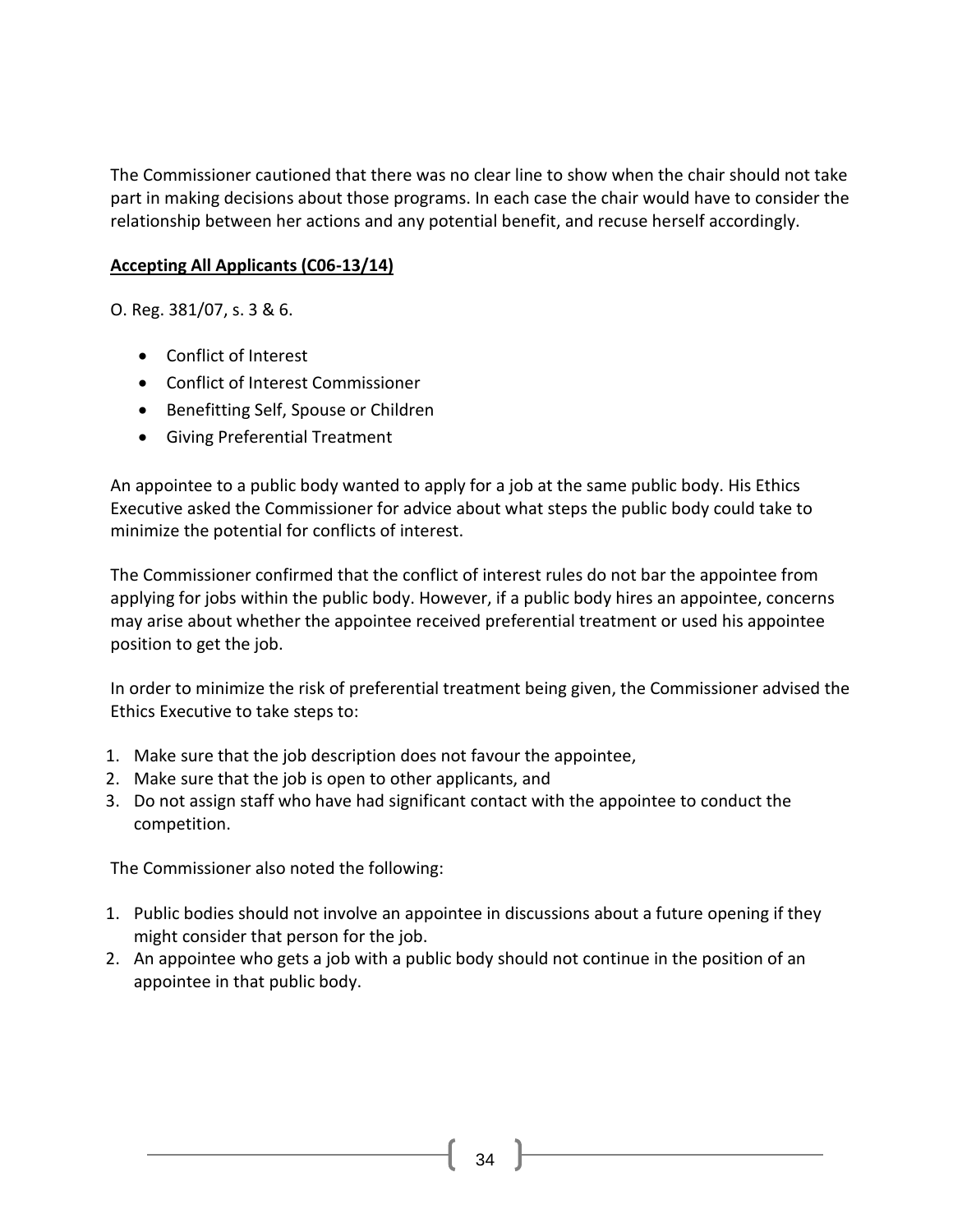# **Worlds Colliding? (C07-13/14)**

*O. Reg. 381/07, s. 8 & 9.*

- [Conflict of Interest](http://www.coicommissioner.gov.on.ca/category/type-of-ethical-matter/conflict-of-interest/)
- [Conflict of Interest Commissioner](http://www.coicommissioner.gov.on.ca/category/source-of-decision/conflict-of-interest-commissioner/)
- [Engaging in Business or Undertaking](http://www.coicommissioner.gov.on.ca/category/type-of-rule/engaging-in-business-or-undertaking/)
- [Participating in Decision-Making](http://www.coicommissioner.gov.on.ca/category/type-of-rule/participating-in-decision-making/)

An appointee to the board of a public body was also on the board of another entity. Recently, the public body's mandate had changed and the two organizations would now have more contact than before. The chair of the public body asked the Commissioner for advice about whether the appointee could be reappointed to the public body when his present term expired.

The Commissioner advised that conflicts of interest could arise for the appointee because of his obligations to the public body and the other organization. The Commissioner suggested some ways to mitigate such conflicts such as having the appointee recuse himself from matters where both organizations had an interest. The Commissioner cautioned that if such matters arose often the appointee might not be able to make a useful contribution to the public body and may have to step down from one of the organizations.

### **Hiring a Municipal Councillor (C01-12/13)**

*PSOA, s. 72, 77 & 79; O. Reg. 381/07, s. 8.*

- [Conflict of Interest](http://www.coicommissioner.gov.on.ca/category/type-of-ethical-matter/conflict-of-interest/)
- [Political Activity](http://www.coicommissioner.gov.on.ca/category/type-of-ethical-matter/political-activity/)
- [Conflict of Interest Commissioner](http://www.coicommissioner.gov.on.ca/category/source-of-decision/conflict-of-interest-commissioner/)
- [Engaging in Business or Undertaking](http://www.coicommissioner.gov.on.ca/category/type-of-rule/engaging-in-business-or-undertaking/)
- Political Activity [All Other Public Servants](http://www.coicommissioner.gov.on.ca/category/type-of-rule/political-activity-all-other-public-servants/)

An Ethics Executive of a public body sought the Commissioner's advice while considering hiring a municipal councillor as a public servant in an administrative role.

Although being a municipal councillor is considered political activity, it is possible for a municipal councillor to be hired as a public servant if they can avoid engaging in the specific types of political activities that are prohibited by section 77 or restricted by section 79.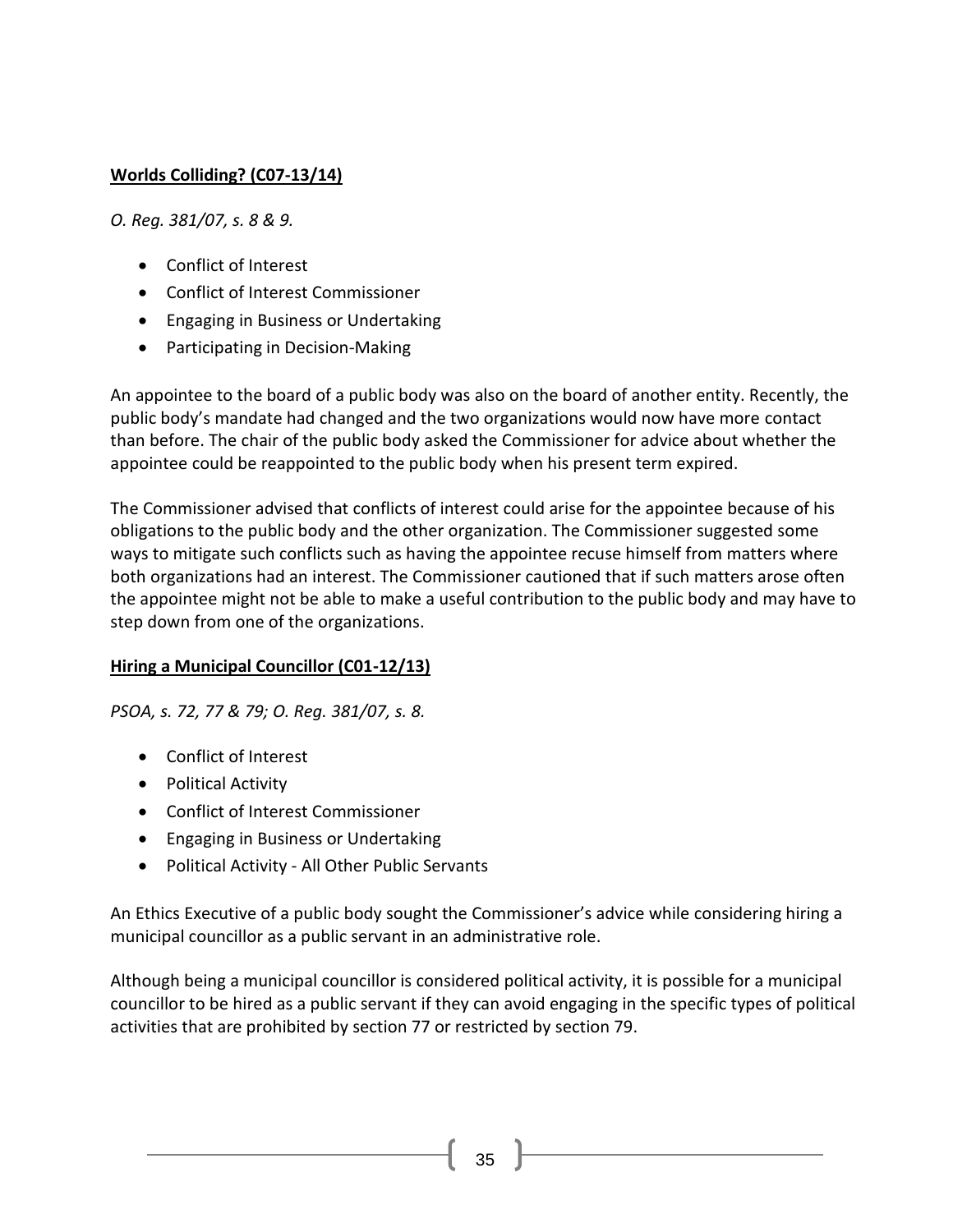If hired as a public servant, the municipal councillor would also have to ensure that any activities they engaged in as a municipal councillor were in compliance with the conflict of interest rules.

As the municipality was within the geographical area affected by the actions of the public body, the Commissioner concluded that there was potential for conflicts between the individual's roles as a municipal councillor and public servant. The Commissioner suggested that, if the individual were to be hired, the Ethics Executive should implement strategies to mitigate the potential for conflicts. For example, the Ethics Executive could restrict the individual's access to matters related to the municipality they represents and require the individual to refrain from participating in discussions or decision-making at the municipality on any issues relating to the public body.

### **Free Ticket (C02-12/13)**

*O. Reg. 381/07, s. 4.*

- [Conflict of Interest](http://www.coicommissioner.gov.on.ca/category/type-of-ethical-matter/conflict-of-interest/),
- [Conflict of Interest Commissioner](http://www.coicommissioner.gov.on.ca/category/source-of-decision/conflict-of-interest-commissioner/)
- [Accepting Gifts](http://www.coicommissioner.gov.on.ca/category/type-of-rule/accepting-gifts/)

A public servant sought a determination as to whether they would be permitted to accept a onetime free ticket from a stakeholder to an event aimed at gathering stakeholders and communities to share information. The cost of the ticket was greater than nominal value.

The Commissioner determined that while it was appropriate for the public servant to attend the stakeholder event, a reasonable person might conclude that the ticket was offered by the stakeholder in hope of furthering future business opportunities with the Crown. The Commissioner recommended that the public servant purchase the ticket and seek reimbursement for the expense in the usual way, in keeping with the government's policy of being open and transparent.

# **Prize of Greater than Nominal Value (C04-12/13)**

*O. Reg. 381/07, s. 4.*

- [Conflict of Interest](http://www.coicommissioner.gov.on.ca/category/type-of-ethical-matter/conflict-of-interest/)
- [Conflict of Interest Commissioner](http://www.coicommissioner.gov.on.ca/category/source-of-decision/conflict-of-interest-commissioner/)
- [Accepting Gifts](http://www.coicommissioner.gov.on.ca/category/type-of-rule/accepting-gifts/)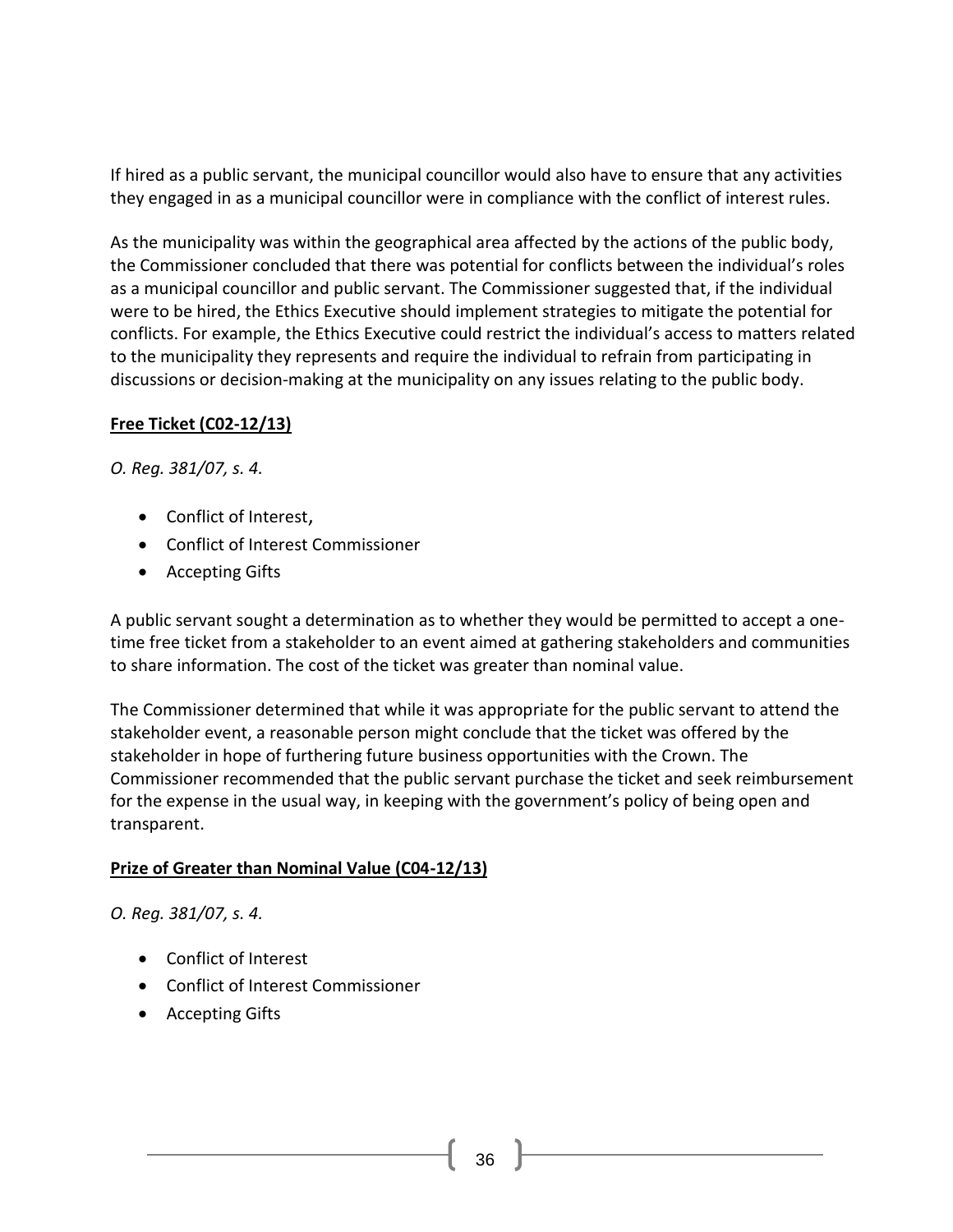An Ethics Executive sought advice as to whether a public servant would be permitted to keep a prize, of greater than nominal value, which they had won as a result of attending a conference on behalf of the Crown.

The Commissioner advised the Ethics Executive to consider whether the prize was meant to influence the public servant in the performance of their duties. The Commissioner was of the view that the organizers of the conference were not seeking to influence the public servant, given that the public servant's name was selected at random from a list of all conference attendees.

### **Gift as a Token of Appreciation (C05-12/13)**

*O. Reg. 381/07, s. 4.*

- [Conflict of Interest](http://www.coicommissioner.gov.on.ca/category/type-of-ethical-matter/conflict-of-interest/)
- [Conflict of Interest Commissioner](http://www.coicommissioner.gov.on.ca/category/source-of-decision/conflict-of-interest-commissioner/)
- [Accepting Gifts](http://www.coicommissioner.gov.on.ca/category/type-of-rule/accepting-gifts/)

A public servant in a public body was presented with a gift as a token of appreciation for speaking at an event hosted by a private entity that neither does, nor seeks to do business with the Crown. Subsequent to accepting the gift, the public servant became aware that the gift had a greater than nominal value.

The Commissioner noted that while the private entity does not currently do business with the Crown, the public servant had received the gift in their public service capacity. Accordingly, the Commissioner determined that the public servant should not accept the gift personally, since public servants should not use their positions to benefit themselves. The public servant could accept the gift on behalf of the public body and display it in a public area of the public body's offices.

#### **Provide a Letter of Reference (C06-12/13)**

*O. Reg. 381/07, s. 6.*

- [Conflict of Interest](http://www.coicommissioner.gov.on.ca/category/type-of-ethical-matter/conflict-of-interest/)
- [Conflict of Interest Commissioner](http://www.coicommissioner.gov.on.ca/category/source-of-decision/conflict-of-interest-commissioner/)
- [Giving Preferential Treatment](http://www.coicommissioner.gov.on.ca/category/type-of-rule/giving-preferential-treatment/)

The chair of a public body wished to provide a letter of reference in support of a friend who was applying for a position on the board of the same public body.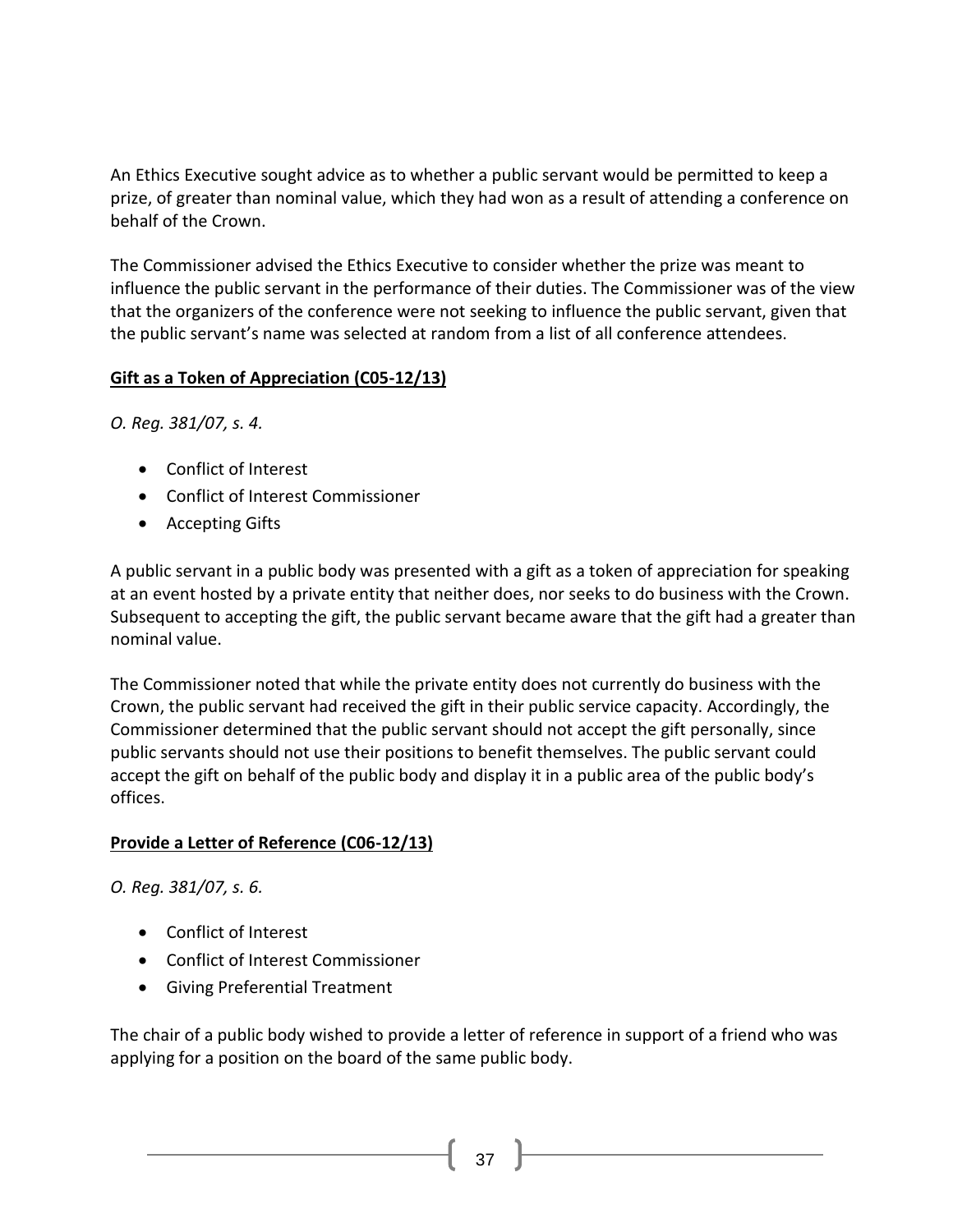The Commissioner determined that providing a letter of reference could create the appearance of preferential treatment based on friendship with the chair. The Commissioner recommended that the chair not provide the letter of reference.

### **Past Employer Responding to Multiple Requests for Proposals (C07-12/13)**

*O. Reg. 381/07, s. 6.*

- [Conflict of Interest](http://www.coicommissioner.gov.on.ca/category/type-of-ethical-matter/conflict-of-interest/)
- [Conflict of Interest Commissioner](http://www.coicommissioner.gov.on.ca/category/source-of-decision/conflict-of-interest-commissioner/)
- [Giving Preferential Treatment](http://www.coicommissioner.gov.on.ca/category/type-of-rule/giving-preferential-treatment/)

A newly-appointed public servant at a public body sought a determination from the Commissioner as to whether any conflicts of interest arose from their past employer responding to multiple Requests for Proposals (RFPs) issued by the public body, and with which the public servant was involved at their past employer.

The Commissioner determined that there was a risk that the public servant would appear to be giving preferential treatment to their past employer, particularly given that the public servant knew the rationale and the individuals involved with the past employer's responses. To minimize this risk, the public servant volunteered to have no involvement with these RFPs until after the public body reached an agreement with the successful proponent. The Commissioner agreed with this approach.

# **Spouse's Future Volunteer Activities (C08-12/13)**

*O. Reg. 381/07, s. 6.*

- [Conflict of Interest](http://www.coicommissioner.gov.on.ca/category/type-of-ethical-matter/conflict-of-interest/)
- [Conflict of Interest Commissioner](http://www.coicommissioner.gov.on.ca/category/source-of-decision/conflict-of-interest-commissioner/)
- [Giving Preferential Treatment](http://www.coicommissioner.gov.on.ca/category/type-of-rule/giving-preferential-treatment/)

The chair of a public body sought a determination about whether their spouse's future volunteer activities at a private entity could lead to a conflict of interest, given that the private entity received funding from the public body. The chair's spouse had ceased the volunteer activities when the public body became involved in a matter involving the private entity.

In light of the spouse's ongoing interest in the private entity, the Commissioner determined that there was a potential for conflict if the chair were to participate in matters involving the entity. To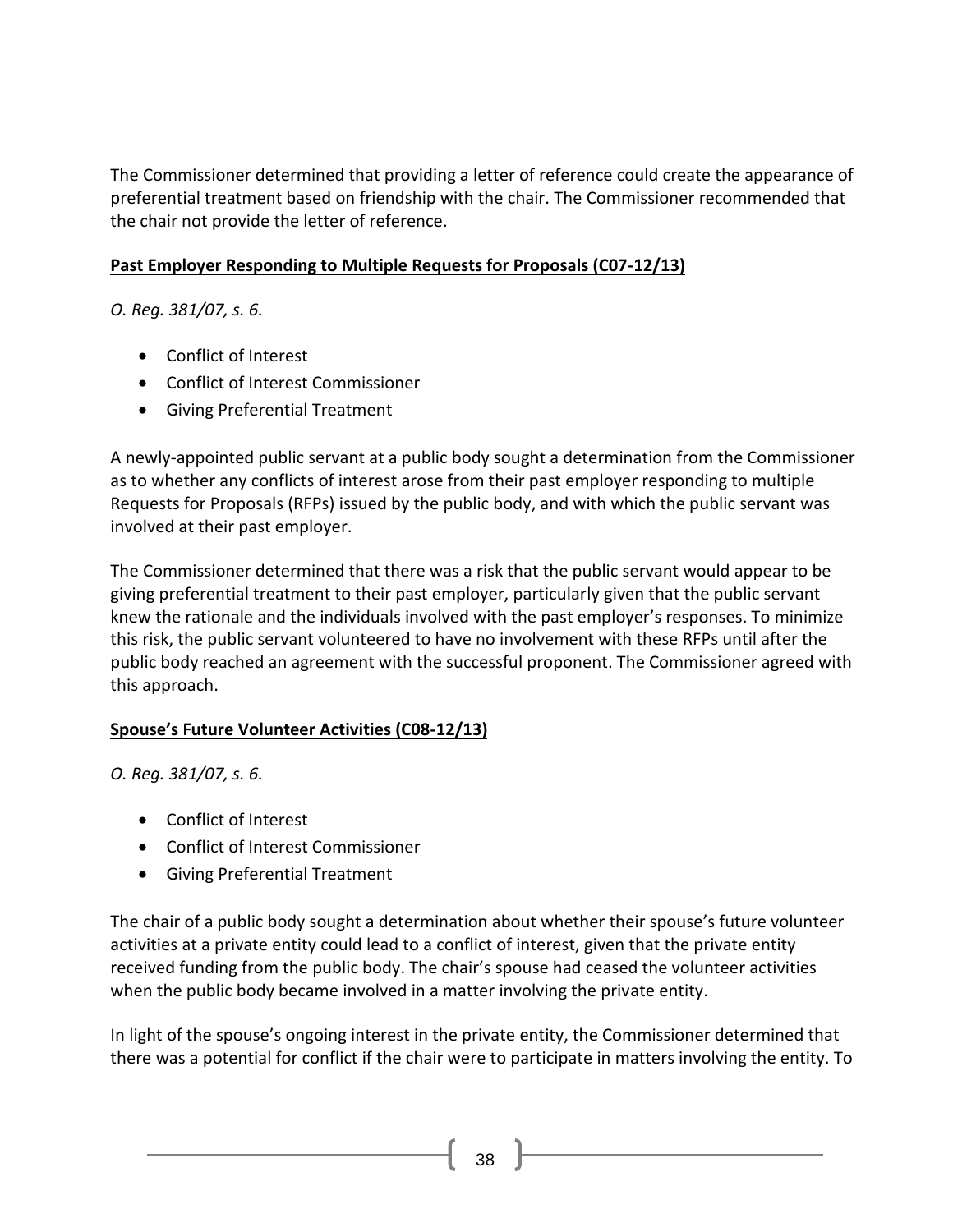minimize potential conflicts, the chair was to avoid participating in discussions and decisions involving the private entity, unless the entity was one of a large group involved in the matter. In such cases, the Commissioner recommended that the Chair declare their spouse's role with the entity, and that the declaration be recorded in the minutes of discussion.

#### **Part-Time Appointment (C09-12/13)**

*O. Reg. 381/07, s. 8 & 9.*

- [Conflict of Interest](http://www.coicommissioner.gov.on.ca/category/type-of-ethical-matter/conflict-of-interest/)
- [Conflict of Interest Commissioner](http://www.coicommissioner.gov.on.ca/category/source-of-decision/conflict-of-interest-commissioner/)
- [Engaging in Business or Undertaking](http://www.coicommissioner.gov.on.ca/category/type-of-rule/engaging-in-business-or-undertaking/)
- [Participating in Decision-Making](http://www.coicommissioner.gov.on.ca/category/type-of-rule/participating-in-decision-making/)

The Commissioner's advice was sought with respect to the proposed part-time appointment of an individual to a public body. There was concern about the potential for conflict of interest as the potential appointee had, through the course of their external employment, worked closely with and had provided services to the public body.

The Commissioner advised that the potential appointee's external employment could create conflicts of interest, but that these could be mitigated if the individual's activities were restricted at both the public body and the external employment. The Commissioner suggested that the proposed appointee not have any involvement at the public body in discussions, decision-making or providing input on matters related to their employer. Similarly, in the course of their employment, the proposed appointee would recuse themself from matters related to the public body.

The Commissioner suggested that the mitigation strategy be shared with the board and staff of the public body as well as with the employer and the general public. This would promote compliance and minimize the appearance that the proposed appointee's employer would receive preferential treatment from the public body.

# **Appointed to the Board of a Second Public Body (C10-12/13)**

*O. Reg. 381/07, s. 6 & 8.*

- [Conflict of Interest](http://www.coicommissioner.gov.on.ca/category/type-of-ethical-matter/conflict-of-interest/)
- [Conflict of Interest Commissioner](http://www.coicommissioner.gov.on.ca/category/source-of-decision/conflict-of-interest-commissioner/)
- [Engaging in Business or Undertaking](http://www.coicommissioner.gov.on.ca/category/type-of-rule/engaging-in-business-or-undertaking/)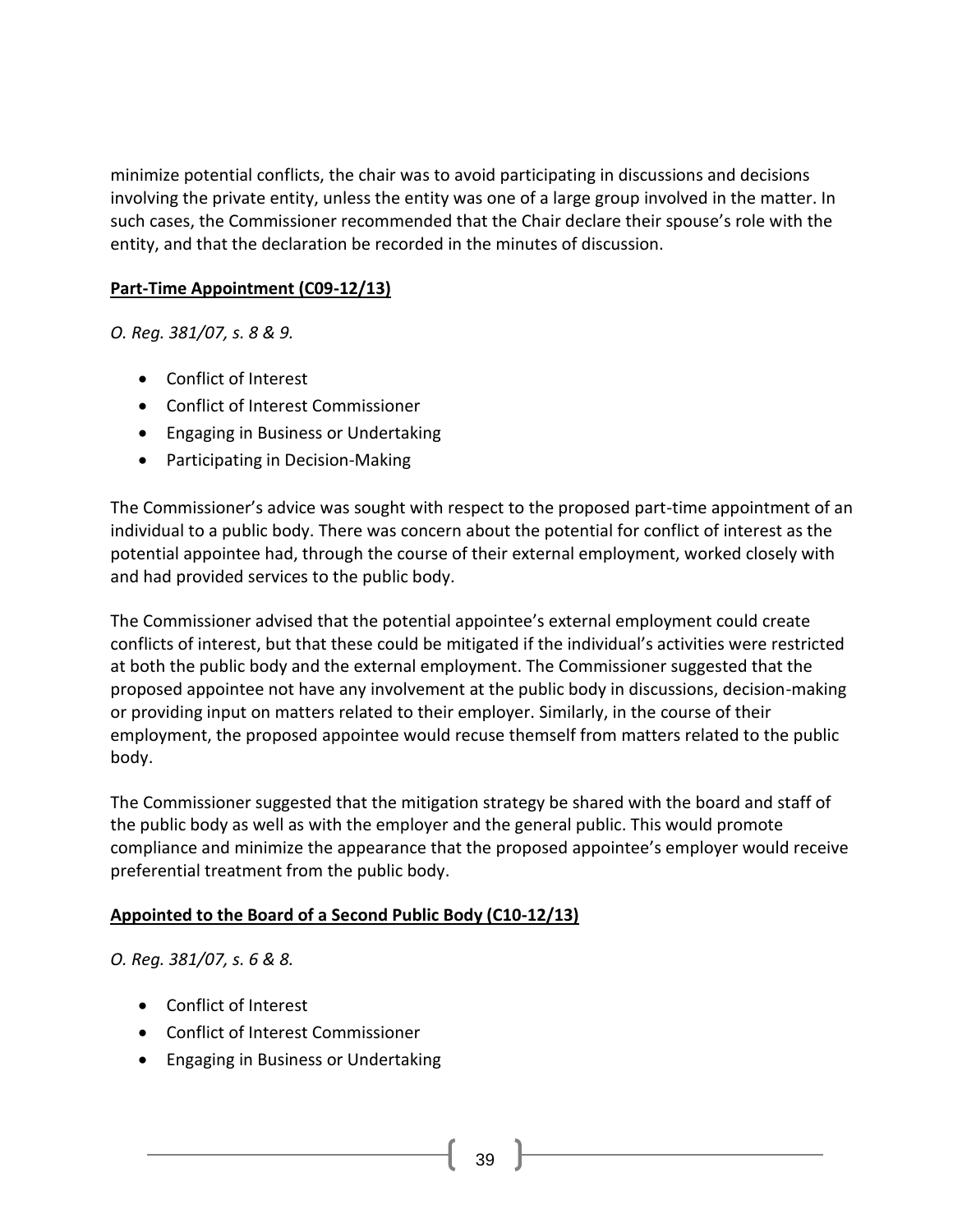• [Giving Preferential Treatment](http://www.coicommissioner.gov.on.ca/category/type-of-rule/giving-preferential-treatment/)

The chair of a public body sought a determination on whether there was the potential for a conflict should they also be appointed to the board of a second public body. The second public body's objectives included soliciting money and property and entering into partnerships and agreements with the private sector or public bodies.

The Commissioner determined that there would be some potential for conflicts of interest arising from performing both roles. The Commissioner advised the chair that they should not recommend or influence a partnership with the second public body if appointed to its board. To ensure this, the Commissioner recommended that the chair recuse themself from discussions and decisions at both public bodies where they involved the other public body. Moreover, the Commissioner recommended that the public servant not solicit funds on behalf of the second public body from the public body that they chairs, its stakeholders, or the Government of Ontario.

### **Engaged by a Third Party (C11-12/13)**

*O. Reg. 381/07, s. 9.*

- [Conflict of Interest](http://www.coicommissioner.gov.on.ca/category/type-of-ethical-matter/conflict-of-interest/)
- [Conflict of Interest Commissioner](http://www.coicommissioner.gov.on.ca/category/source-of-decision/conflict-of-interest-commissioner/)
- [Participating in Decision-Making](http://www.coicommissioner.gov.on.ca/category/type-of-rule/participating-in-decision-making/)

The chair of a public body sought advice about a board member whose private company had been engaged by a third party to provide consulting services with respect to various matters, some of which directly related to the mandate of the public body. It was expected that the third party would likely respond to an upcoming RFP to be issued by the public body. The board member had proactively ensured that their private company excluded them from matters related to that third party, including all discussions and decision-making surrounding the specific files relating to the mandate of the public body.

The Commissioner agreed with the steps already taken by the board member. To further mitigate the appearance that the third party might receive preferential treatment as a result of the board member's position at the public body, the Commissioner suggested that the board member also recuse themself from any discussions and decision-making at the public body related to the RFP or the third party. The Commissioner added that, as always in such cases, the recusals should be documented and communicated to all board members.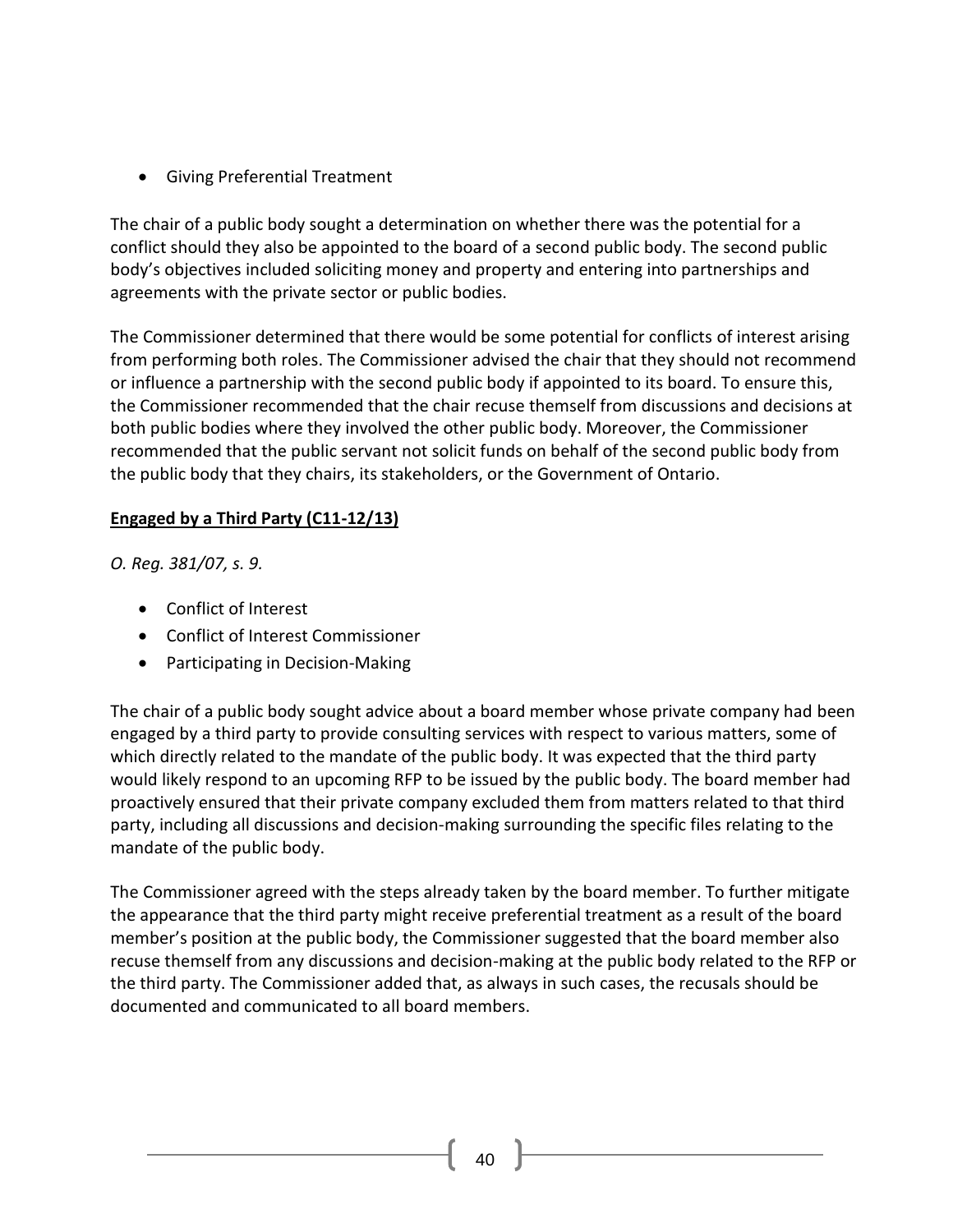## **Expert Witness on Behalf of a Law Firm (C12-12/13)**

*O. Reg. 381/07, s. 5 & 8.*

- [Conflict of Interest](http://www.coicommissioner.gov.on.ca/category/type-of-ethical-matter/conflict-of-interest/)
- [Conflict of Interest Commissioner](http://www.coicommissioner.gov.on.ca/category/source-of-decision/conflict-of-interest-commissioner/)
- [Disclosing Confidential Information](http://www.coicommissioner.gov.on.ca/category/type-of-rule/disclosing-confidential-information/)
- [Engaging in Business or Undertaking](http://www.coicommissioner.gov.on.ca/category/type-of-rule/engaging-in-business-or-undertaking/)

The chair of a public body sought a determination as to whether they would be permitted to act as an expert witness on behalf of a law firm. The chair had been approached by the law firm because of his expertise in a specific field, and not because of their position with the public body.

Since there was some overlap between the field of expertise and the activities of the public body, the Commissioner determined that there was some potential for conflicts of interest if the chair acted as an expert witness. The Commissioner advised the chair to ensure that they did not use or disclose any confidential information in the course of giving expert testimony, and to state at the beginning of the testimony that they would not be testifying in they capacity as a public servant but rather in their capacity as an expert in the field. In addition, the Commissioner advised the chair to be careful not to make any statements or public comments known to be contrary to the policies of the Ontario government. The Commissioner suggested that the ministry responsible for the public body be made aware of the chair's intention to testify on the matter.

#### **Purchase Licenses (C13-12/13)**

*O. Reg. 381/07, s. 3, 6.*

- [Conflict of Interest](http://www.coicommissioner.gov.on.ca/category/type-of-ethical-matter/conflict-of-interest/)
- [Conflict of Interest Commissioner](http://www.coicommissioner.gov.on.ca/category/source-of-decision/conflict-of-interest-commissioner/)
- [Benefitting Self, Spouse or Children](http://www.coicommissioner.gov.on.ca/category/type-of-rule/benefitting-self-spouse-or-children/)
- [Giving Preferential Treatment](http://www.coicommissioner.gov.on.ca/category/type-of-rule/giving-preferential-treatment/)

An Ethics Executive sought advice as to whether a class of public servant should be permitted to purchase licences to engage in activities governed by regulations that the class of public servant is responsible for enforcing.

In order to mitigate the risk that these public servants would be seen to be using their positions to directly benefit themselves, and to minimize the appearance that they were receiving preferential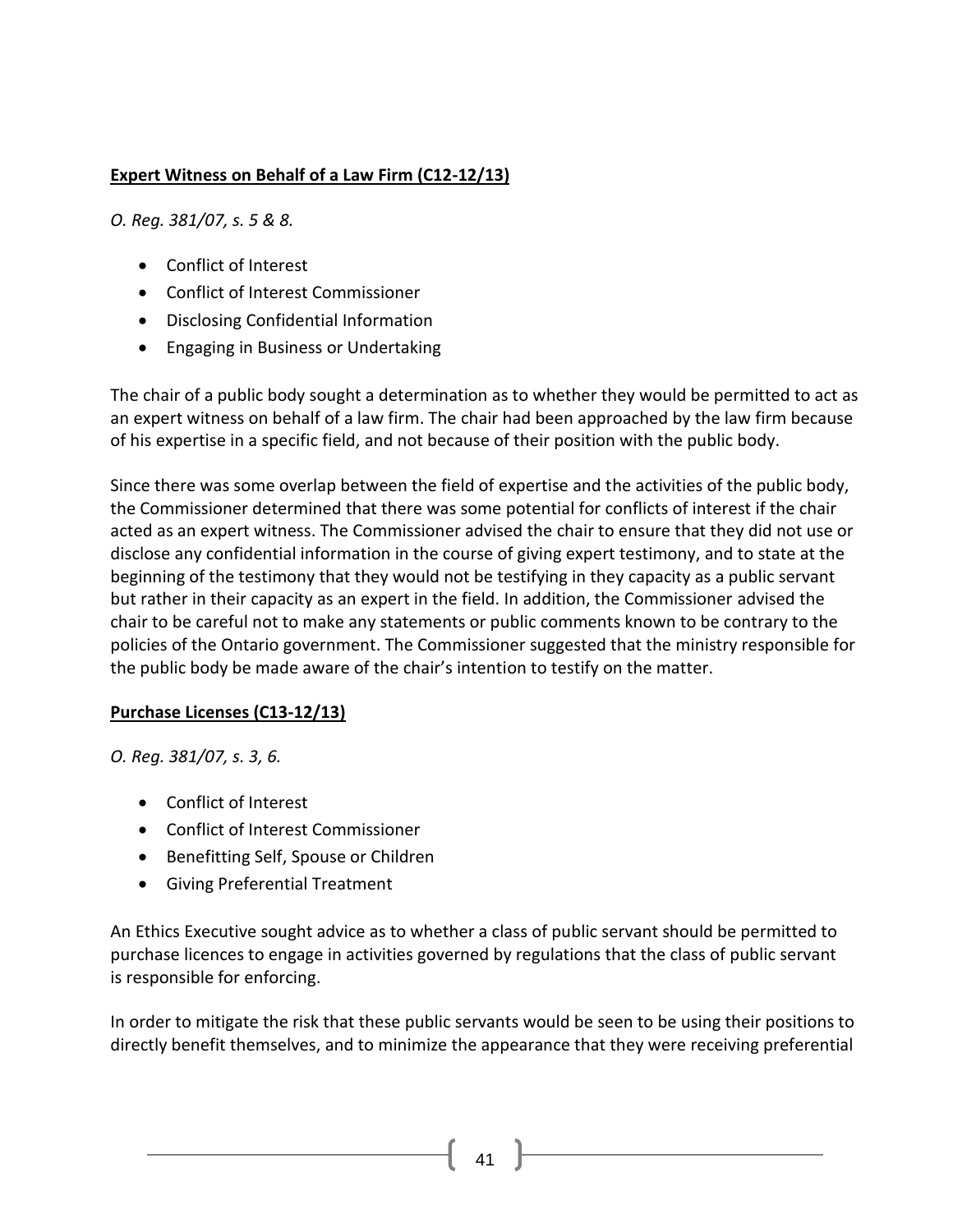treatment, the Commissioner suggested that the public servants only be permitted to purchase licenses that applied outside the specific geographical areas where they were responsible for enforcing the related regulations.

#### **Payments from a Former Employer (C08-11/12)**

*O. Reg. 381/07, s. 3, 5, 9.*

- [Conflict of Interest](http://www.coicommissioner.gov.on.ca/category/type-of-ethical-matter/conflict-of-interest/)
- [Conflict of Interest Commissioner](http://www.coicommissioner.gov.on.ca/category/source-of-decision/conflict-of-interest-commissioner/)
- [Benefitting Self, Spouse or Children](http://www.coicommissioner.gov.on.ca/category/type-of-rule/benefitting-self-spouse-or-children/)
- [Giving Preferential Treatment](http://www.coicommissioner.gov.on.ca/category/type-of-rule/giving-preferential-treatment/)
- [Participating in Decision-Making](http://www.coicommissioner.gov.on.ca/category/type-of-rule/participating-in-decision-making/)

The chair of an adjudicative public body was entitled to receive certain payments from a former employer for a period of twelve months. The former employer routinely represented clients before the public body. The chair sought a determination as to whether the payment arrangement raised any conflict of interest concerns.

Conflict of interest concerns can arise when the government interacts with a public servant's former employer or business associate. These concerns are heightened when a public servant has an ongoing financial relationship with the former employer. A member of the public may conclude that the public servant has an interest in preserving the financial interests of the former employer. In this instance, the payments to the chair were not contingent on the chair's providing any ongoing services to the former employer. However, the payments were dependent on the continued viability of the former employer's business. In light of this, the Commissioner determined that the ongoing payment arrangement created a potential for conflicts of interest.

The Commissioner suggested that the chair sever the ongoing financial relationship with the former employer to mitigate the potential for conflicts. Ultimately, the chair and former employer chose to restructure the financial arrangement as a one-time payment.

In addition, the chair agreed to recuse themself from any matters involving the former employer or its clients during the next 12-month period. Following this period, depending on the circumstances, the chair would be required to recuse themself from specific matters involving the former employer or its clients.

The Commissioner also reminded the chair to ensure that persons or entities with whom they had interacted in the past neither received, nor appeared to receive, preferential treatment.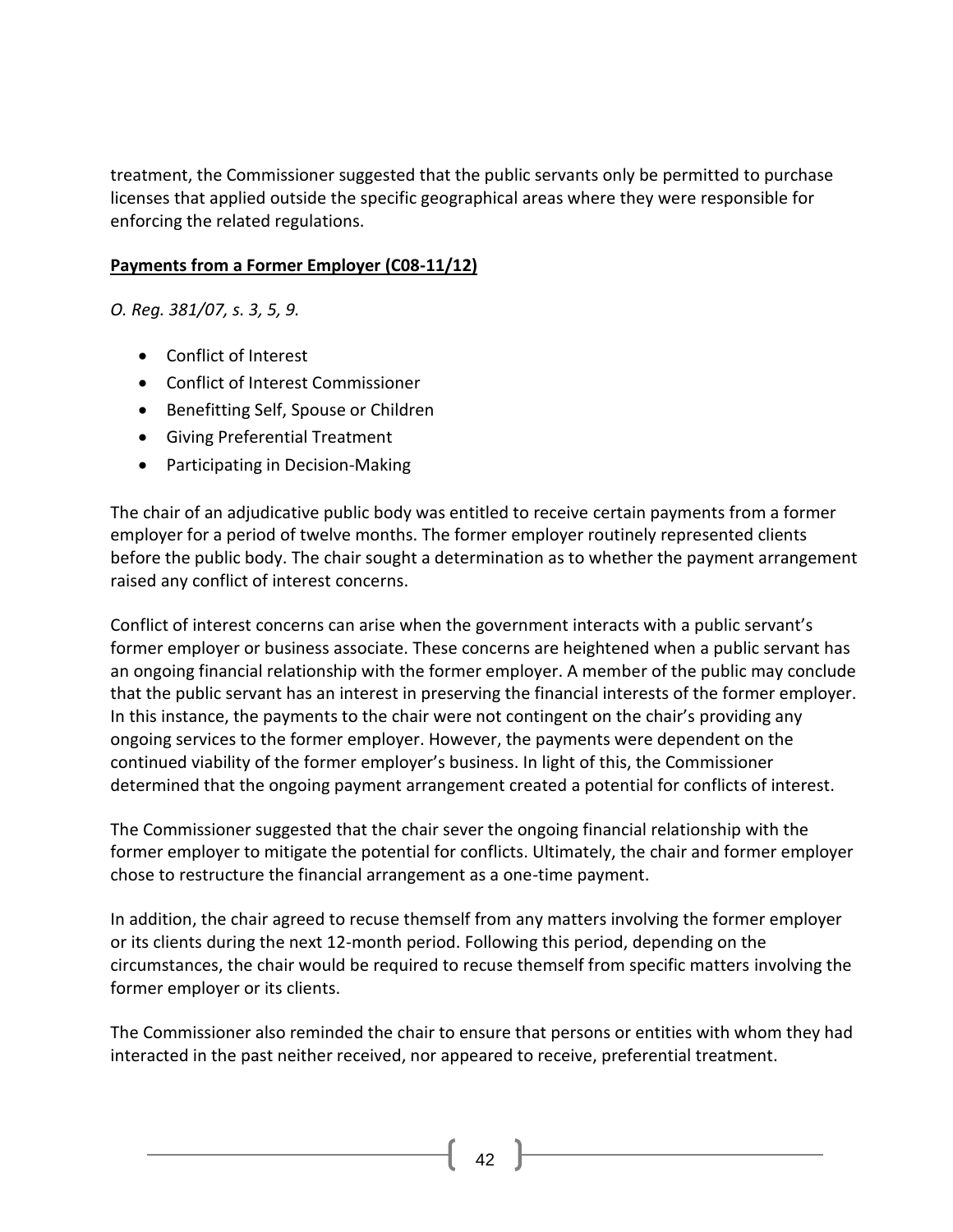### **Respond to a Request for Proposal (RFP) (C09-11/12)**

*O. Reg. 381/07, s. 8.*

- [Conflict of Interest](http://www.coicommissioner.gov.on.ca/category/type-of-ethical-matter/conflict-of-interest/)
- [Conflict of Interest Commissioner](http://www.coicommissioner.gov.on.ca/category/source-of-decision/conflict-of-interest-commissioner/)
- [Engaging in Business or Undertaking](http://www.coicommissioner.gov.on.ca/category/type-of-rule/engaging-in-business-or-undertaking/)

The part-time chair of a public body sought a determination as to whether their private company was permitted to respond to a Request for Proposal (RFP) issued by the ministry that has oversight for the public body.

If the company proved to be the successful proponent, the public servant would likely be the project manager for the work. The Commissioner considered the potential for conflicts (1) during the RFP process and (2) in the event that the company became the successful proponent.

There was some potential for intersections between the public servant's role with the public body and their company during the RFP evaluation process. Such interactions could lead to conflicts. However, the RFP did not stem from any past work of the public body, and the public servant would not be involved in the RFP evaluation process. The Commissioner concluded that it was unlikely that the public servant could use their position with the public body to the advantage of their company during the RFP process. Accordingly, the Commissioner determined that the company was permitted to respond to the RFP, provided that the public servant continued to comply with the obligations set out under sections 5 (disclosing confidential information) and 6 (giving preferential treatment) of the conflict of interest rules.

In the event that the company became the successful proponent, there was a greater risk of conflict of interest arising from interactions between the public servant's role and their proposed role as project manager. For example, the public servant's interactions with ministry staff or experts could lead to a benefit to the private company by way of additional business/consulting opportunities. It is also possible that the company's work under the RFP could intersect with future, and as yet unknown, work of the public body. The Commissioner determined that, if the company was the successful proponent, the conflict of interest rules would prohibit the public servant from working as the project manager and as a public servant at the same time.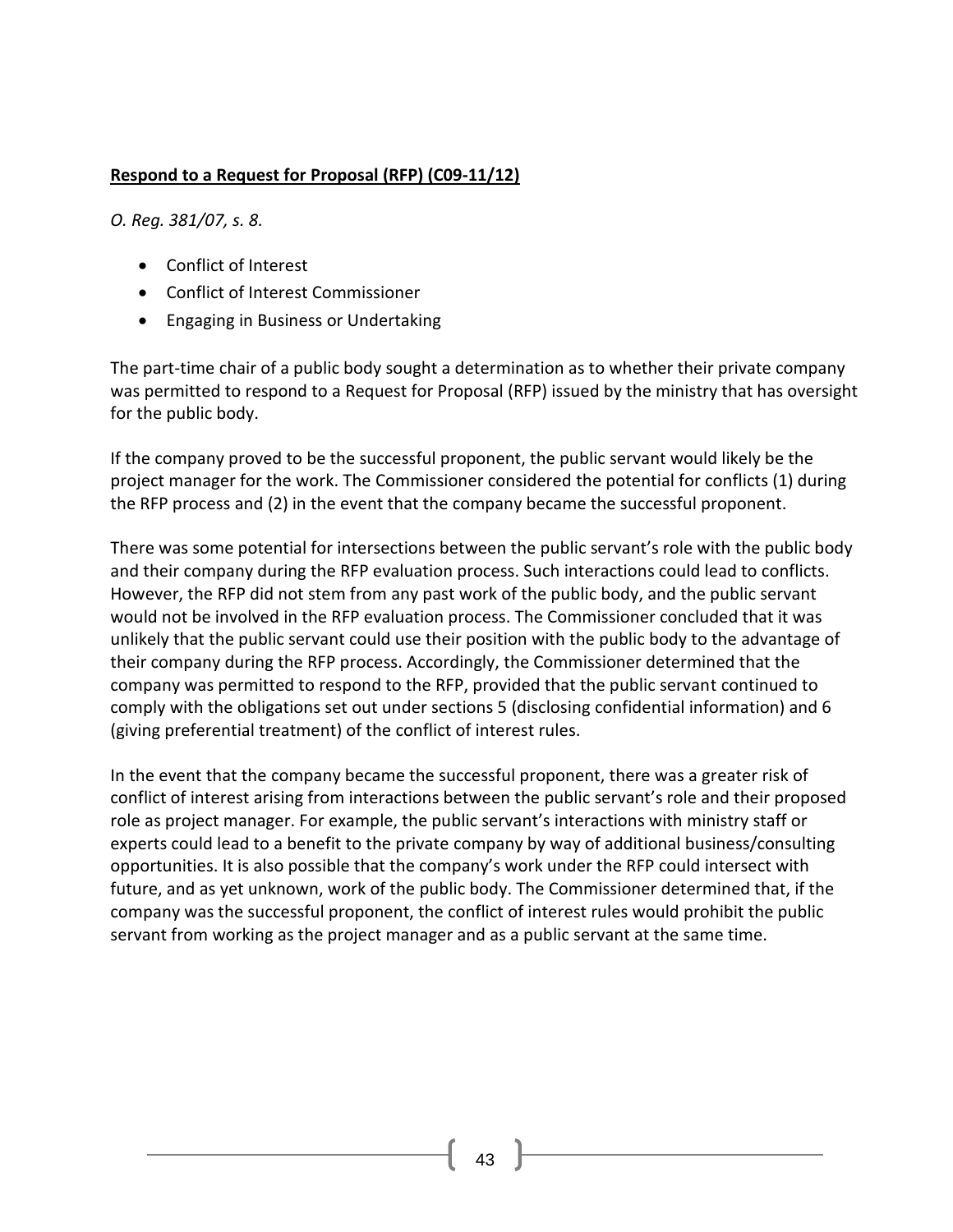## **Speaking at an Event (C10-11/12)**

*O. Reg. 381/07, s.* 6*.*

- [Conflict of Interest](http://www.coicommissioner.gov.on.ca/category/type-of-ethical-matter/conflict-of-interest/)
- [Conflict of Interest Commissioner](http://www.coicommissioner.gov.on.ca/category/source-of-decision/conflict-of-interest-commissioner/)
- [Giving Preferential Treatment](http://www.coicommissioner.gov.on.ca/category/type-of-rule/giving-preferential-treatment/)

The chair of a public body sought a determination as to whether it would be appropriate for them to speak at an event hosted by a particular foundation. The foundation's mission was to raise, manage and distribute funds solely for an organization that received funding from the public body.

Although no funds were to be solicited at the event directly, the purpose of the event was to generate support for the foundation's subsequent fundraising efforts. The funds to be raised would support the organization funded by the public body. A reasonable person might conclude that the chair's attendance at the event as a keynote speaker was an endorsement of the foundation and the organization that would benefit from the foundation's subsequent fundraising initiative. In turn, this could create the appearance that the public body was giving preferential treatment to the organization affiliated with the foundation. Accordingly, the Commissioner determined that it would not be appropriate for the chair to accept this invitation to speak.

#### **Secondment Opportunities (C01-10/11)**

*O. Reg. 381/07, s. 8.*

- [Conflict of Interest](http://www.coicommissioner.gov.on.ca/category/type-of-ethical-matter/conflict-of-interest/)
- [Conflict of Interest Commissioner](http://www.coicommissioner.gov.on.ca/category/source-of-decision/conflict-of-interest-commissioner/)
- [Engaging in Business or Undertaking](http://www.coicommissioner.gov.on.ca/category/type-of-rule/engaging-in-business-or-undertaking/)

A public servant working in a ministry wished to pursue secondment opportunities with an organization operating in the same sector as the ministry. The public servant's Ethics Executive sought the commissioner's advice about the conflict of interest rules applicable during such a secondment.

The commissioner advised that, for the purposes of applying the conflict of interest rules, a public servant remains a current public servant while on secondment and is not considered a former public servant during that time. Therefore, the Ethics Executive should evaluate whether the public servant would be able to comply with the in-service conflict of interest rules during the secondment. In assessing whether a specific secondment would create a conflict, the Ethics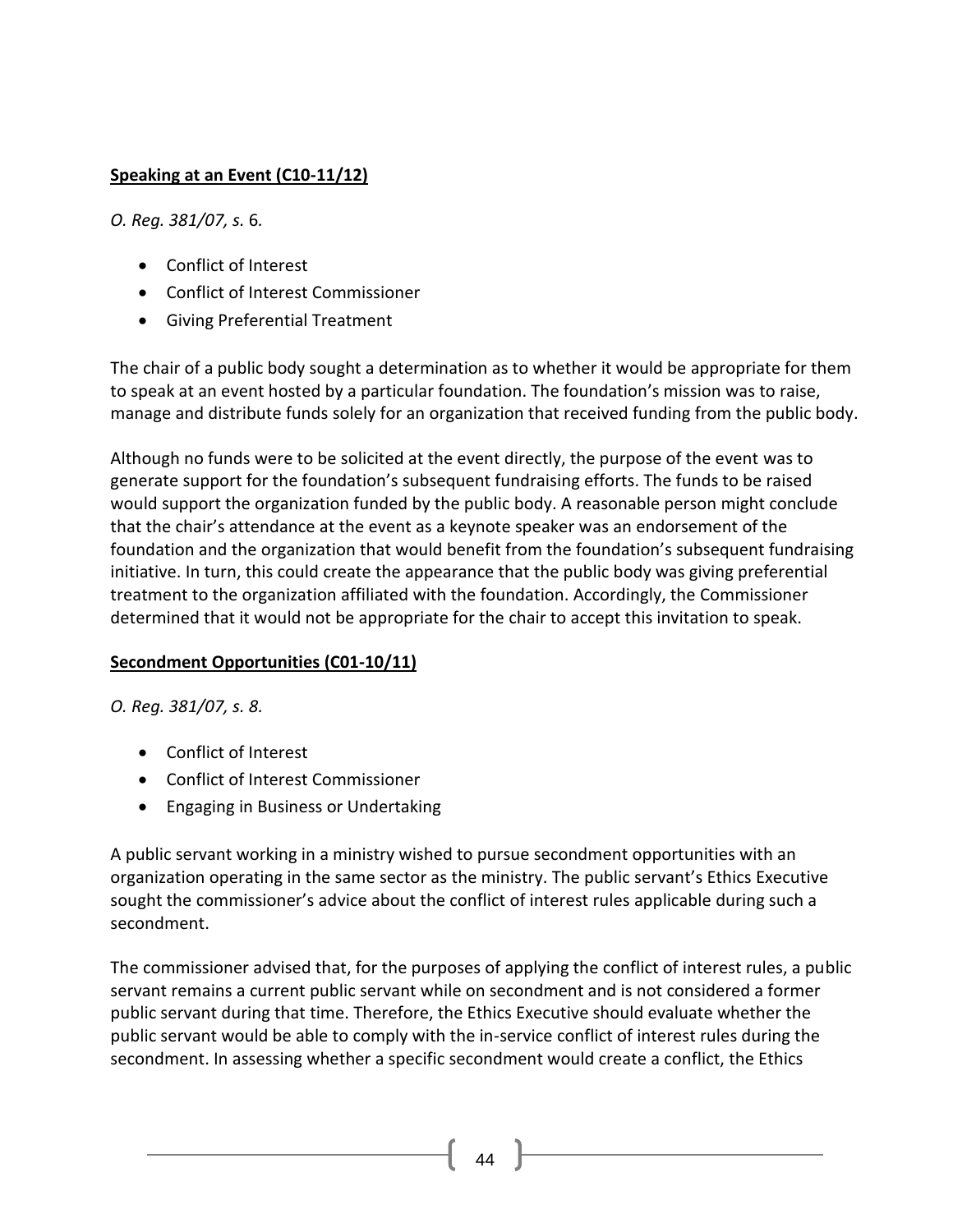Executive should consider the responsibilities of the public servant, the intersection between the interests of the outside organization and the ministry, and the intersection between the stakeholders of the outside organization and the ministry. The closer or more frequent these intersections, and the more the public servant's responsibilities involve them, the more likely that a secondment with the outside organization would contravene the rules. To mitigate the risk of conflicts, the commissioner suggested that the Ethics Executive consider restricting the public servant from engaging in certain activities while on secondment, including lobbying or seeking preferential access to public servants in the ministry.

The commissioner also drew the Ethics Executive's attention to the post-service rules set out in Part II of O. Reg. 381/07. If the public servant chose to retire or leave the public service, those rules could prevent the public servant from immediately thereafter accepting certain types of employment.

### **Teach and Develop Curriculum (C11-11/12)**

*O. Reg. 381/07, s. 5, 6, 8, 9.*

- [Conflict of Interest](http://www.coicommissioner.gov.on.ca/category/type-of-ethical-matter/conflict-of-interest/)
- [Conflict of Interest Commissioner](http://www.coicommissioner.gov.on.ca/category/source-of-decision/conflict-of-interest-commissioner/)
- [Disclosing Confidential Information](http://www.coicommissioner.gov.on.ca/category/type-of-rule/disclosing-confidential-information/)
- [Engaging in Business or Undertaking](http://www.coicommissioner.gov.on.ca/category/type-of-rule/engaging-in-business-or-undertaking/)
- [Giving Preferential Treatment](http://www.coicommissioner.gov.on.ca/category/type-of-rule/giving-preferential-treatment/)
- [Participating in Decision-Making](http://www.coicommissioner.gov.on.ca/category/type-of-rule/participating-in-decision-making/)

The CEO of a public body sought a determination as to whether they could teach and develop the curriculum for a specific program at an Ontario university.

There was some potential for interactions between the university and the public body, and it was possible that the public servant could be called upon to provide assistance to the university with issues related to their role as a public servant. It was also possible that they could interact with the same stakeholders in both roles. In light of these possible intersections, the Commissioner determined that there was some potential for conflicts between the two roles. The public servant would be required to abide by the following conditions while teaching and developing a curriculum for the university:

i. The public servant would ensure that they did not disclose or use, in the course of the university work, any confidential information obtained while a public servant;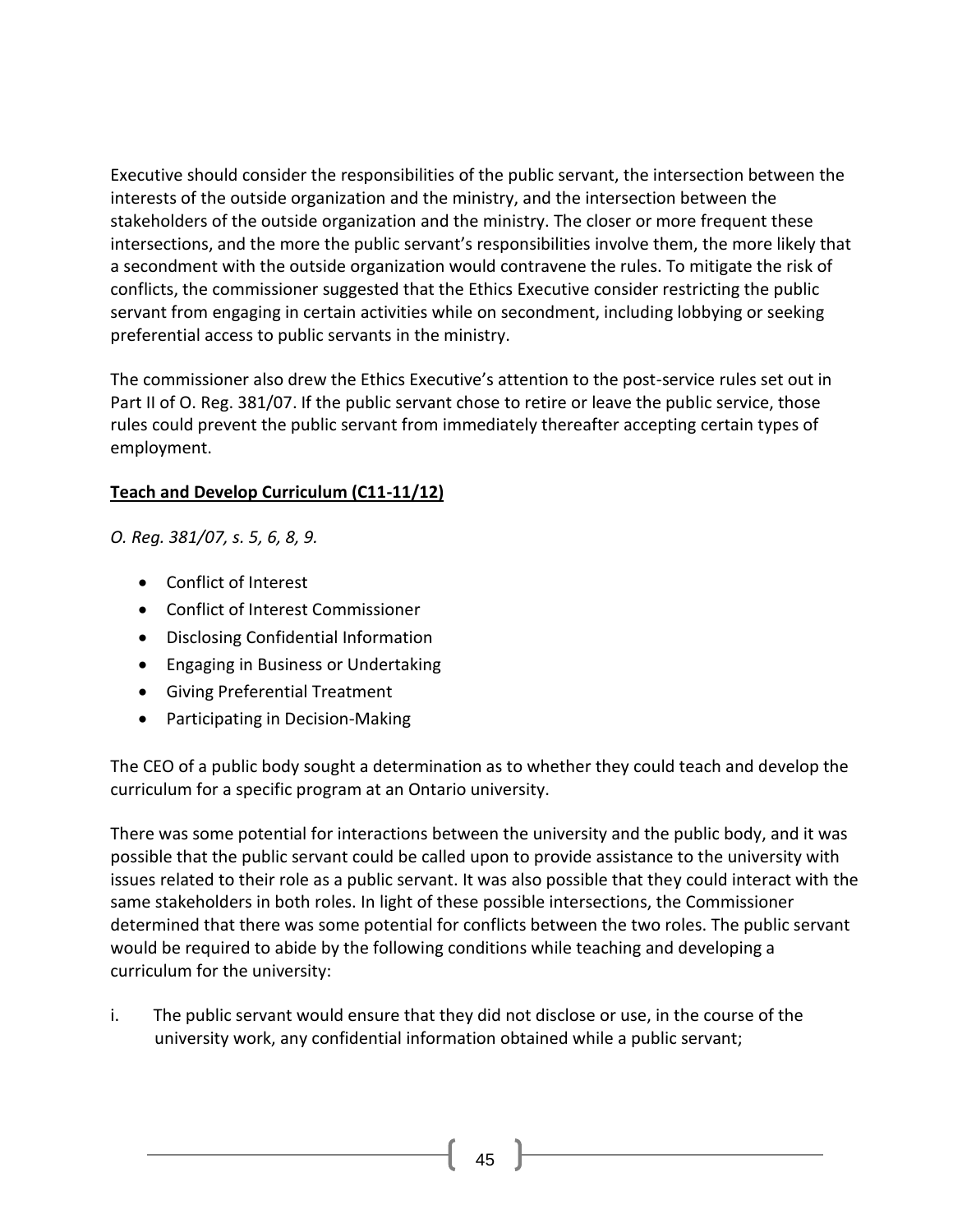- ii. Individuals and groups associated with the university work would not receive, and were made aware that they could not receive, any assistance or information from the public servant beyond that which they would provide in the ordinary course of carrying out their responsibilities as a public servant;
- iii. The public servant would recuse themself from all discussions and decision-making in matters where there is an intersection between the university and the public body or the Crown, including matters where the university is lobbying or taking a position inconsistent with that of the public body or the Crown;
- iv. The public servant would not participate in fundraising activities directed at the public body or the Crown; and
- v. The public servant would recuse themself from any decision-making as a public servant if the decision could result in a benefit to the university.

#### **Temporary Assignment (C12-11/12)**

*O. Reg. 381/07, s. 8 & 9.*

- [Conflict of Interest](http://www.coicommissioner.gov.on.ca/category/type-of-ethical-matter/conflict-of-interest/)
- [Conflict of Interest Commissioner](http://www.coicommissioner.gov.on.ca/category/source-of-decision/conflict-of-interest-commissioner/)
- [Engaging in Business or Undertaking](http://www.coicommissioner.gov.on.ca/category/type-of-rule/engaging-in-business-or-undertaking/)
- [Participating in Decision-Making](http://www.coicommissioner.gov.on.ca/category/type-of-rule/participating-in-decision-making/)

The president and CEO of a public body sought a determination as to whether they could accept a temporary assignment, in a senior leadership position, with an independent, not-for-profit organization. The public servant wished to return to the public body role following the temporary assignment. The organization's mandate affected the sector of the public body, and it received funding from the ministry that has oversight responsibility for the public body.

The Commissioner noted that when public servants are on temporary assignment, they continue to be subject to the in-service conflict of interest rules. As the not-for-profit organization had only recently been established, and its relationship with the public body was still being developed, the Commissioner acknowledged that it was not possible to anticipate all of the potential intersections between the public body and the organization. However, since the organization and the public body operated in the same sector, the Commissioner concluded that some activities may be expected to intersect. For example, the possibility existed that the public servant would interact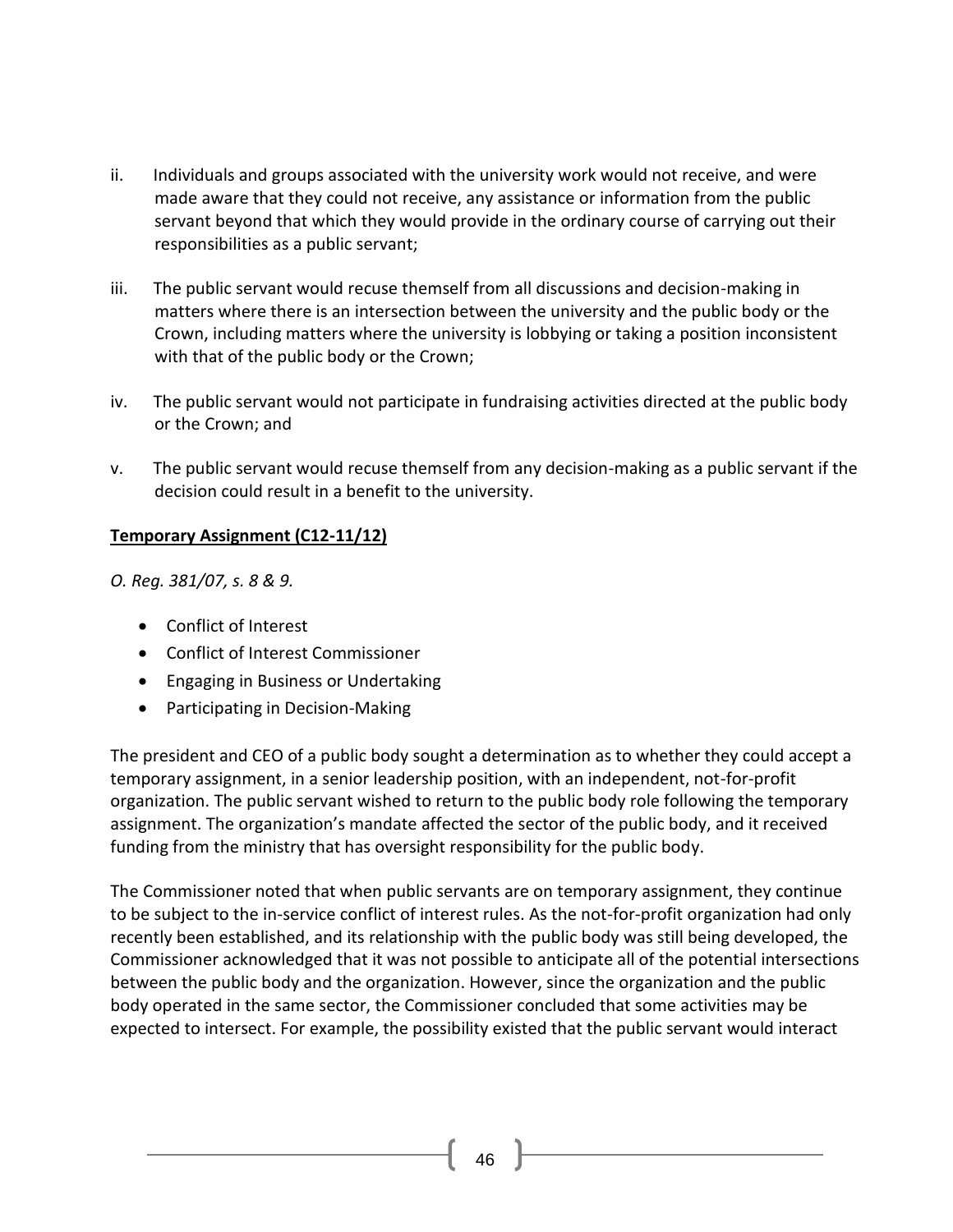with the same ministry staff in both the temporary and the public body roles. The Commissioner determined that such interactions could create the risk of conflicts of interest.

To minimize the risk, the Commissioner imposed restrictions on the public servant's activities. The public servant was to refrain from lobbying or soliciting the Crown, including the public body, on behalf of the organization, and recuse themself from discussion or decision-making where there was potential for intersection between the two roles. The Commissioner required the public servant to keep the ministry and the Commissioner informed of any duties or responsibilities undertaken during the temporary assignment if those activities could give rise to potential conflicts of interest.

#### **Discussion of Matter after Recusal (C13-11/12)**

*O. Reg. 381/07, s. 9.*

- [Conflict of Interest](http://www.coicommissioner.gov.on.ca/category/type-of-ethical-matter/conflict-of-interest/)
- [Conflict of Interest Commissioner](http://www.coicommissioner.gov.on.ca/category/source-of-decision/conflict-of-interest-commissioner/)
- [Participating in Decision-Making](http://www.coicommissioner.gov.on.ca/category/type-of-rule/participating-in-decision-making/)

At a board meeting, the chair of a public body declared a conflict of interest regarding an issue under consideration and recused themself from the discussion and decision-making process. Subsequently, individuals with an interest in the issue contacted the chair and the chair discussed the issue with them. This raised concerns and the Commissioner was asked to make a determination.

The Commissioner determined that the chair's conduct in discussing the issue with interested individuals, outside the board meeting, contravened the conflict of interest rules. The chair had not disclosed any confidential information, but the Commissioner was of the view that, once the chair had declared a conflict of interest, participating in such discussions created the appearance that preferential treatment was being given to those individuals.

To minimize the risk of future contraventions of the conflict of interest rules, the Commissioner recommended that, where the chair has declared a conflict of interest in a matter, they limit interaction, outside of board meetings, with individuals connected to that matter. The Commissioner suggested that the chair advise such individuals that they cannot provide any assistance or engage in discussions with them regarding the matter after declaring a conflict of interest at the board meeting.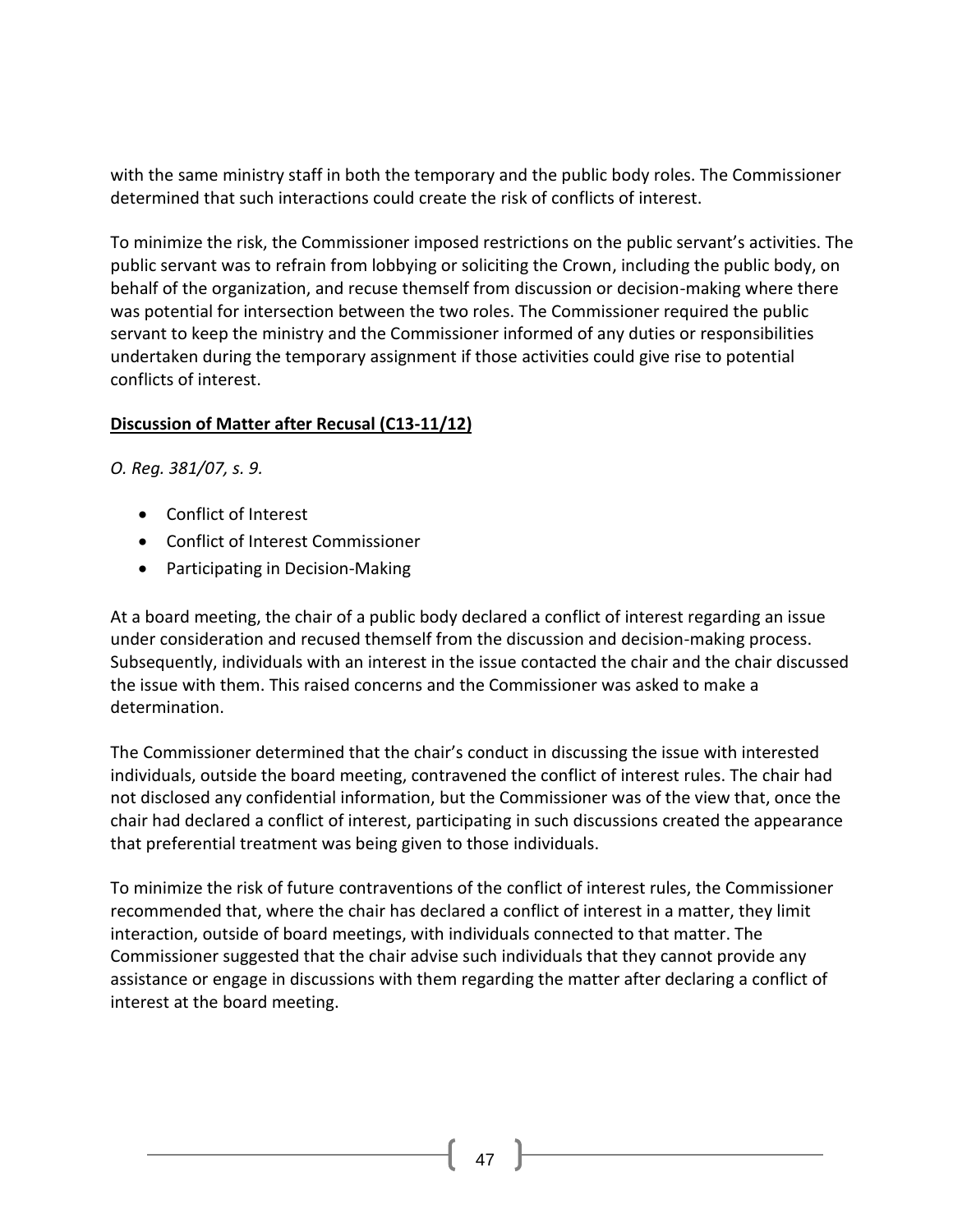# **Spouse's Affiliation (C14-11/12)**

*O. Reg. 381/07, s. 9.*

- [Conflict of Interest](http://www.coicommissioner.gov.on.ca/category/type-of-ethical-matter/conflict-of-interest/)
- [Conflict of Interest Commissioner](http://www.coicommissioner.gov.on.ca/category/source-of-decision/conflict-of-interest-commissioner/)
- [Participating in Decision-Making](http://www.coicommissioner.gov.on.ca/category/type-of-rule/participating-in-decision-making/)

The president and CEO of a public body sought a determination as to whether any conflict of interest concerns arose from their spouse's affiliation with an organization that provided services to that public body.

The public servant was not involved in the decision to select the spouse's organization as a service provider, and the spouse was not involved in providing services to the public body. However, the Commissioner determined that the public servant's participation in discussions or decision-making related to the services provided by the organization could engage the conflict of interest rules. For example, the public servant's participation in decision-making regarding that organization could create the appearance of preferential treatment. To minimize the risks, the Commissioner required the public servant to disclose their spouse's affiliation with the organization prior to any discussion or decision-making by the public body related to the services provided by the organization, and depending on the nature of the matter, recuse themself from the discussion and decision-making process.

# **Public Servant's Spouse (C15-11/12)**

*O. Reg. 381/07, s. 3 & 7.*

- [Conflict of Interest](http://www.coicommissioner.gov.on.ca/category/type-of-ethical-matter/conflict-of-interest/)
- [Conflict of Interest Commissioner](http://www.coicommissioner.gov.on.ca/category/source-of-decision/conflict-of-interest-commissioner/)
- [Giving Preferential Treatment](http://www.coicommissioner.gov.on.ca/category/type-of-rule/giving-preferential-treatment/)
- [Hiring Family Members](http://www.coicommissioner.gov.on.ca/category/type-of-rule/hiring-family-members/)

A public servant sought a determination regarding the potential for conflict of interest where the public servant's spouse works in the same organization.

The public servant was not the spouse's supervisor, but was the head of the organization and was the Ethics Executive. The Commissioner determined that there was potential for conflict of interest. The Commissioner was advised that transparent measures had already been put in place to mitigate the risk. The public servant's work-related duties relating to their spouse had been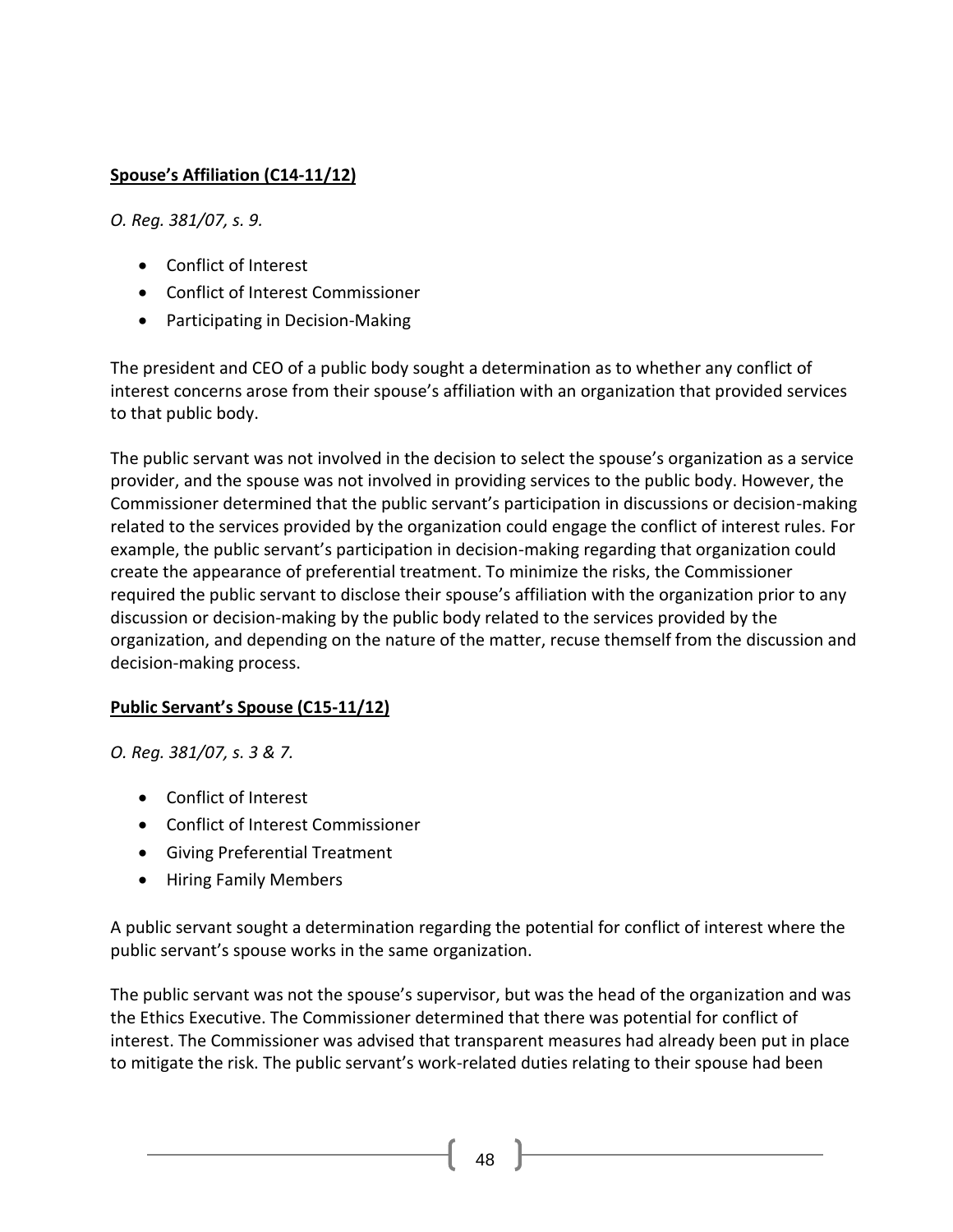delegated to another official in the organization, and the public servant's access to employmentrelated information about their spouse was limited. The public servant had not been precluded from participating in discussion or decision-making with respect to the following:

- i. Work issues and products, as required in the ordinary course of the public servant's duties, where the public servant's spouse may have contributed to or may have been responsible for the matter;
- ii. Information of a statistical or general nature, provided for information purposes, where it involved the public servant's spouse but was not specific to them; and
- iii. Matters that could potentially affect the public servant's spouse, but only where the matters would affect a broad class of public servants.

The Commissioner took into account that a large class of individuals would most likely be affected by such involvement, making it unlikely that any benefit or preferential treatment would flow to their spouse. However, the Commissioner cautioned the public servant to remain mindful of the size of the class of individuals affected by specific decisions. The Commissioner suggested that the public servant refrain from participating in discussions or decisions where the matter affected a smaller class of individuals that included their spouse.

# **Non-Governmental Organization (NGO) Outside of Canada (C16-11/12)**

*O. Reg. 381/07, s. 9.*

- [Conflict of Interest](http://www.coicommissioner.gov.on.ca/category/type-of-ethical-matter/conflict-of-interest/)
- [Conflict of Interest Commissioner](http://www.coicommissioner.gov.on.ca/category/source-of-decision/conflict-of-interest-commissioner/)
- [Participating in Decision-Making](http://www.coicommissioner.gov.on.ca/category/type-of-rule/participating-in-decision-making/)

An Ethics Executive sought advice as to whether a senior public servant may join the board of a non-governmental organization (NGO) outside of Canada.

The Commissioner assessed the potential for conflicts of interest by considering the interactions between the duties of the public servant and the proposed role in the NGO. The Commissioner determined that although the NGO had no current dealings with Ontario, there was some possibility of a future connection with Canada or Ontario and the public servant's role as a decision-maker. In addition, the NGO could ask the public servant to comment on related policies or issues before the Ontario government. The Commissioner suggested that, to mitigate the risk of conflicts, the public servant recuse themself from discussions and decision-making, in their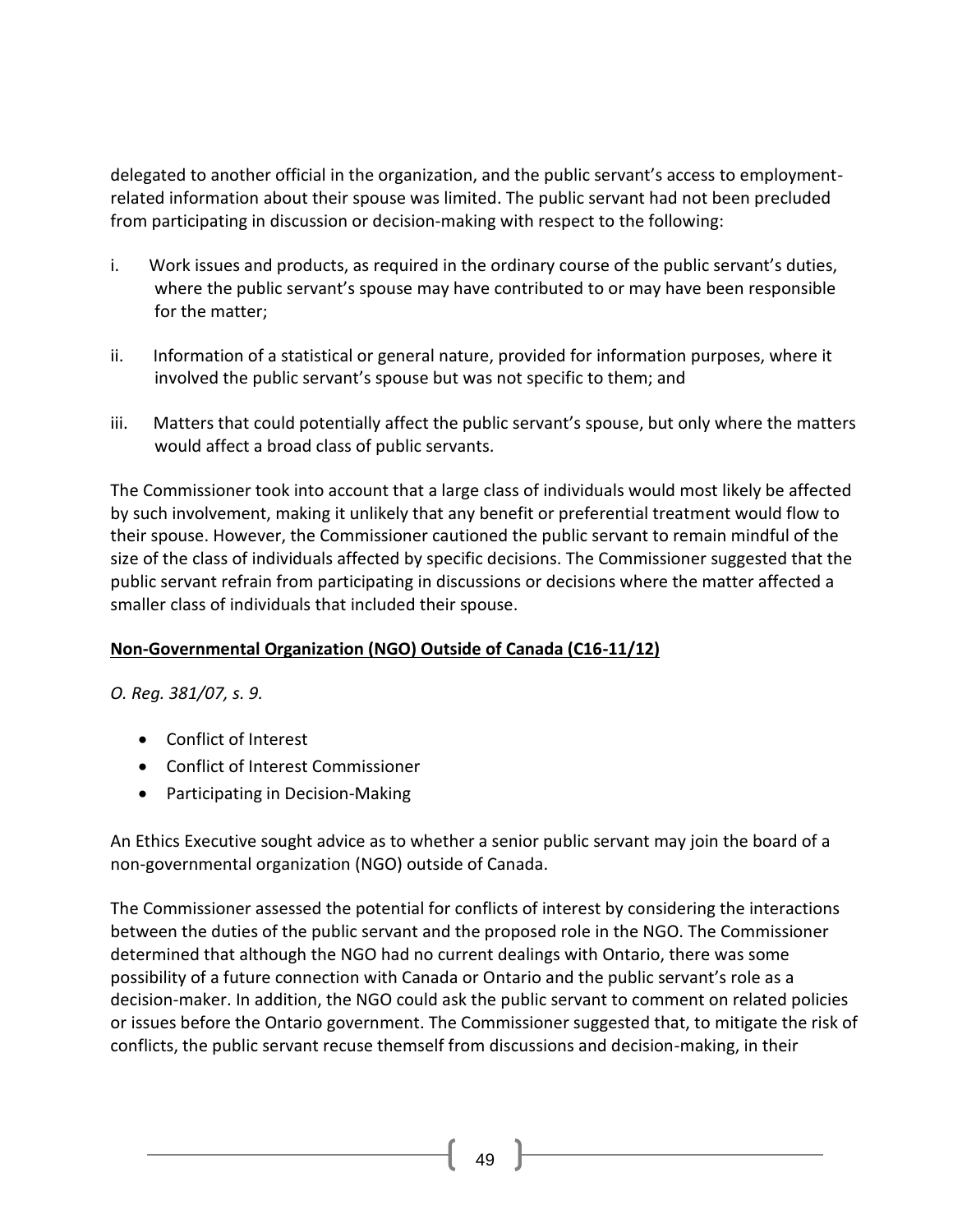capacity as a senior public servant, where the issue involved the NGO. This measure should apply not only to the NGO itself, but also to issues related to the business of the NGO. The Commissioner also recommended that, should the NGO board discuss matters relating to Ontario, the public servant should recuse themself from those discussions and decisions. The Commissioner further suggested that the public servant disclose the mitigation strategy to their colleagues to make them aware of what can and cannot be brought to the public servant's attention.

#### **Attend a Fundraising Dinner as Guests (C17-11/12)**

*O. Reg. 381/07, s. 4.*

- [Conflict of Interest](http://www.coicommissioner.gov.on.ca/category/type-of-ethical-matter/conflict-of-interest/)
- [Conflict of Interest Commissioner](http://www.coicommissioner.gov.on.ca/category/source-of-decision/conflict-of-interest-commissioner/)
- [Accepting Gifts](http://www.coicommissioner.gov.on.ca/category/type-of-rule/accepting-gifts/)

The Commissioner's advice was sought as to whether it would be appropriate for a class of senior public servants to attend a fundraising dinner as guests of a key government stakeholder or whether they should be required to pay the full price of a ticket. These senior public servants were likely to be regarded as key participants in the event, and it was to provide a valuable opportunity for dialogue and relationship-building.

The Commissioner was of the view that it would be inappropriate for the senior public servants in question to attend the function as guests of the stakeholder. It could be perceived that the key government stakeholder was providing the class of senior public servants with a gift, of greater than nominal value, in the hope of doing business with the Crown, and this would be contrary to section 4 (accepting gifts) of the regulation. A further issue was the fact that the event was a fundraiser and a portion of the ticket price would go to the stakeholder. The Commissioner's advice was that public funds should not be used towards the fundraising efforts of a government stakeholder. In order to mitigate the risk of conflicts, the Commissioner suggested that, rather than purchase tickets at the full price, the public servants determine the per-person cost of the dinner, and each public servant pay only that portion of the price of a ticket. Thus, the public servants would neither attend at the expense of the stakeholder nor contribute to the fundraising. The public servants were advised to then request reimbursement for the paid portion in accordance with government directives that are in place for out-of-pocket expenditures. This procedure would ensure openness and transparency with regard to the expenditure of public funds.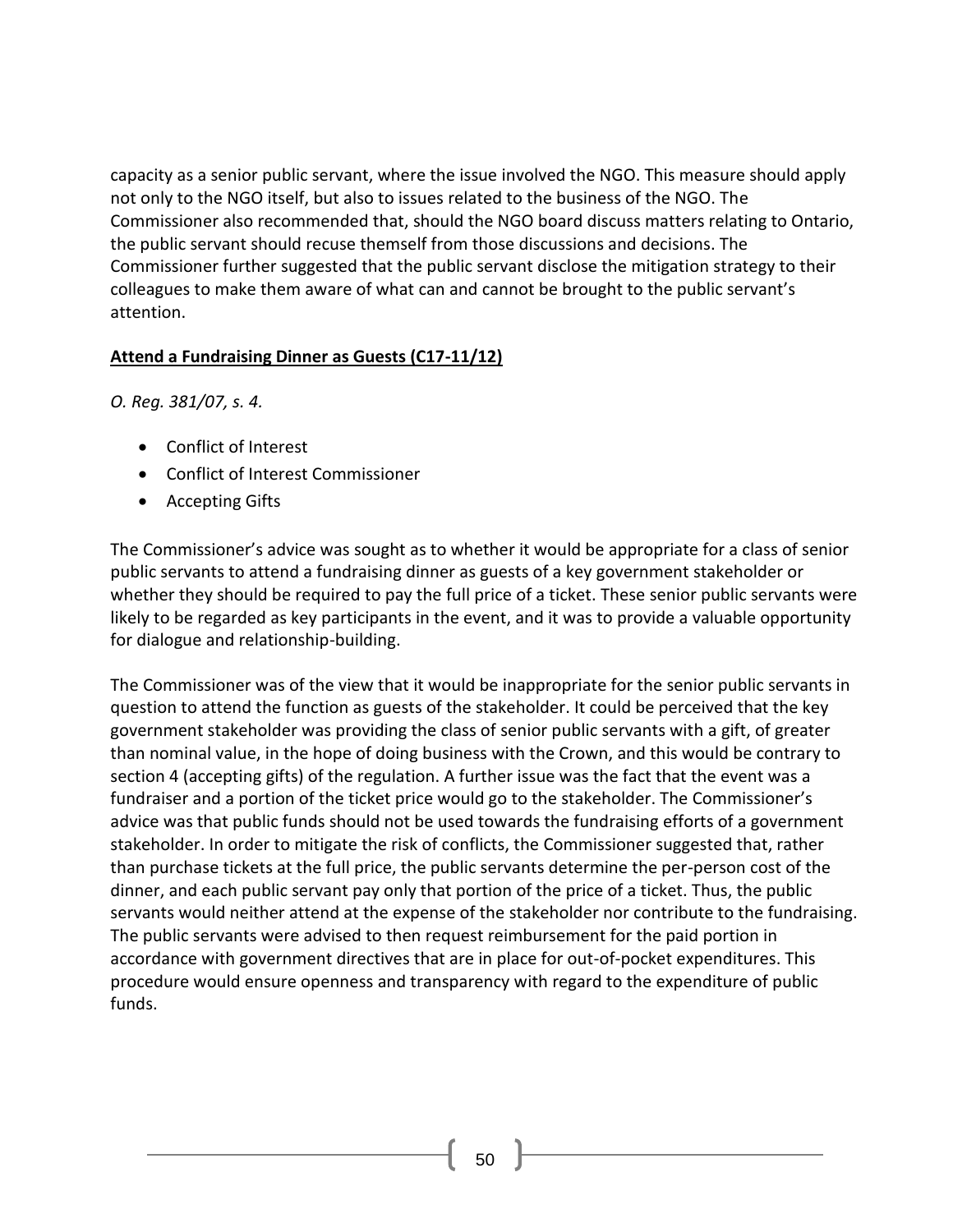# **Appointing Certain Individuals (C06-10/11)**

*O. Reg. 381/07, s. 6.*

- [Conflict of Interest](http://www.coicommissioner.gov.on.ca/category/type-of-ethical-matter/conflict-of-interest/)
- [Conflict of Interest Commissioner](http://www.coicommissioner.gov.on.ca/category/source-of-decision/conflict-of-interest-commissioner/)
- [Giving Preferential Treatment](http://www.coicommissioner.gov.on.ca/category/type-of-rule/giving-preferential-treatment/)

A minister sought the commissioner's advice about whether appointing certain individuals to a public body would contravene the conflict of interest rules. The individuals in question were affiliated with facilities overseen by a public body for which the minister was responsible.

The commissioner indicated that, where members of an oversight body are affiliated with the very facilities being reviewed, the situation creates, at a minimum, the appearance that preferential treatment may be given to some of those facilities. The commissioner advised that appointees who are affiliated with related facilities should refrain from participating in decision-making or discussions at the public body concerning the oversight of those facilities. They should not participate in or attempt to influence the decision-making at those facilities if the decision could cause a conflict between the facilities' interests and those of the public body or the Crown. The commissioner recommended that the public body codify its processes and make them transparent to the public body and to all related facilities.

#### **Remuneration for Preparing Reports (C07-10/11)**

*O. Reg. 381/07, s. 8 & 9.*

- [Conflict of Interest](http://www.coicommissioner.gov.on.ca/category/type-of-ethical-matter/conflict-of-interest/)
- [Conflict of Interest Commissioner](http://www.coicommissioner.gov.on.ca/category/source-of-decision/conflict-of-interest-commissioner/)
- [Engaging in Business or Undertaking](http://www.coicommissioner.gov.on.ca/category/type-of-rule/engaging-in-business-or-undertaking/)
- [Participating in Decision-Making](http://www.coicommissioner.gov.on.ca/category/type-of-rule/participating-in-decision-making/)

The chair of an advisory public body sought the commissioner's advice as to whether appointees would be permitted to accept remuneration for preparing reports (1) if the reports were commissioned by outside organizations and the public body might consider them in making a decision, or (2) if the reports were commissioned by the overseeing ministry subsequent to a decision by the public body.

The commissioner advised that the integrity of the public body's decision could be challenged if an appointee both prepared a report and participated in the decision-making process. In order to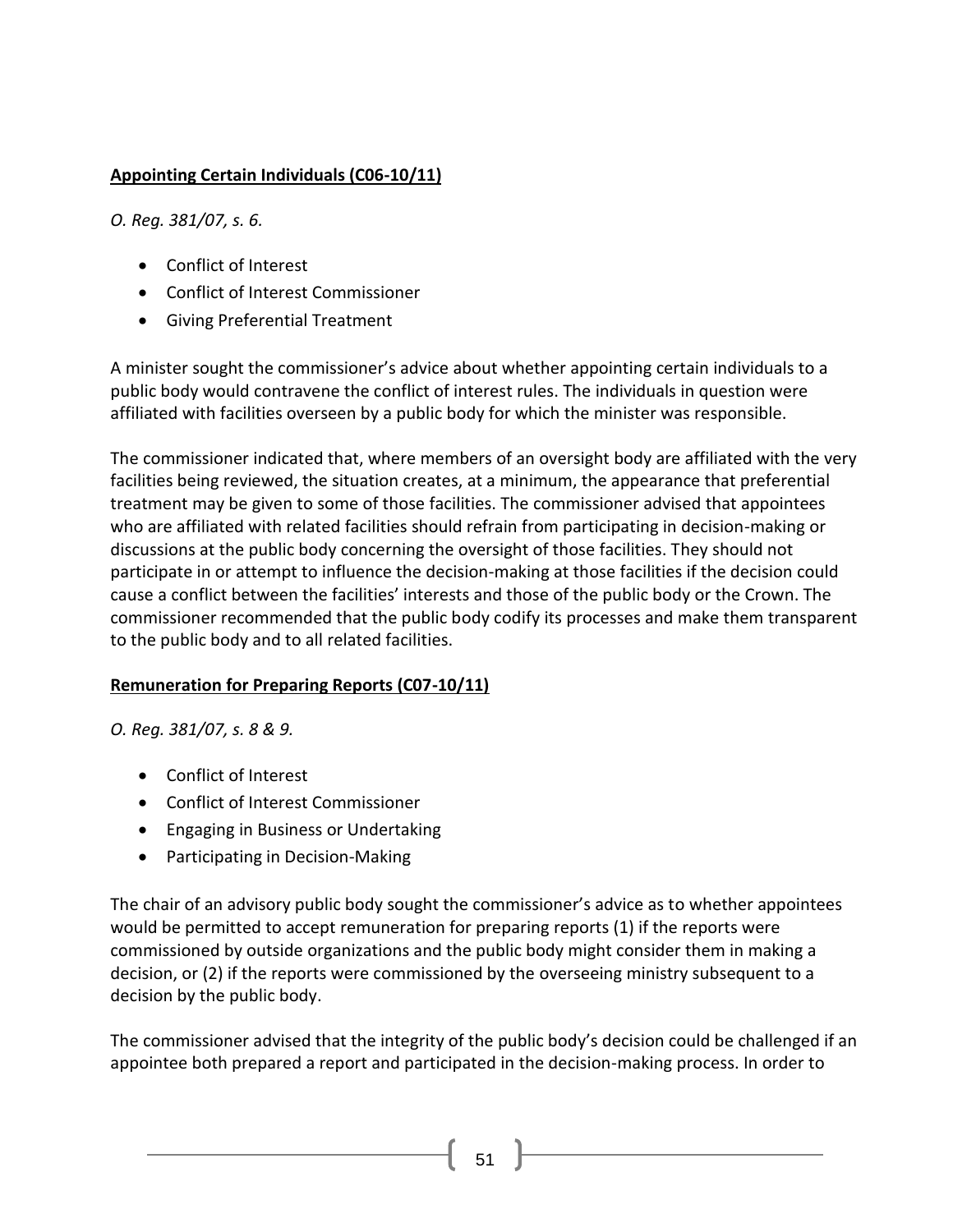enable appointees to provide their expertise to the public body without compromising the integrity of its decisions, the commissioner recommended that appointees be permitted to contribute at the information-gathering stage of the decision-making process but recuse themselves from voting on the decision.

Similarly, a conflict of interest concern may arise if an appointee participates in decision-making that might result in a later opportunity to prepare a report for the ministry. The commissioner advised that Ethics Executives should consider the likelihood of any benefits flowing to appointees as a result of the public body's decisions. Ethics executives should look to (1) the size of the group that would stand to benefit from the decision, and (2) the relationship between an appointee's interests and the matter before the public body. In some cases, the potential benefit to an appointee may be unlikely or only remotely connected to the public body's decision. In order to minimize the potential for conflicts, the commissioner recommended that the chair remind appointees of the restrictions on their outside activities as set out in the *PSOA.*

#### **Use a Report to Support an Application (C08-10/11)**

*O. Reg. 381/07, s. 8.*

- [Conflict of Interest](http://www.coicommissioner.gov.on.ca/category/type-of-ethical-matter/conflict-of-interest/)
- [Conflict of Interest Commissioner](http://www.coicommissioner.gov.on.ca/category/source-of-decision/conflict-of-interest-commissioner/)
- [Engaging in Business or Undertaking](http://www.coicommissioner.gov.on.ca/category/type-of-rule/engaging-in-business-or-undertaking/)

An appointee to a public body had, in a private sector role, prepared a report that related to the public body's field of activity. The public body was considering whether it would be appropriate for an applicant to use this report to support an application before the public body. The Ethics Executive of the public body sought the commissioner's advice as to whether allowing the use of the report would be seen as a conflict of interest.

The commissioner approved the steps the public body had already taken. To mitigate the potential for monetary benefit to the appointee, the appointee had waived the fee for the report. Communication between the appointee and other board appointees involved with the application was restricted to mitigate the perception of bias. The commissioner recommended that the public body develop a formal protocol, based on these steps, to guide the public body in any future situations where appointees have an outside, professional involvement with an application. He further recommended that the public body make the protocol publicly available and accessible.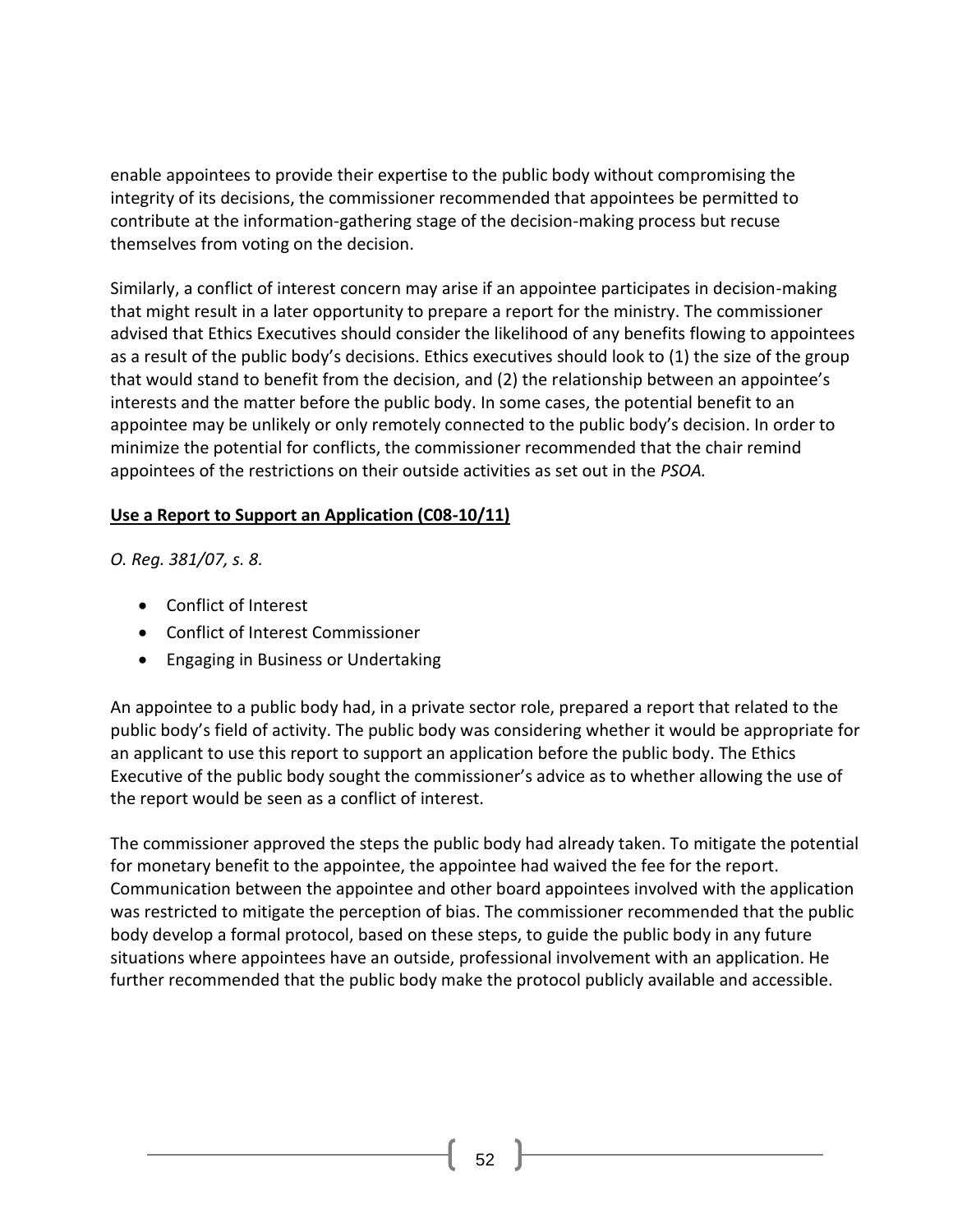## **Appointment as Chair of a Public Body (C09-10/11)**

*O. Reg. 381/07, s. 6.*

- [Conflict of Interest](http://www.coicommissioner.gov.on.ca/category/type-of-ethical-matter/conflict-of-interest/)
- [Conflict of Interest Commissioner](http://www.coicommissioner.gov.on.ca/category/source-of-decision/conflict-of-interest-commissioner/)
- [Giving Preferential Treatment](http://www.coicommissioner.gov.on.ca/category/type-of-rule/giving-preferential-treatment/)

The Public Appointments Secretariat sought the commissioner's advice with respect to the proposed appointment of a full-time chair of a public body. The proposed appointee had a background in the sector regulated by the public body and was currently employed in a highprofile role by an entity regulated by that public body.

Although the individual intended to resign from their current position if appointed, and would not receive any ongoing compensation, their background in the sector had the potential to create the risk of conflict of interest. The commissioner advised that, if appointed, the individual should ensure that neither preferential treatment nor the appearance of preferential treatment would be given to persons or entities with whom they had interacted in the past. The appointee might also be required to recuse themself from discussions or decisions of the public body if they related to those persons or entities.

#### **Authorized Leave of Absence (C11-10/11)**

*O. Reg. 381/07, s. 8.*

- [Conflict of Interest](http://www.coicommissioner.gov.on.ca/category/type-of-ethical-matter/conflict-of-interest/)
- [Conflict of Interest Commissioner](http://www.coicommissioner.gov.on.ca/category/source-of-decision/conflict-of-interest-commissioner/)
- [Engaging in Business or Undertaking](http://www.coicommissioner.gov.on.ca/category/type-of-rule/engaging-in-business-or-undertaking/)

An Ethics Executive sought the commissioner's advice as to whether a public servant employed in a ministry could accept employment, while on an authorized leave of absence, with an outside firm that does work for the ministry.

The commissioner advised that a public servant on authorized leave of absence remains a public servant and is subject to the in-service conflict of interest rules. The Ethics Executive should evaluate whether the proposed employment would contravene the conflict of interest rules and affect the public servant's ability to resume their duties. The Ethics Executive used the commissioner's advice to implement measures to mitigate the risk of conflict of interest.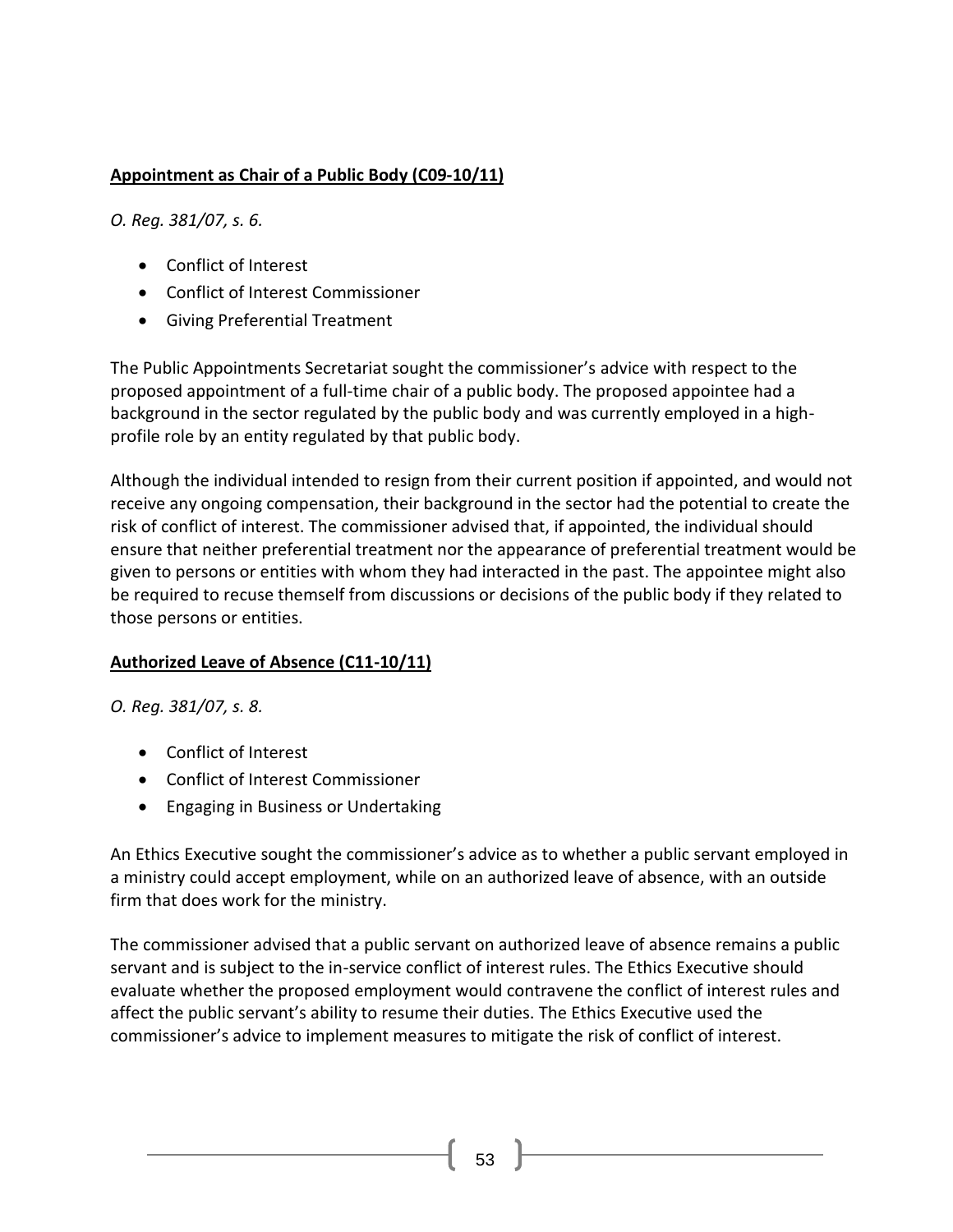### **Advisory Role with a Minister (C12-10/11)**

*O. Reg. 381/07, s. 8 & 9.*

- [Conflict of Interest](http://www.coicommissioner.gov.on.ca/category/type-of-ethical-matter/conflict-of-interest/)
- [Conflict of Interest Commissioner](http://www.coicommissioner.gov.on.ca/category/source-of-decision/conflict-of-interest-commissioner/)
- [Engaging in Business or Undertaking](http://www.coicommissioner.gov.on.ca/category/type-of-rule/engaging-in-business-or-undertaking/)
- [Participating in Decision-Making](http://www.coicommissioner.gov.on.ca/category/type-of-rule/participating-in-decision-making/)

A public servant wished to step down as chair of a public body, for a limited time, to assume an advisory role with the minister who has oversight of the public body. The public servant sought the commissioner's advice as to whether there would be any conflict of interest concerns if they continued to serve as a member of the public body during that time.

Given the duration of the advisory role and time commitment involved, the commissioner agreed that it would be appropriate for the public servant to step down as chair of the public body while serving in the advisory role. The commissioner noted that, if the public servant continued to serve as a member of the public body, there would be potential for intersections between that role and the advisory role. For example, since both roles are accountable to the same minister, they could involve interaction with the same ministry officials and/or experts. Moreover, given the broad language of the public body's enabling legislation, the public body and the advisory role could be involved in policy development on similar issues. The potential for such intersections could create a risk of conflict of interest.

To minimize the risk, the commissioner imposed restrictions on the public servant's activities in the advisory role, such as recusing themself from discussions or decision-making where there was the potential for intersections between the two roles.

#### **Concurrent Role as a Volunteer Board Member (C02-09/10)**

*O. Reg. 381/07, s. 6, 8, 9.*

- [Conflict of Interest](http://www.coicommissioner.gov.on.ca/category/type-of-ethical-matter/conflict-of-interest/)
- [Conflict of Interest Commissioner](http://www.coicommissioner.gov.on.ca/category/source-of-decision/conflict-of-interest-commissioner/)
- [Engaging in Business or Undertaking](http://www.coicommissioner.gov.on.ca/category/type-of-rule/engaging-in-business-or-undertaking/)
- [Giving Preferential Treatment](http://www.coicommissioner.gov.on.ca/category/type-of-rule/giving-preferential-treatment/)
- [Participating in Decision-Making](http://www.coicommissioner.gov.on.ca/category/type-of-rule/participating-in-decision-making/)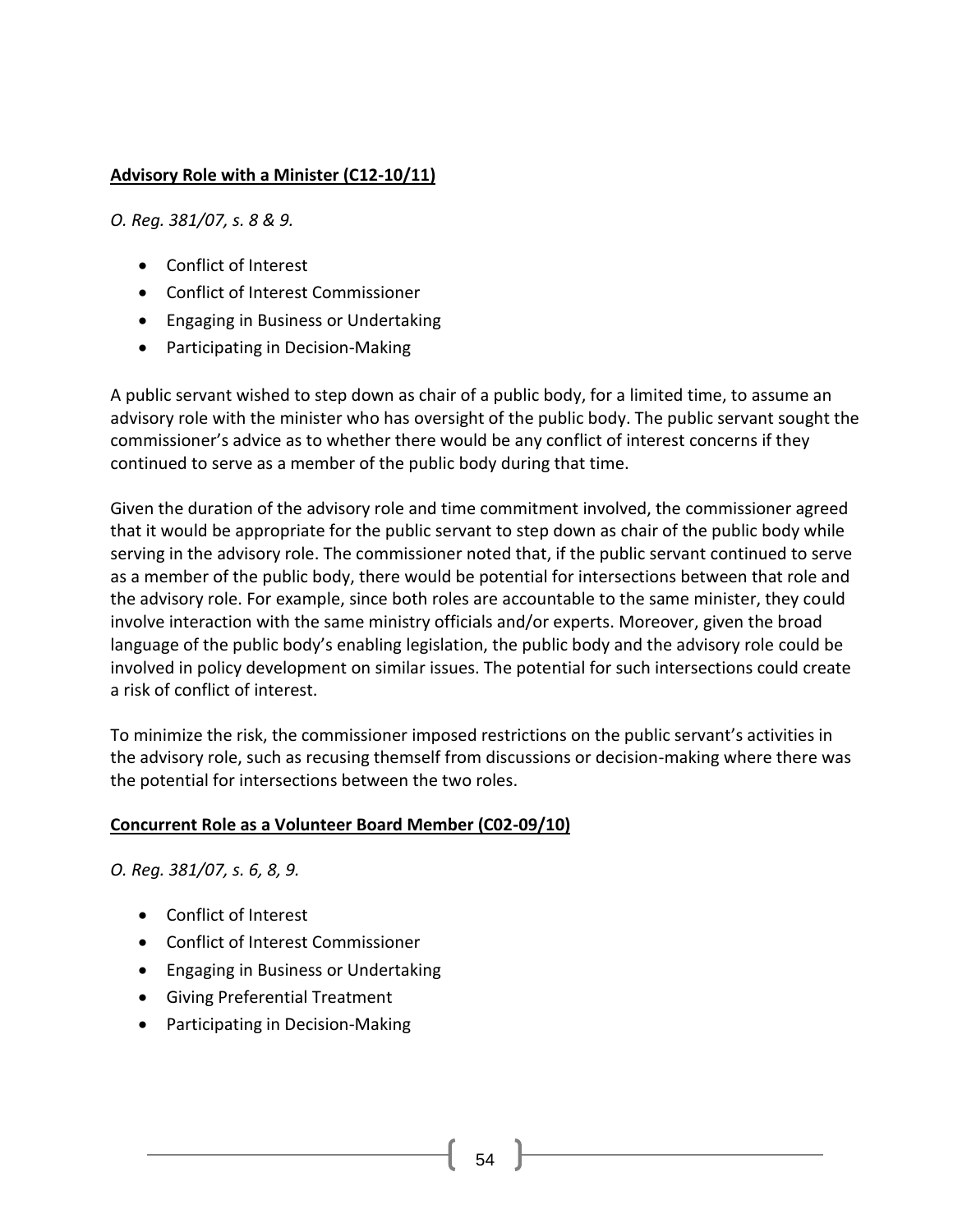As Ethics Executive, the commissioner was asked to determine whether a conflict of interest arose from a public servant's duties as a full-time commissioner of a public body and concurrent role as a volunteer board member in an outside organization. The concern stemmed from the possibility that the organization could have a matter requiring the attention of the public body.

The commissioner concluded that serving as a volunteer member of the board of the outside organization, while also serving as commissioner of the public body, was unlikely to lead to a conflict of interest since the mandate of the organization was sufficiently distinct from that of the public body. However, the commissioner directed that, in the unlikely event that the organization had a matter requiring the attention of the public body, the public servant was to take the following steps:

- Advise the organization that it may not receive any information from the public servant other than information supplied in the ordinary course of carrying out their duties as commissioner of the public body
- Recuse themself from any decision-making, as commissioner of the public body, that could result in a benefit to the outside organization
- Recuse themself from any decision-making, as a member of the outside organization's board of directors, that could conflict with the interests of the Crown.

# **Remove Precautionary Restrictions (C04-09/10)**

*O. Reg. 381/07, s. 8 & 9.*

- [Conflict of Interest](http://www.coicommissioner.gov.on.ca/category/type-of-ethical-matter/conflict-of-interest/)
- [Conflict of Interest Commissioner](http://www.coicommissioner.gov.on.ca/category/source-of-decision/conflict-of-interest-commissioner/)
- [Engaging in Business or Undertaking](http://www.coicommissioner.gov.on.ca/category/type-of-rule/engaging-in-business-or-undertaking/)
- [Participating in Decision-Making](http://www.coicommissioner.gov.on.ca/category/type-of-rule/participating-in-decision-making/)

A public servant for whom the commissioner was the Ethics Executive sought a determination as to whether precautionary restrictions on financial activities, which had been put in place when the public servant was hired (before the full extent of responsibilities was known), could be removed.

The commissioner determined that, in light of the absence of any relationship between the public body and the organization in which the public servant had financial interests, it was unlikely that the financial holdings would be affected by the individual's duties as a public servant. Accordingly, the commissioner determined that it was unlikely that removing the restrictions would create a conflict of interest for the public servant.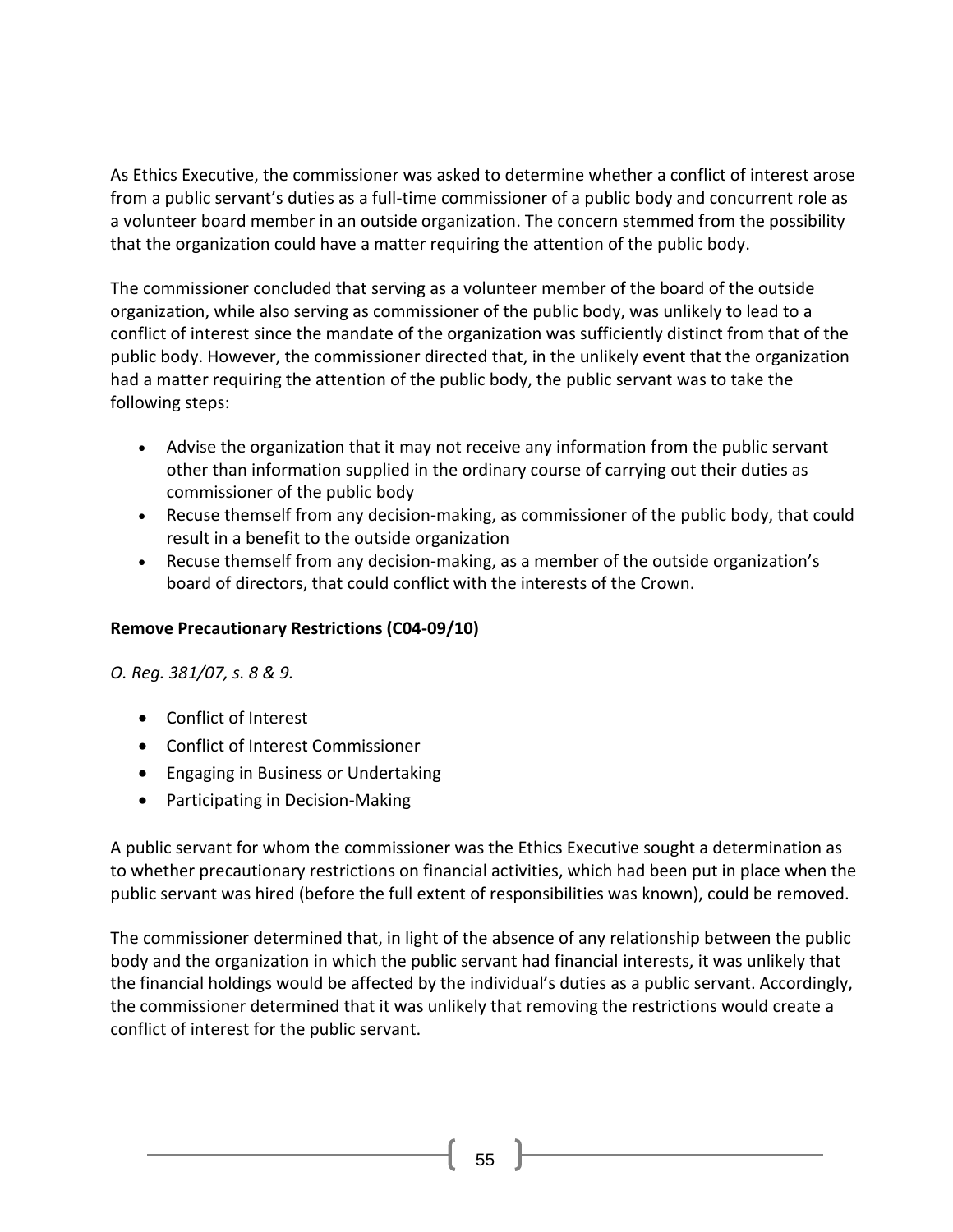The commissioner indicated that it could become necessary to reinstate the restrictions if a relationship were to be established between the organization and the public body in the future.

### **Vice-Chair of an Outside Organization (C06-09/10)**

*O. Reg. 381/07, s. 8.*

- [Conflict of Interest](http://www.coicommissioner.gov.on.ca/category/type-of-ethical-matter/conflict-of-interest/)
- [Conflict of Interest Commissioner](http://www.coicommissioner.gov.on.ca/category/source-of-decision/conflict-of-interest-commissioner/)
- [Engaging in Business or Undertaking](http://www.coicommissioner.gov.on.ca/category/type-of-rule/engaging-in-business-or-undertaking/)

As Ethics Executive, the commissioner was asked to determine whether a conflict of interest arose from a public servant's duties as a full-time chair of a public body and concurrent role as vice-chair of an outside organization. The concern stemmed from the potential for the public body and the outside organization to have overlapping interests.

The public servant's primary duties in the public body were to assign and coordinate the hearing duties of other board members. The outside organization did not take a position on specific matters related to the public body or lobby the government. Based on these factors, and taking into account the nature of the public servant's proposed affiliation with and specified activities in the outside organization, the commissioner concluded that holding the position with the outside organization would not be inconsistent the public servant's obligations under the *PSOA.*

#### **Spouse's Professional Interest (C08-09/10)**

*O. Reg. 381/07, s. 3 & 6.*

- [Conflict of Interest](http://www.coicommissioner.gov.on.ca/category/type-of-ethical-matter/conflict-of-interest/)
- [Conflict of Interest Commissioner](http://www.coicommissioner.gov.on.ca/category/source-of-decision/conflict-of-interest-commissioner/)
- [Benefitting Self, Spouse or Children](http://www.coicommissioner.gov.on.ca/category/type-of-rule/benefitting-self-spouse-or-children/)
- [Giving Preferential Treatment](http://www.coicommissioner.gov.on.ca/category/type-of-rule/giving-preferential-treatment/)

A public servant was concerned about a potential conflict of interest arising from their spouse's professional interest in a matter being considered by the government of Ontario. The public servant asked the commissioner, as Ethics Executive, to determine whether sufficient measures were in place to minimize the risk of contravening the conflict of interest rules. The public servant had taken the following steps: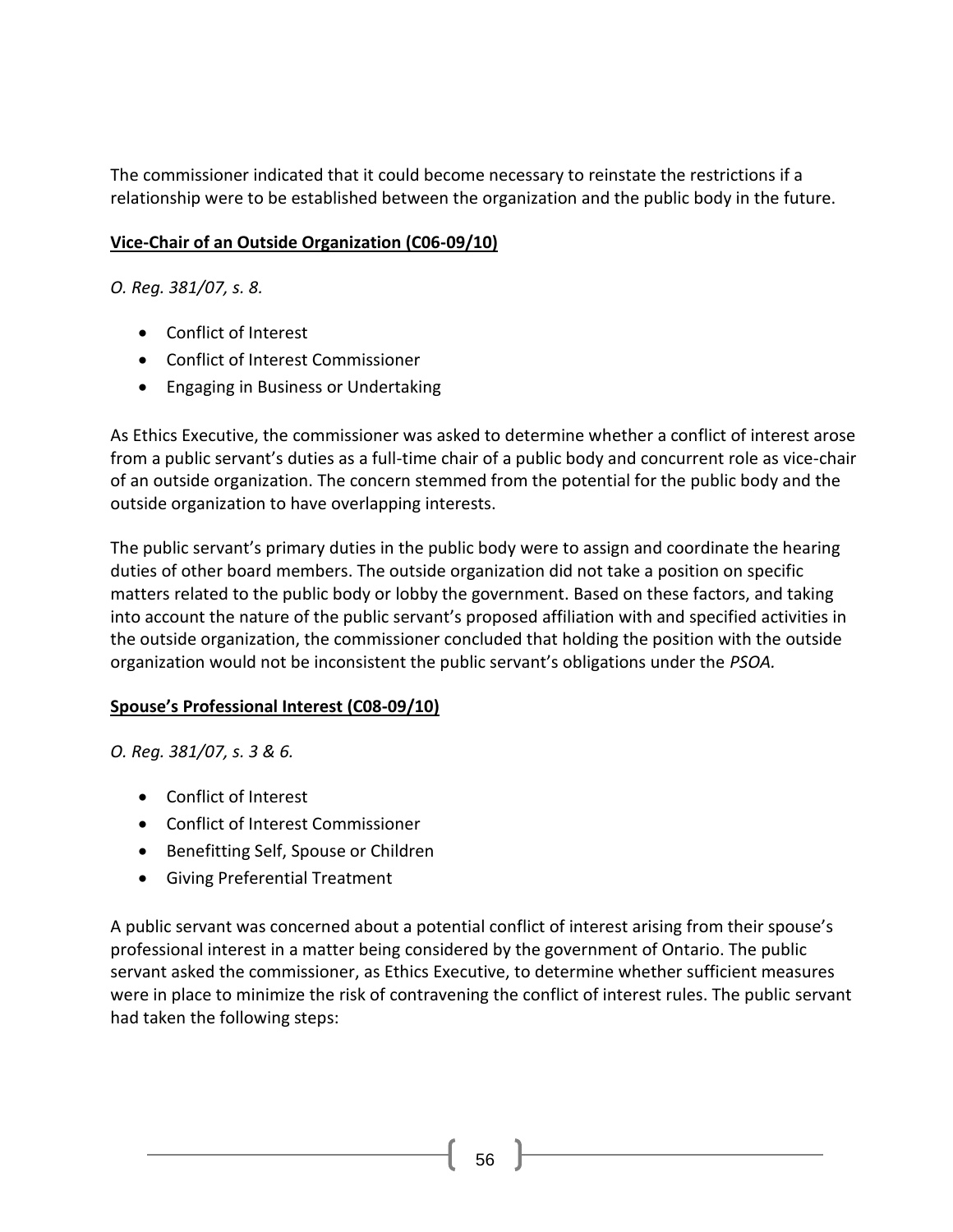- Another public servant had been identified who would assume the public servant's duties when the matter was being discussed or considered and in any unexpected situations
- The public servant disclosed the spouse's interest and recused themself from discussions or decisions regarding the matter and from reviewing any documentation related to the matter

The commissioner concluded that these measures would sufficiently isolate the public servant and thus mitigate the risk of a potential conflict of interest.

### **Unable to Dispose of Financial Interests (C09-09/10)**

*O. Reg. 381/07, s. 3 & 8.*

- [Conflict of Interest](http://www.coicommissioner.gov.on.ca/category/type-of-ethical-matter/conflict-of-interest/)
- [Conflict of Interest Commissioner](http://www.coicommissioner.gov.on.ca/category/source-of-decision/conflict-of-interest-commissioner/)
- [Benefitting Self, Spouse or Children](http://www.coicommissioner.gov.on.ca/category/type-of-rule/benefitting-self-spouse-or-children/)
- [Engaging in Business or Undertaking](http://www.coicommissioner.gov.on.ca/category/type-of-rule/engaging-in-business-or-undertaking/)

A senior public servant had financial interests related to the sector in which they had responsibility. The public servant's Ethics Executive referred the matter to the commissioner for a determination.

Owing to certain characteristics of the holdings and the associated limits on transferring investment benefits, the public servant was unable to dispose of the holdings. Accordingly, the commissioner directed the public servant to take the following steps mitigate the risk of conflict of interest:

- Refrain from accessing information about the specific entities affected by the holdings
- Ensure that the investment was not extended upon maturity
- Refrain from acquiring additional interests in the sector

To minimize the appearance that any entity could receive preferential treatment by receiving information before it was generally available, the commissioner further suggested that the public servant's ministry codify its existing practice of releasing information to all interested entities simultaneously.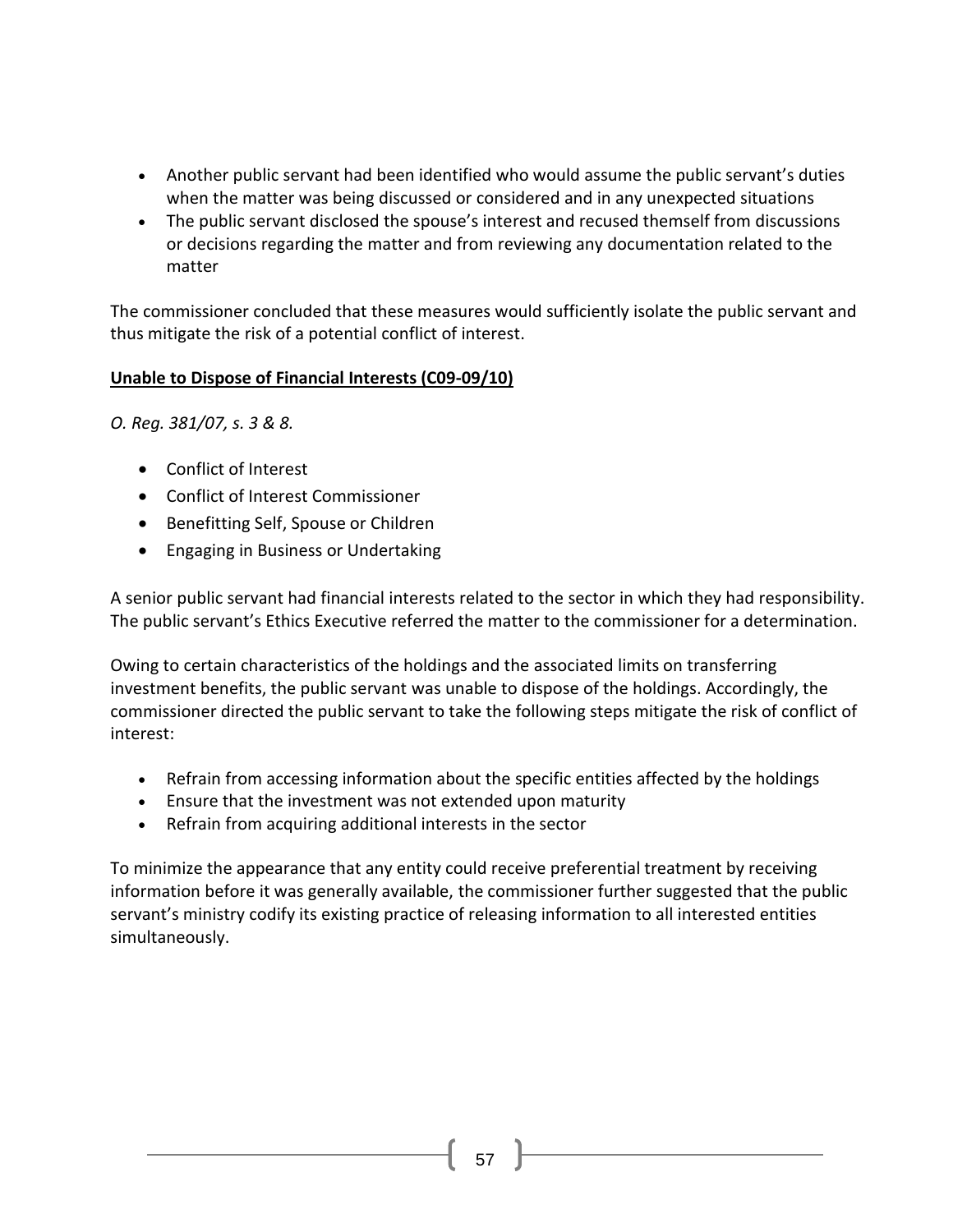### **Contract Awarded (C10-09/10)**

*O. Reg. 381/07, s. 6 & 8.*

- [Conflict of Interest](http://www.coicommissioner.gov.on.ca/category/type-of-ethical-matter/conflict-of-interest/)
- [Conflict of Interest Commissioner](http://www.coicommissioner.gov.on.ca/category/source-of-decision/conflict-of-interest-commissioner/)
- [Engaging in Business or Undertaking](http://www.coicommissioner.gov.on.ca/category/type-of-rule/engaging-in-business-or-undertaking/)
- [Giving Preferential Treatment](http://www.coicommissioner.gov.on.ca/category/type-of-rule/giving-preferential-treatment/)

As Ethics Executive, the commissioner was asked to determine whether a conflict of interest arose from a public servant's role as the part-time chair of a public body and their responsibilities with an outside organization. The concern stemmed from the fact that the organization was awarded a contract by the ministry that also had oversight responsibility for the public body.

Although full-time public servants are prohibited from engaging in full-time employment concurrent with their position with the Crown, part-time public servants may do so. Nevertheless, in undertaking such employment, part-time public servants must ensure that they continue to comply with the conflict of interest rules.

In this case, the potential existed that some individuals and organizations with an interest in the public body could also be involved with the outside organization. Accordingly, the commissioner directed the public servant to ensure that these individuals and organizations did not receive (and were aware that they could not receive) any assistance or information from the public servant other than that which the public servant was expected to provide in the ordinary course of carrying out their public service duties. The commissioner also directed the public servant to disclose their affiliation with the outside organization to the public body whenever called upon make decisions concerning the organization and to recuse themself from those decisions.

#### **Terminate Professional Associations (C11-09/10)**

*O. Reg. 381/07, s. 6.*

- [Conflict of Interest](http://www.coicommissioner.gov.on.ca/category/type-of-ethical-matter/conflict-of-interest/)
- [Conflict of Interest Commissioner](http://www.coicommissioner.gov.on.ca/category/source-of-decision/conflict-of-interest-commissioner/)
- [Giving Preferential Treatment](http://www.coicommissioner.gov.on.ca/category/type-of-rule/giving-preferential-treatment/)

The chief executive officer of a public body had existing professional and personal relationships with individuals associated with the public body's sector. As Ethics Executive, the commissioner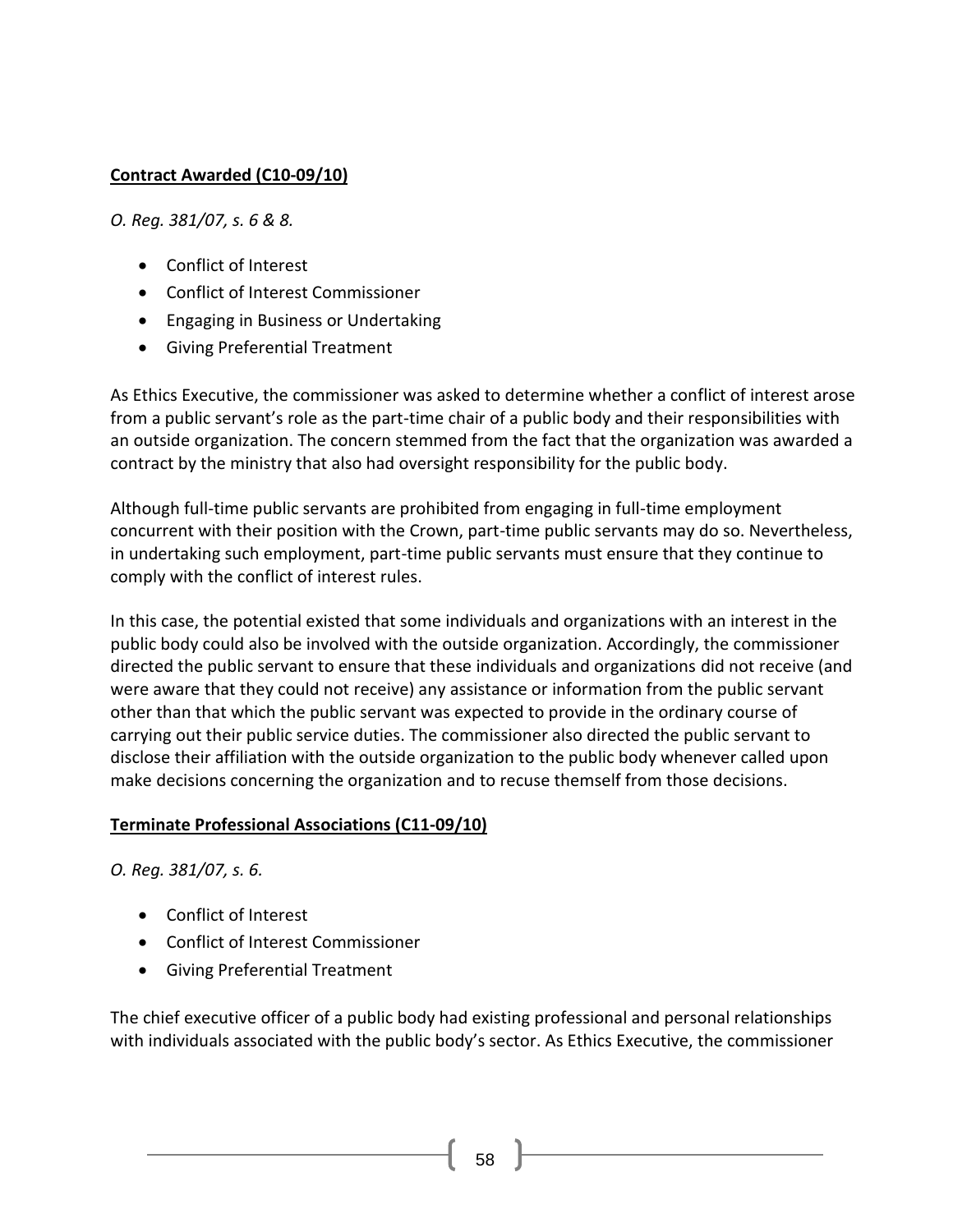was asked determine whether those relationships conflicted with the public servant's duties as chief executive officer.

The commissioner directed the public servant to terminate the professional associations, and thereafter to recuse themself from discussions and decisions concerning any of those entities. As well, to mitigate the appearance of preferential treatment, the commissioner directed the public servant to disclose the personal relationships when undertaking his duties as a public servant.

### **Appointment to Another Public Body in the Same Sector (C12-09/10)**

*O. Reg. 381/07, s. 8 & 9.*

- [Conflict of Interest](http://www.coicommissioner.gov.on.ca/category/type-of-ethical-matter/conflict-of-interest/)
- [Conflict of Interest Commissioner](http://www.coicommissioner.gov.on.ca/category/source-of-decision/conflict-of-interest-commissioner/)
- [Engaging in Business or Undertaking](http://www.coicommissioner.gov.on.ca/category/type-of-rule/engaging-in-business-or-undertaking/)
- [Participating in Decision-Making](http://www.coicommissioner.gov.on.ca/category/type-of-rule/participating-in-decision-making/)

As Ethics Executive, the commissioner was asked to determine whether the duties of the chief executive officer of a public body conflicted with their duties as an appointee to another public body in the same sector.

The commissioner determined that assuming duties with both public bodies was not inconsistent with the public servant's obligations under the *PSOA,* but acknowledged that the interests of the two public bodies could intersect, thereby creating the potential for conflicts of interest for the public servant pursuant to Ont. Reg. 381/07.

The commissioner directed the public servant to mitigate the risk of conflicts of interest by continuing to follow two established practices; the public servant disclosed the concurrent associations to both public bodies and recused themself from discussions or decisions in either public body that affected the other.

# **Affiliation with a Public Relations/Government Relations Firm (C13-09/10)**

*O. Reg. 381/07, s. 6.*

- [Conflict of Interest](http://www.coicommissioner.gov.on.ca/category/type-of-ethical-matter/conflict-of-interest/)
- [Conflict of Interest Commissioner](http://www.coicommissioner.gov.on.ca/category/source-of-decision/conflict-of-interest-commissioner/)
- [Giving Preferential Treatment](http://www.coicommissioner.gov.on.ca/category/type-of-rule/giving-preferential-treatment/)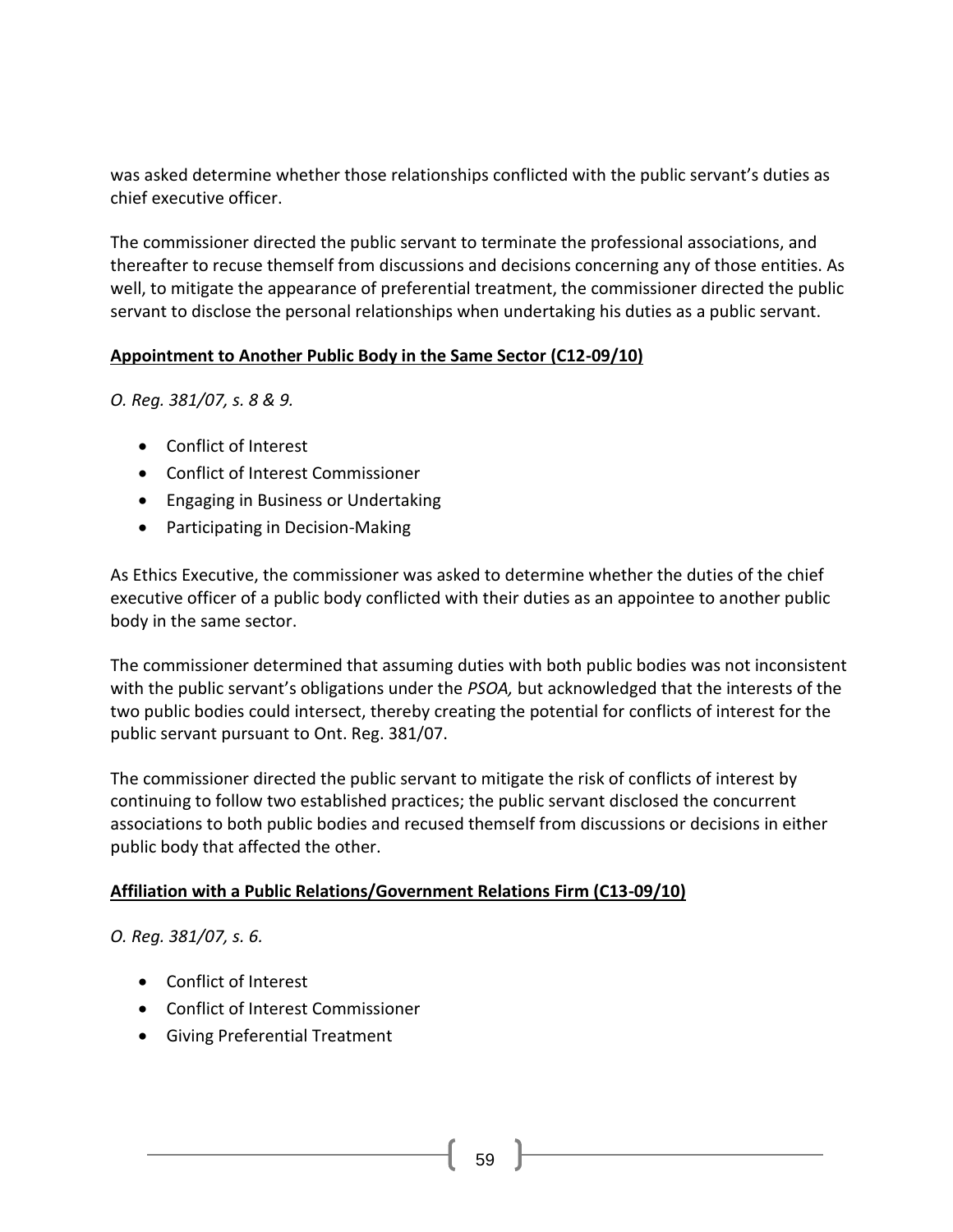The part-time chair of a public body asked the commissioner, as Ethics Executive, to determine whether the chair's affiliation with a public relations/government relations firm would conflict with their role and responsibilities as a public servant. The concern stemmed from the government relations activities of the firm and the potential that the firm and the public body (a grant-awarding agency) could have stakeholders in common.

The chair did not intend to engage in the firm's government relations activities. However, given the small size of the firm and the nexus with the chair's responsibilities, the commissioner concluded that the public servant could not be sufficiently insulated from those activities. As well, the commissioner concluded that there was a risk of the appearance of preferential treatment when clients of the firm sought funding from the public body.

### **Payment Received (C14-09/10)**

*O. Reg. 381/07, s. 3 & 4.*

- [Conflict of Interest](http://www.coicommissioner.gov.on.ca/category/type-of-ethical-matter/conflict-of-interest/)
- [Conflict of Interest Commissioner](http://www.coicommissioner.gov.on.ca/category/source-of-decision/conflict-of-interest-commissioner/)
- [Accepting Gifts](http://www.coicommissioner.gov.on.ca/category/type-of-rule/accepting-gifts/)
- [Benefitting Self, Spouse or Children](http://www.coicommissioner.gov.on.ca/category/type-of-rule/benefitting-self-spouse-or-children/)

A public servant for whom the commissioner is the Ethics Executive sought the commissioner's advice upon receiving a one-time payment of approximately \$900 in connection with attendance at an event on behalf of the Ontario government.

The commissioner advised that the rules prohibiting the acceptance of gifts of greater than nominal value did not apply because the sum was not received from a prohibited person, group, or entity. However, the public servant received the payment while on government business, for which they were already receiving a salary. Thus, the payment would represent a benefit if the public servant were to keep it, which would likely contravene section 3. Accordingly, the commissioner advised that, unless the payment was used to compensate the public servant for any non-reimbursed, authorized expenses incurred while attending the event, retaining the payment would contravene conflict of interest rules.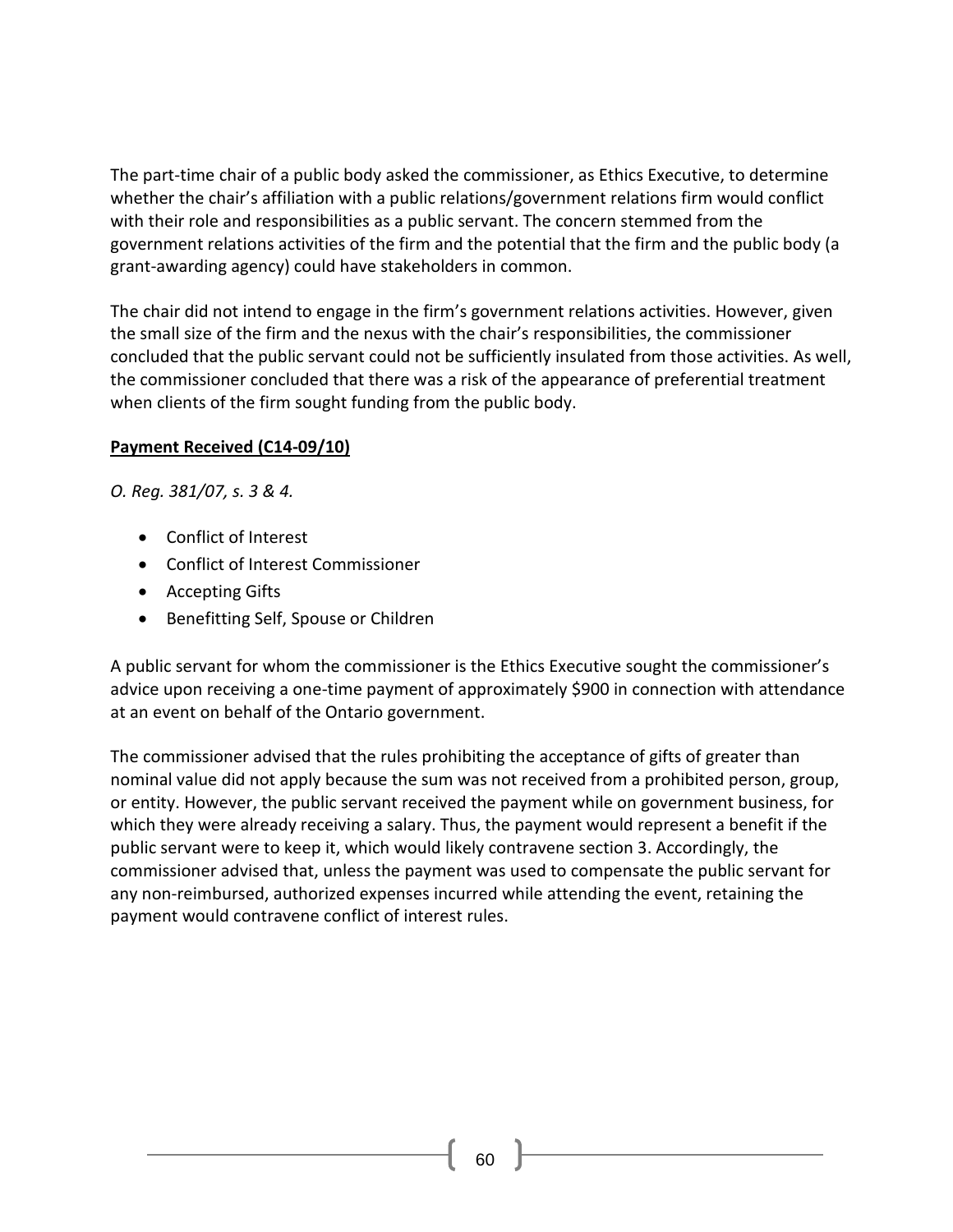### **Board Decisions on Programs (C15-09/10)**

*O. Reg. 381/07, s.* 9.

- [Conflict of Interest](http://www.coicommissioner.gov.on.ca/category/type-of-ethical-matter/conflict-of-interest/)
- [Conflict of Interest Commissioner](http://www.coicommissioner.gov.on.ca/category/source-of-decision/conflict-of-interest-commissioner/)
- [Participating in Decision-Making](http://www.coicommissioner.gov.on.ca/category/type-of-rule/participating-in-decision-making/)

The chair of a public body asked the commissioner, as Ethics Executive, to advise on the potential for conflict of interest arising from participation in board decisions on programs (administered by the public body) in which the chair was a participant. The chair indicated that these decisions could affect individual program participants.

The commissioner advised the chair to consider several factors in assessing the risk of a contravention of the conflict of interest rules: the chair's duties as a public servant, the extent to which carrying out these duties could have an impact on a final outcome of potential benefit to the chair, and the likelihood that a benefit would accrue to the chair. The commissioner suggested, for example, that in situations where a benefit to individual program participants was only remotely connected to carrying out the chair's duties as a public servant, the risk of contravening the conflict of interest rules was likely to be low.

#### **Authorized Leave of Absence (C16-09/10)**

*O. Reg. 381/07, s. 8.*

- [Conflict of Interest](http://www.coicommissioner.gov.on.ca/category/type-of-ethical-matter/conflict-of-interest/)
- [Conflict of Interest Commissioner](http://www.coicommissioner.gov.on.ca/category/source-of-decision/conflict-of-interest-commissioner/)
- [Engaging in Business or Undertaking](http://www.coicommissioner.gov.on.ca/category/type-of-rule/engaging-in-business-or-undertaking/)

An Ethics Executive sought the commissioner's advice as to whether a public servant could accept employment, while on authorized leave of absence from a ministry, with a firm that does work for that ministry and the Crown.

The commissioner reminded the Ethics Executive that a public servant becomes a *former* public servant only when their relationship with the Crown is fully terminated (as outlined in case summary 15, 2008/09 annual report). Accordingly, a public servant who is on an authorized leave of absence remains a public servant and is subject to the in-service conflict of interest rules.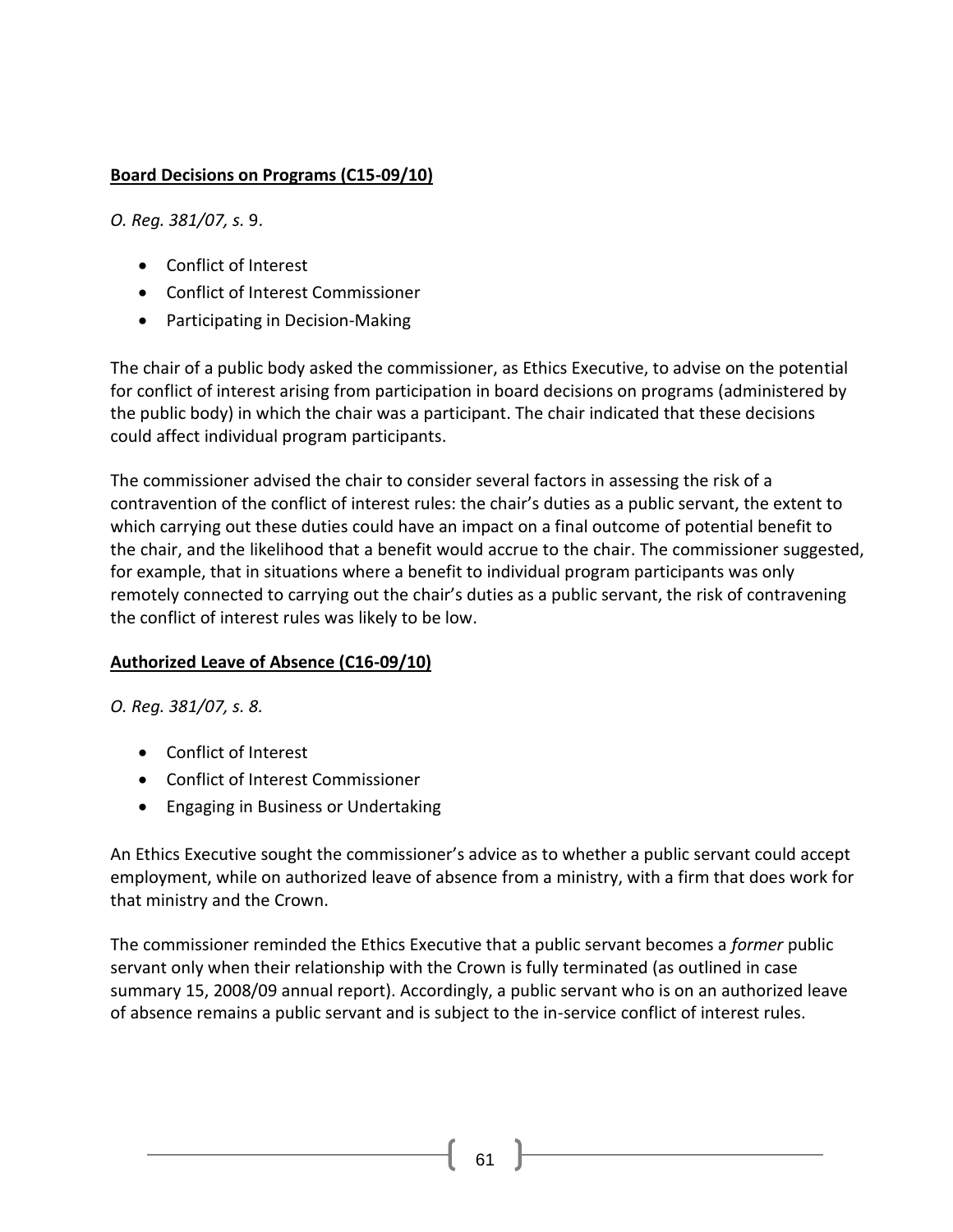The commissioner advised the Ethics Executive to consider the extent to which the responsibilities of the public servant intersected with the interests of both the firm and its stakeholders. The more significant or more frequent these intersections, and the greater the public servant's involvement with the firm's and/or stakeholders' interests, the more likely that employment with the firm would conflict with the public servant's duties to the Crown and ability to perform these duties, and the more likely that the firm could obtain an unfair advantage. The commissioner further advised that, if these intersections and the public servant's involvement were limited, it might be possible to mitigate potential conflicts of interest by imposing restrictions on the public servant while on leave.

### **Company with Dealings with Senior Ontario Government Officials (C17-09/10)**

*O. Reg. 381/07, s. 5, 6, 9.*

- [Conflict of Interest](http://www.coicommissioner.gov.on.ca/category/type-of-ethical-matter/conflict-of-interest/)
- [Conflict of Interest Commissioner](http://www.coicommissioner.gov.on.ca/category/source-of-decision/conflict-of-interest-commissioner/)
- [Disclosing Confidential Information](http://www.coicommissioner.gov.on.ca/category/type-of-rule/disclosing-confidential-information/)
- [Giving Preferential Treatment](http://www.coicommissioner.gov.on.ca/category/type-of-rule/giving-preferential-treatment/)
- Participating [in Decision-Making](http://www.coicommissioner.gov.on.ca/category/type-of-rule/participating-in-decision-making/)

The Public Appointments Secretariat (PAS) sought the commissioner's advice with respect to a proposed appointment to a public body. The proposed appointee held a senior position in a company that had dealings with senior Ontario government officials and had an interest in government matters of general public concern (e.g., initiatives and policies). The commissioner was asked to provide advice as to whether conflicts of interest could arise if this individual were to be appointed to the public body.

The commissioner's advised that, given the individual's employment, there was a risk of contravening a number of conflict of interest rules if the appointment took place. However, in the commissioner's view, the risk could be mitigated by restricting the individual's activities. For example, the individual could recuse themself from participating in the public body's decisions on any matters related to the company or matters where there was an opportunity for the company to benefit.

The commissioner also advised that, if the individual was appointed, the PAS should ensure that the appointee was aware of the restrictions on the use and disclosure of confidential information and that staff of both the public body and company were aware of and documented steps to be taken to mitigate any potential conflict of interest arising from the appointment.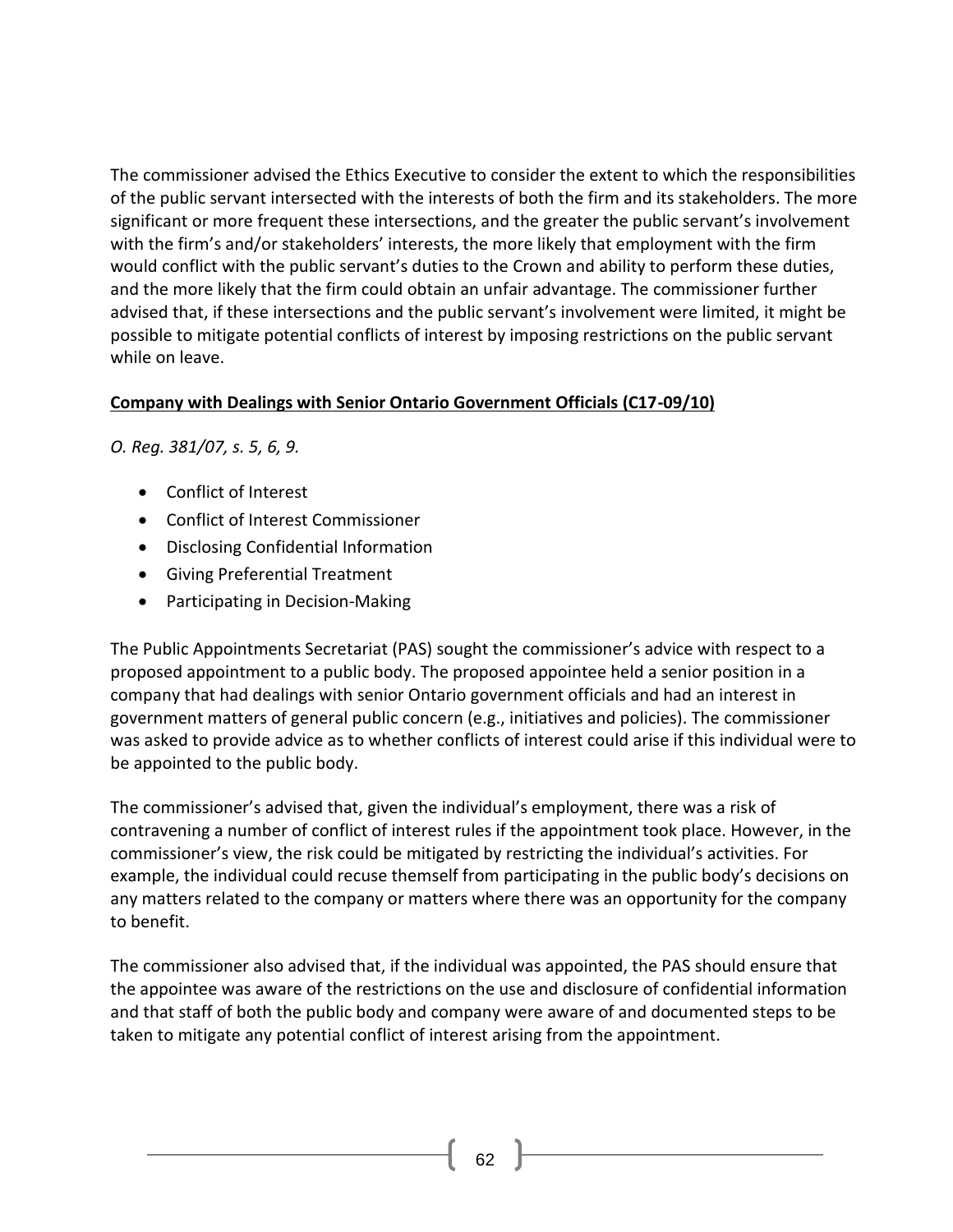In addition, to enhance transparency and limit the appearance of preferential treatment, the commissioner suggested that both organizations consider communicating publicly the steps taken to minimize the risk of a conflict of interest.

#### **Consultant (C18-09/10)**

*O. Reg. 381/07, s. 3, 6, 8.*

- [Conflict of Interest](http://www.coicommissioner.gov.on.ca/category/type-of-ethical-matter/conflict-of-interest/)
- [Conflict of Interest Commissioner](http://www.coicommissioner.gov.on.ca/category/source-of-decision/conflict-of-interest-commissioner/)
- [Benefitting Self, Spouse or Children](http://www.coicommissioner.gov.on.ca/category/type-of-rule/benefitting-self-spouse-or-children/)
- [Engaging in Business or Undertaking](http://www.coicommissioner.gov.on.ca/category/type-of-rule/engaging-in-business-or-undertaking/)
- [Giving Preferential Treatment](http://www.coicommissioner.gov.on.ca/category/type-of-rule/giving-preferential-treatment/)

The Public Appointments Secretariat (PAS) sought the commissioner's advice with respect to a proposed appointment to a public body. The proposed appointee was a consultant with an organization that had regular dealings with the public body. The commissioner was asked to advise whether conflicts of interest could arise from this arrangement.

The commissioner advised that there would be potential for conflict of interest if the individual were appointed. The commissioner was of the view that the individual could potentially stand to benefit financially (through increased consulting work) by participating in decisions of the public body on matters favourable to the organization. As well, the individual's affiliation with the organization could create the appearance of preferential treatment for the organization.

To mitigate any potential conflicts of interest, the commissioner advised the PAS to require that the individual, if appointed to the public body, no longer provide consulting services to the organization. In addition, to mitigate the continued risk of an appearance of preferential treatment, the commissioner suggested that the PAS and the public body make known the past consulting relationship.

#### **Volunteer Member of NGO (C03-08/09)**

*O. Reg. 381/07, s. 8.*

- [Conflict of Interest](http://www.coicommissioner.gov.on.ca/category/type-of-ethical-matter/conflict-of-interest/)
- [Conflict of Interest Commissioner](http://www.coicommissioner.gov.on.ca/category/source-of-decision/conflict-of-interest-commissioner/)
- [Engaging in Business or Undertaking](http://www.coicommissioner.gov.on.ca/category/type-of-rule/engaging-in-business-or-undertaking/)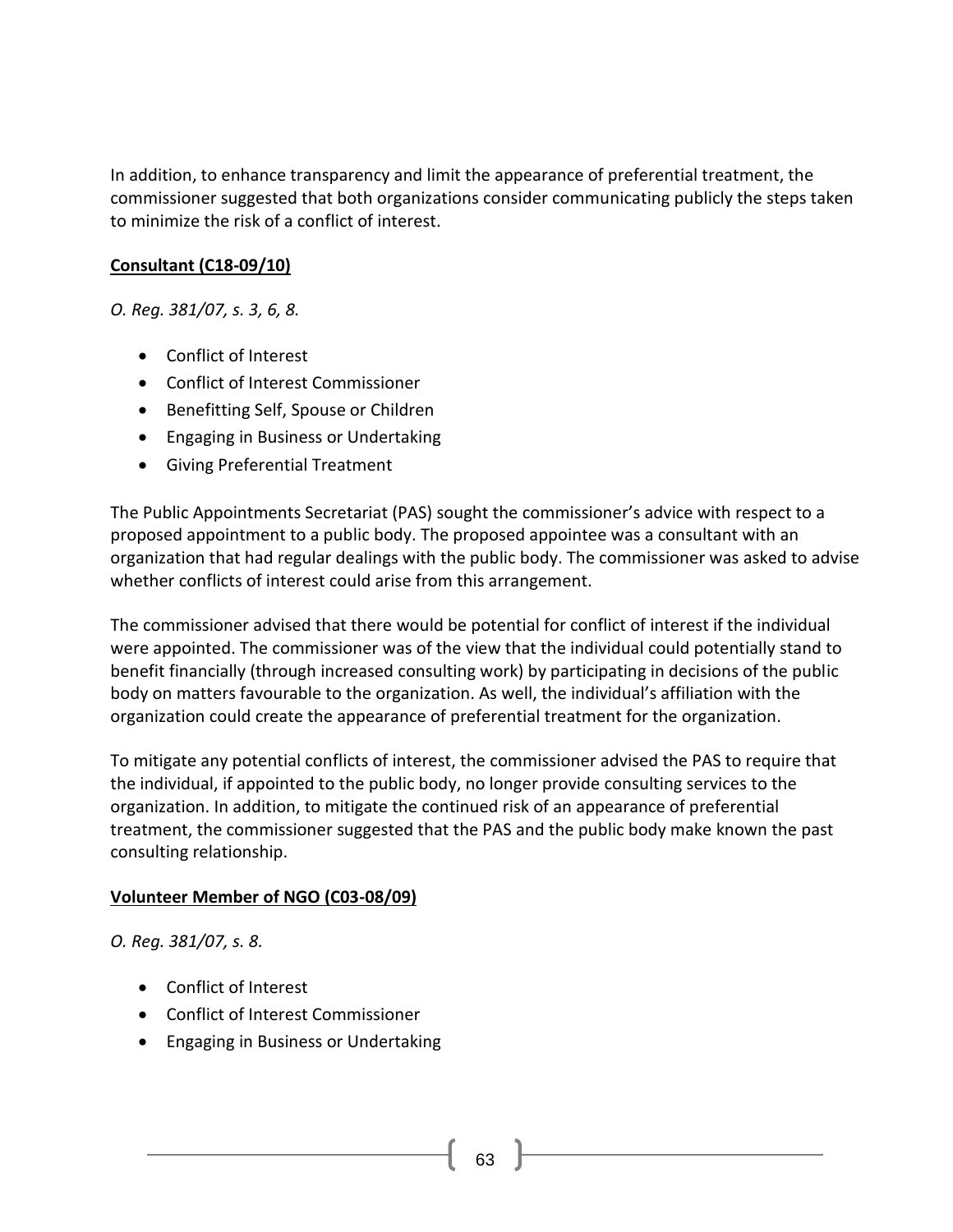The chair of an advisory agency, who was also a volunteer member of a non-government organization, asked the commissioner to determine whether a conflict of interest would arise if they made certain statements in their volunteer capacity.

Considering section 8 of Ontario Regulation 381/07, the responsibilities of the chair, and the mandates of the two organizations, the commissioner determined that making public statements in a volunteer capacity would not conflict with the public servant's role as chair and ability to perform their duties.

#### **Spouse's Private Sector Role (C05-08/09)**

*O. Reg. 381/07, s. 6.*

- [Conflict of Interest](http://www.coicommissioner.gov.on.ca/category/type-of-ethical-matter/conflict-of-interest/)
- [Conflict of Interest Commissioner](http://www.coicommissioner.gov.on.ca/category/source-of-decision/conflict-of-interest-commissioner/)
- [Giving Preferential Treatment](http://www.coicommissioner.gov.on.ca/category/type-of-rule/giving-preferential-treatment/)

An employee of a public body asked the commissioner for a determination on a potential conflict of interest matter arising from their spouse's recent appointment to a senior position in a related private sector industry. In particular, the public servant sought direction as to how to avoid any conflicts of interest that could arise as a result of interaction between the public servant and the private sector industry.

In his capacity as the public servant's Ethics Executive, the commissioner reminded the public servant that section 6(1) of Ontario Regulation 381/07 prohibits a public servant from giving preferential treatment to any person or entity in the course of performing their duties to the Crown. The commissioner also pointed out the section 6(3) restriction on a public servant's offering assistance to a person or entity in dealing with the Crown, except such assistance as is offered in the ordinary course of their employment.

The commissioner directed the public servant to recuse themself from any involvement in the public body's discussions or other activities concerning business undertakings related to their spouse's employer. The commissioner further directed the public servant to recuse themself from any discussion or involvement in any business undertaking if they became aware that their spouse's employer was intending to express an interest in that undertaking.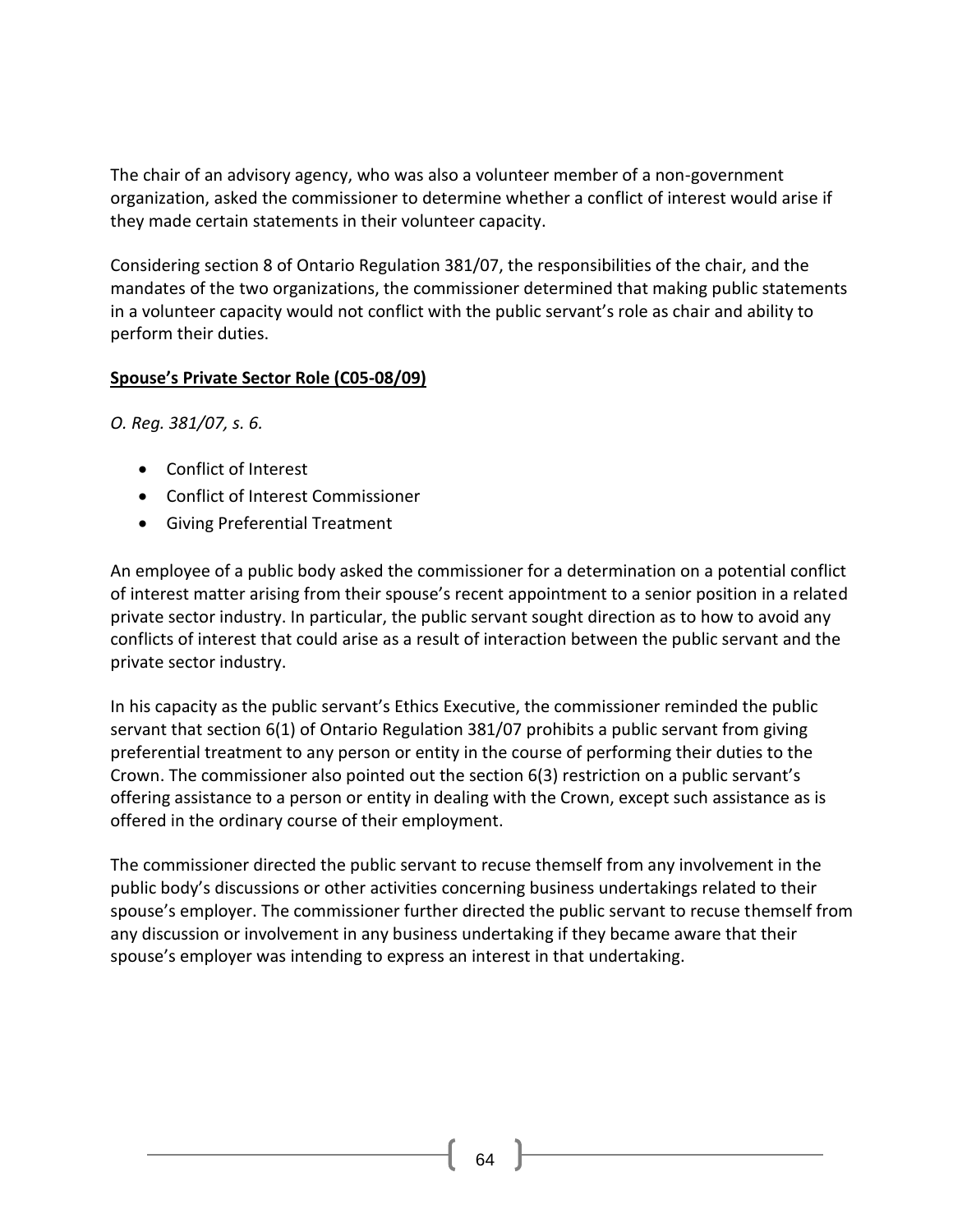#### **Serve on a Committee (C06-08/09)**

PSOA, s. 77 & 79; O. Reg. 381/07, s. 8.

- Conflict of Interest
- Political Activity
- Conflict of Interest Commissioner
- Engaging in Business or Undertaking
- Political Activity All Other Public Servants

The chair of a regulatory agency asked the commissioner to provide advice as to whether it would be appropriate for the chair to serve on a committee that was to monitor and write a report on media coverage of an election.

In his capacity as the chair's Ethics Executive, the commissioner considered the conflict of interest and political activity sections of the PSOA and regulations. The commissioner concluded that the chair was subject to the limitations on engaging in undertakings outside the scope of employment with the Crown as set out in section 8, despite the fact that they did not intend to receive compensation for participating on the committee. The commissioner advised that the chair should take the following steps to ensure that their involvement in the proposed undertaking did not violate section 8:

- ensure that the time spent on committee activities did not interfere with their ability to perform their duties as a public servant; and
- refrain from using their work premises, equipment or supplies in undertaking committee work.

As a public servant, the chair is also subject to the political activity provisions in section 77 and section 79 of the PSOA. The commissioner reminded the chair that they were prohibited from participating in any activities set out in section 77. The commissioner also advised that section 79(1)(c) of the PSOA restricted the chair's ability to comment publicly on matters directly related to their duties as a public servant and that are addressed in the policies of a federal party or a federal candidate, unless the chair obtained an unpaid leave of absence. The commissioner therefore advised that if the chair chose to serve on the committee, they would have to ensure that their actions, including the comments made in any report, did not contravene the restrictions set out in section 77 or section 79(1)(c).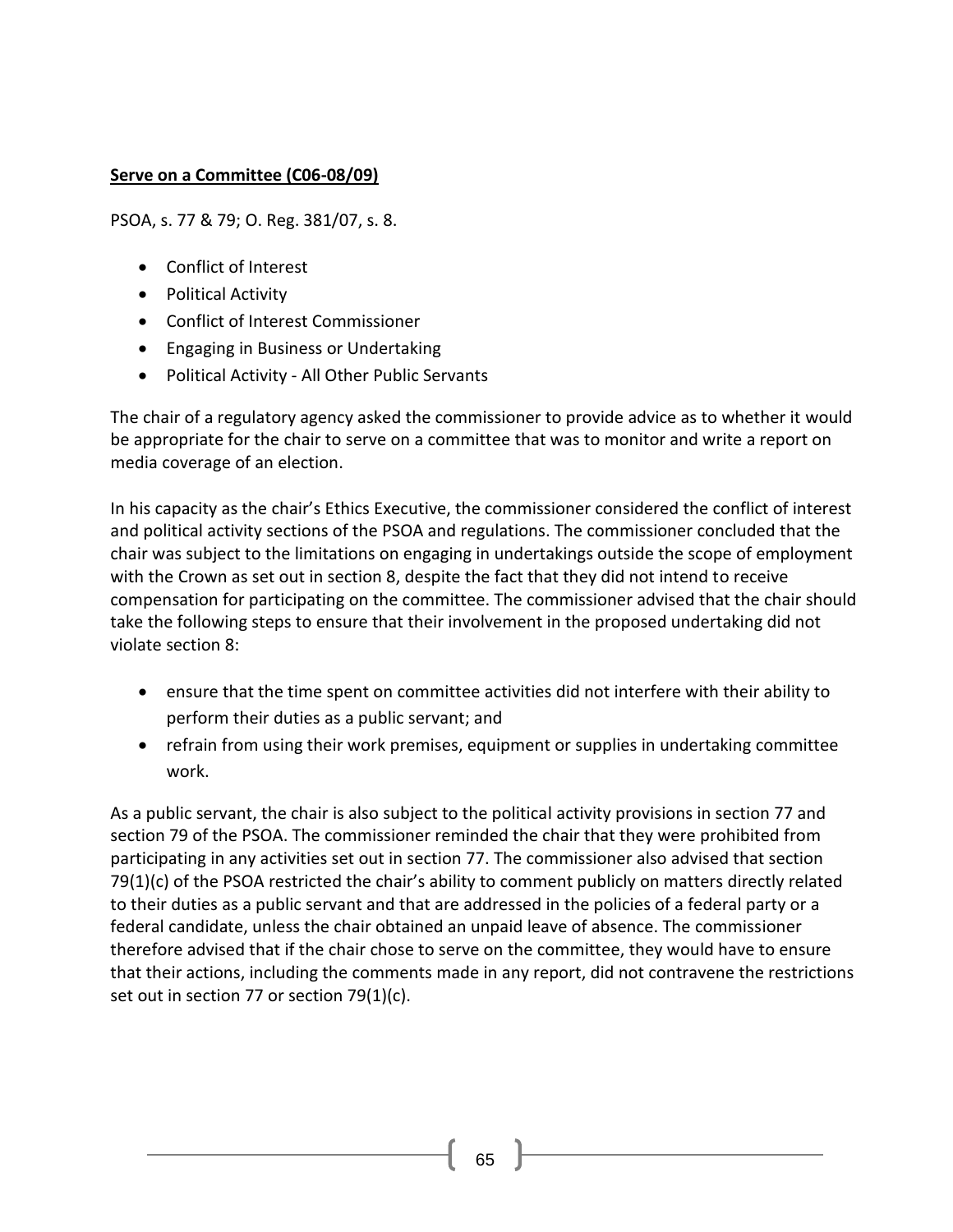### **Membership in a Professional Association (C07-08/09)**

*O. Reg. 381/07, s. 6 & 8.*

- [Conflict of Interest](http://www.coicommissioner.gov.on.ca/category/type-of-ethical-matter/conflict-of-interest/)
- [Conflict of Interest Commissioner](http://www.coicommissioner.gov.on.ca/category/source-of-decision/conflict-of-interest-commissioner/)
- [Engaging in Business or Undertaking](http://www.coicommissioner.gov.on.ca/category/type-of-rule/engaging-in-business-or-undertaking/)
- [Giving Preferential Treatment](http://www.coicommissioner.gov.on.ca/category/type-of-rule/giving-preferential-treatment/)

The chair of a regulatory agency asked the commissioner to determine whether it would be appropriate for them to maintain membership in a professional association that had an interest in the work of the agency.

In his capacity as the chair's Ethics Executive, the commissioner determined that the chair's continued membership in the professional association would contravene the conflict of interest rules set out in section 6, 8(1) and 9(1) of Ontario Regulation 381/07.

Section 6 prohibits a chair from giving preferential treatment to any person or entity while performing their duties as chair. Moreover, section 6(2) requires the chair to endeavour to avoid creating the appearance that a person or entity is receiving preferential treatment. Given the overlapping interests of the regulatory agency and the professional association, the commissioner said that the chair's continued affiliation with the professional association could call into question the impartiality of the chair in matters brought to their attention by the professional association.

Section 8(1) prohibits a public servant from engaging in an undertaking if their private interests in connection with the undertaking could conflict with their duties as a public servant. Section 9(1) prohibits a public servant from participating in decision-making with respect to a matter that the public servant is able to influence in the course of his or her duties if the public servant could benefit from the decision. The commissioner said that continued involvement with the association could conflict with the chair's ability to perform their duties. As a member of the professional association, the chair could benefit from decisions made by the agency affecting the professional association, and therefore would be prohibited from participating in such decisions.

The chair subsequently advised the commissioner that they would terminate affiliation with the professional association.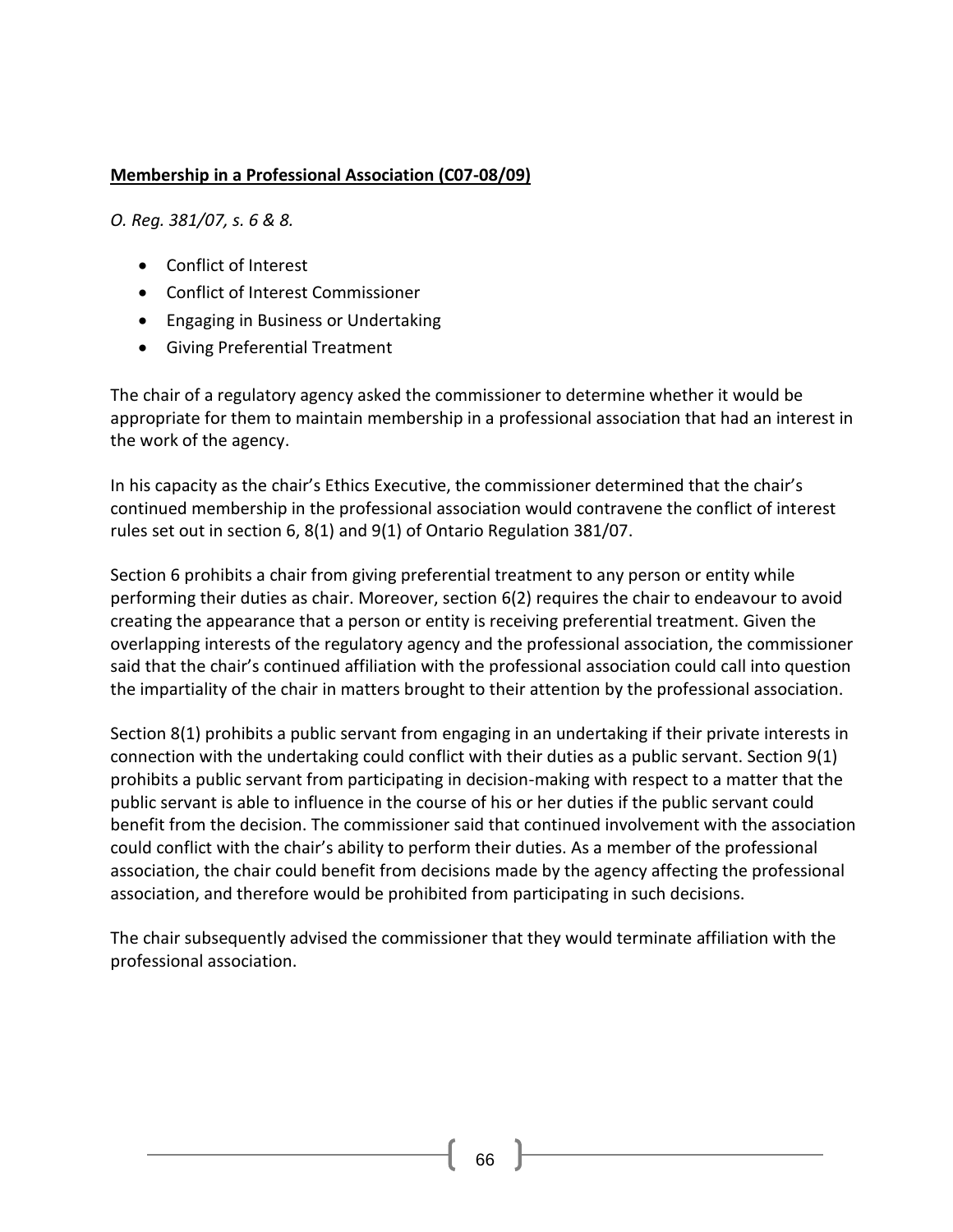## **Free Tickets (C08-08/09)**

*O. Reg. 381/07, s. 4.*

- [Conflict of Interest](http://www.coicommissioner.gov.on.ca/category/type-of-ethical-matter/conflict-of-interest/)
- [Conflict of Interest Commissioner](http://www.coicommissioner.gov.on.ca/category/source-of-decision/conflict-of-interest-commissioner/)
- [Accepting Gifts](http://www.coicommissioner.gov.on.ca/category/type-of-rule/accepting-gifts/)

The chair of an adjudicative agency asked the commissioner to determine whether it would be appropriate for them to accept free tickets, of nominal value, to an event hosted by a private sector organization. The chair was the former chair of a regulatory agency responsible for governing and regulating the private sector organization.

In his capacity as the chair's Ethics Executive, the commissioner determined that the role and function of the adjudicative agency the individual presently chaired had no connection to the private sector organization offering the tickets, and that the chair no longer had any decisionmaking power with respect to the regulation of the private sector organization. The commissioner thus determined that accepting the invitation would not influence the chair in performing their current duties as chair of an adjudicative agency. Accordingly, accepting free tickets of nominal value under these circumstances was not prohibited under section 4(1) of Ontario Regulation 381/07.

#### **Decision Could Generate Income Opportunities (C09-08/09)**

*O. Reg. 381/07, s. 3 & 9.*

- [Conflict of Interest](http://www.coicommissioner.gov.on.ca/category/type-of-ethical-matter/conflict-of-interest/)
- [Conflict of Interest Commissioner](http://www.coicommissioner.gov.on.ca/category/source-of-decision/conflict-of-interest-commissioner/)
- [Benefitting Self, Spouse or Children](http://www.coicommissioner.gov.on.ca/category/type-of-rule/benefitting-self-spouse-or-children/)
- [Participating in Decision-Making](http://www.coicommissioner.gov.on.ca/category/type-of-rule/participating-in-decision-making/)

The chair of an advisory agency asked the commissioner for advice regarding a concern that an appointee of the agency could benefit from a decision made by the agency in carrying out its mandate. Specifically, the concern was that the decision could generate income opportunities for the appointee.

Section 3(1) of Ontario Regulation 381/07 prohibits public servants from using or attempting to use their employment to directly or indirectly benefit themselves, their spouses, or their children. Section 9(1) states that a public servant shall not participate in decision-making by the Crown with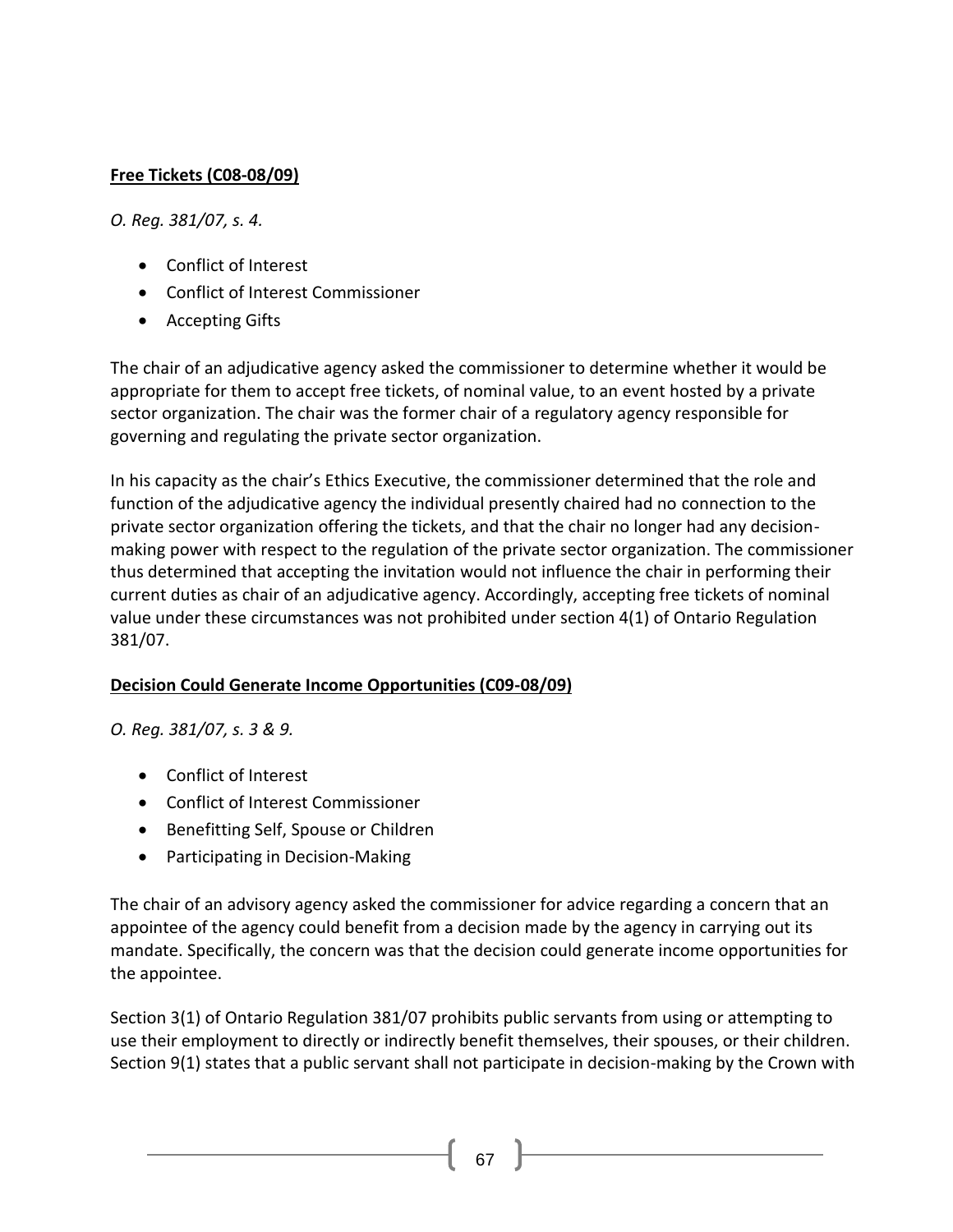respect to a matter that the public servant is able to influence in the course of his or her duties, if the public servant could benefit from the decision.

The commissioner suggested that the chair consider the likelihood that a benefit would flow to the appointee as a result of the decision. The closer the nexus between the appointee's interests and the decision made, the greater is the likelihood of a conflict of interest. In circumstances where a public body's decision could potentially benefit a large proportion of the population, the decision cannot reasonably be seen to be of particular benefit to an appointee.

The commissioner advised that if the chair had any concern that an appointee's participation in the decision-making process had the potential to contravene the conflict of interest rules, the chair could consider steps to minimize the risk. To assist the chair in deciding on steps to minimize the risk of a conflict of interest, the commissioner drew the chair's attention to the range of options available to Ethics Executives in comparable situations:

- Pursuant to section 9(2) of Ontario Regulation 381/07, the chair may permit an appointee to participate in the decision-making process if, for example, preventing the appointee from participating would severely hamper the organization in carrying out its business.
- Pursuant to section 9(2) of Ontario Regulation 381/07, the chair may allow an appointee to contribute to the decision-making process at the information gathering stage, but preclude them from deliberations and from contributing to a final decision.
- Pursuant to section 9(1) of Ontario Regulation 383/07, the chair may request that the appointee recuse themself from participating in any discussions, deliberations and decisionmaking.

The commissioner advised that in determining which option would be most appropriate, the chair would need to balance concerns about an appointee's potential benefit as a result of a decision with the appointee's anticipated contribution to the decision-making process.

# **A Matter Before the Courts (C10-08/09)**

*O. Reg. 381/07, s. 8.*

- [Conflict of Interest](http://www.coicommissioner.gov.on.ca/category/type-of-ethical-matter/conflict-of-interest/)
- [Conflict of Interest Commissioner](http://www.coicommissioner.gov.on.ca/category/source-of-decision/conflict-of-interest-commissioner/)
- [Engaging in Business or Undertaking](http://www.coicommissioner.gov.on.ca/category/type-of-rule/engaging-in-business-or-undertaking/)

The Ethics Executive of a public body sought the commissioner's advice about a potential conflict of interest involving an appointee. The Ethics Executive's concern stemmed from the fact that the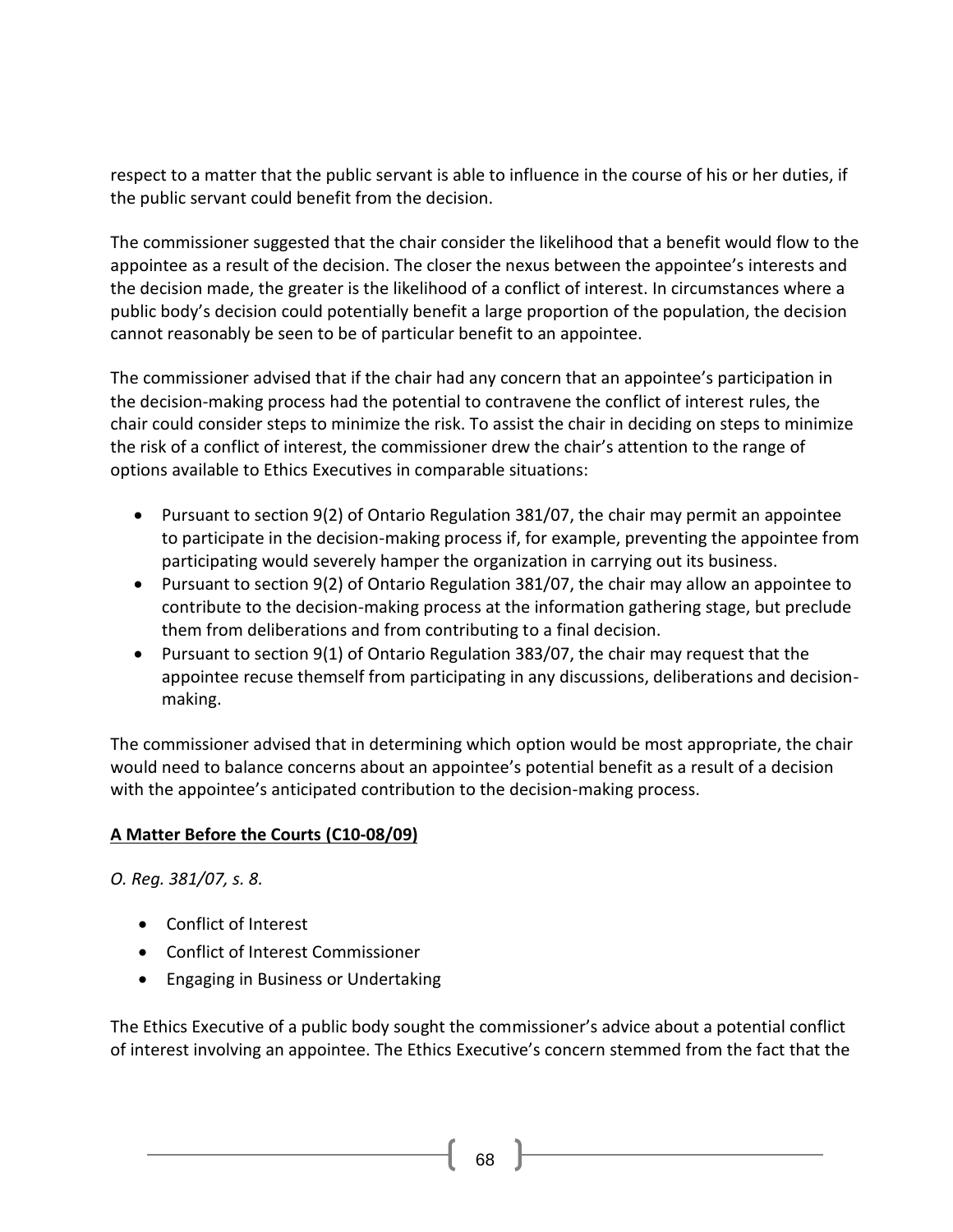appointee was also an employee of a private sector company involved in a matter presently before the courts, and there was a possibility that the appointee, in their private sector role, would be asked to take a position on the court proceeding.

To assist the Ethics Executive in arriving at a determination, the commissioner suggested that the Ethics Executive might consider the following:

- the role of the public body
- the way in which decisions or actions taken by the public body could influence the outcome of the court process
- the extent to which the appointee could affect decisions or actions of the public body referred to above
- the way in which the appointee could potentially give preferential treatment to the company in the context of the judicial proceeding.

The commissioner indicated that, since the public body was not a party to the court proceeding and therefore not in a position to influence the outcome, the potential for a conflict of interest in this matter appeared to be remote. He further advised that the risk of conflict of interest could be further mitigated by directing the appointee to recuse themself from any discussions directly related to the judicial proceeding.

#### **Recruitment of a Family Member (C11-08/09)**

*O. Reg. 381/07, s. 7.*

- [Conflict of Interest](http://www.coicommissioner.gov.on.ca/category/type-of-ethical-matter/conflict-of-interest/)
- [Conflict of Interest Commissioner](http://www.coicommissioner.gov.on.ca/category/source-of-decision/conflict-of-interest-commissioner/)
- [Hiring Family Members](http://www.coicommissioner.gov.on.ca/category/type-of-rule/hiring-family-members/)

An Ethics Executive sought the commissioner's advice regarding a situation where the spouse of a public servant was an applicant for a position reporting to the public servant.

In providing his advice, the commissioner referred to section 7(3) of Ontario Regulation 381/07, which states that a public servant who hires a person on behalf of the Crown shall ensure that the person does not report to, or supervise the work of, the person's spouse. In the commissioner's view, it would be reasonable to interpret section 7(3) as prohibiting only *direct* reporting or supervision between family members. However, the commissioner further noted that, in some circumstances, *indirect* reporting and supervision may also result in a conflict of interest, depending on the facts of the case. The commissioner advised that in cases of indirect reporting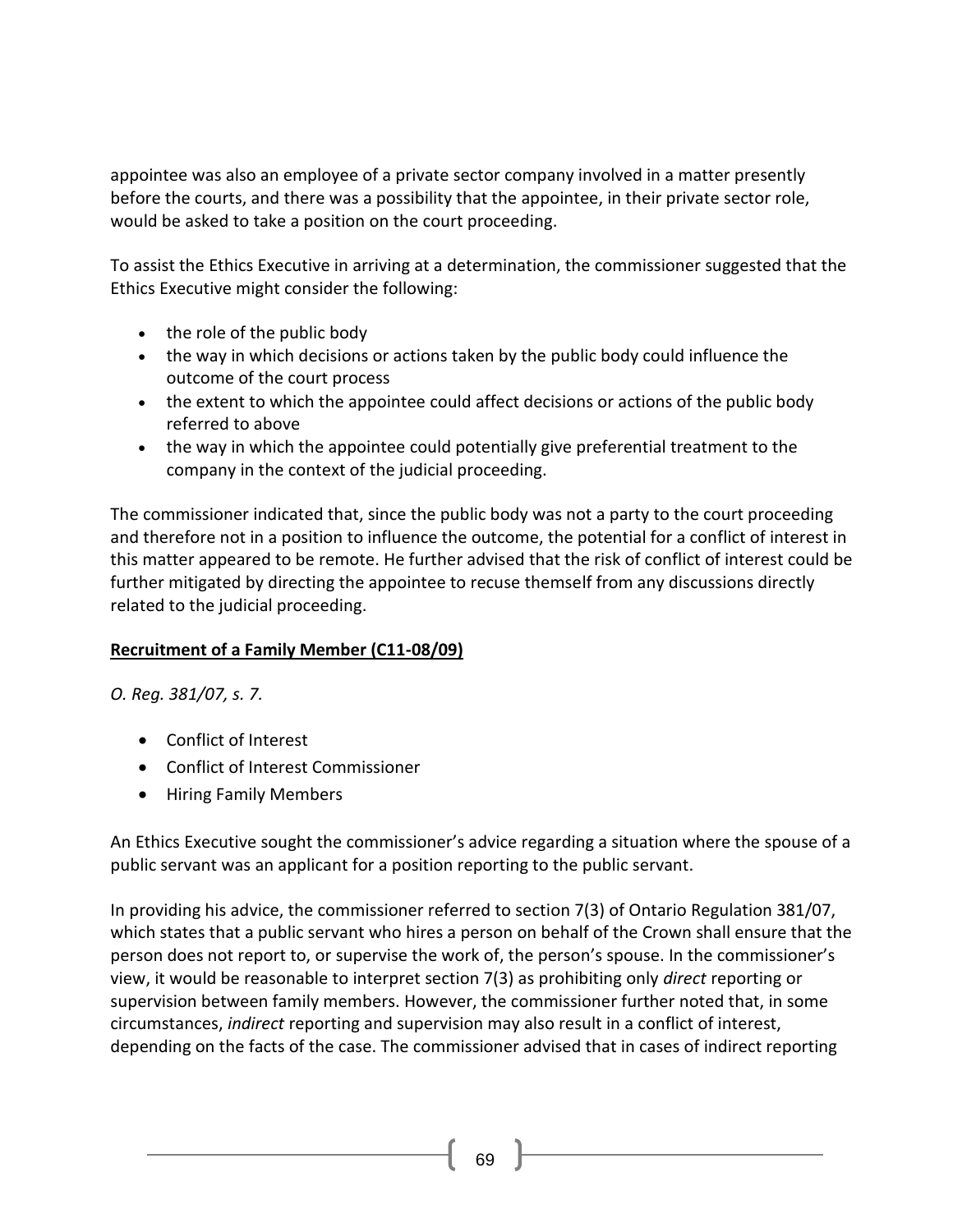between family members, the potential for conflict should be identified and appropriately managed by Ethics Executives. The commissioner also cautioned that no public servant should be involved in any recruitment activities in which a family member of the public servant is an applicant.

## **Timely Reminder (C12-08/09)**

*O. Reg. 381/07, s. 8.*

- [Conflict of Interest](http://www.coicommissioner.gov.on.ca/category/type-of-ethical-matter/conflict-of-interest/)
- [Conflict of Interest Commissioner](http://www.coicommissioner.gov.on.ca/category/source-of-decision/conflict-of-interest-commissioner/)
- [Engaging in Business or Undertaking](http://www.coicommissioner.gov.on.ca/category/type-of-rule/engaging-in-business-or-undertaking/)

In his capacity as Ethics Executive, the commissioner contacted the part-time chair of a public body who had recently accepted a concurrent position. The commissioner reminded the chair of the outside employment restrictions set out in section 8 of Ontario Regulation 381/07. The commissioner explained that the purpose of that section is to ensure that public servants' private interests in connection with businesses or other undertakings outside the government of Ontario do not conflict with their positions with the Crown. The individual responded by stating that he was mindful of this restriction and was satisfied that his new role would not conflict with his current role as part-time chair.

#### **Report on Media Coverage of an Election (C13-08/09)**

*O. Reg. 381/07, s. 8; PSOA 77 & 79.*

- [Conflict of Interest](http://www.coicommissioner.gov.on.ca/category/type-of-ethical-matter/conflict-of-interest/)
- [Political Activity](http://www.coicommissioner.gov.on.ca/category/type-of-ethical-matter/political-activity/)
- [Conflict of Interest Commissioner](http://www.coicommissioner.gov.on.ca/category/source-of-decision/conflict-of-interest-commissioner/)
- [Engaging in Business or Undertaking](http://www.coicommissioner.gov.on.ca/category/type-of-rule/engaging-in-business-or-undertaking/)
- Political Activity [All Other Public Servants](http://www.coicommissioner.gov.on.ca/category/type-of-rule/political-activity-all-other-public-servants/)

The chair of a regulatory agency asked the commissioner to provide advice as to whether it would be appropriate for the chair to serve on a committee that was to monitor and write a report on media coverage of an election.

In his capacity as the chair's Ethics Executive, the commissioner considered the conflict of interest and political activity sections of the *PSOA* and regulations. The commissioner concluded that the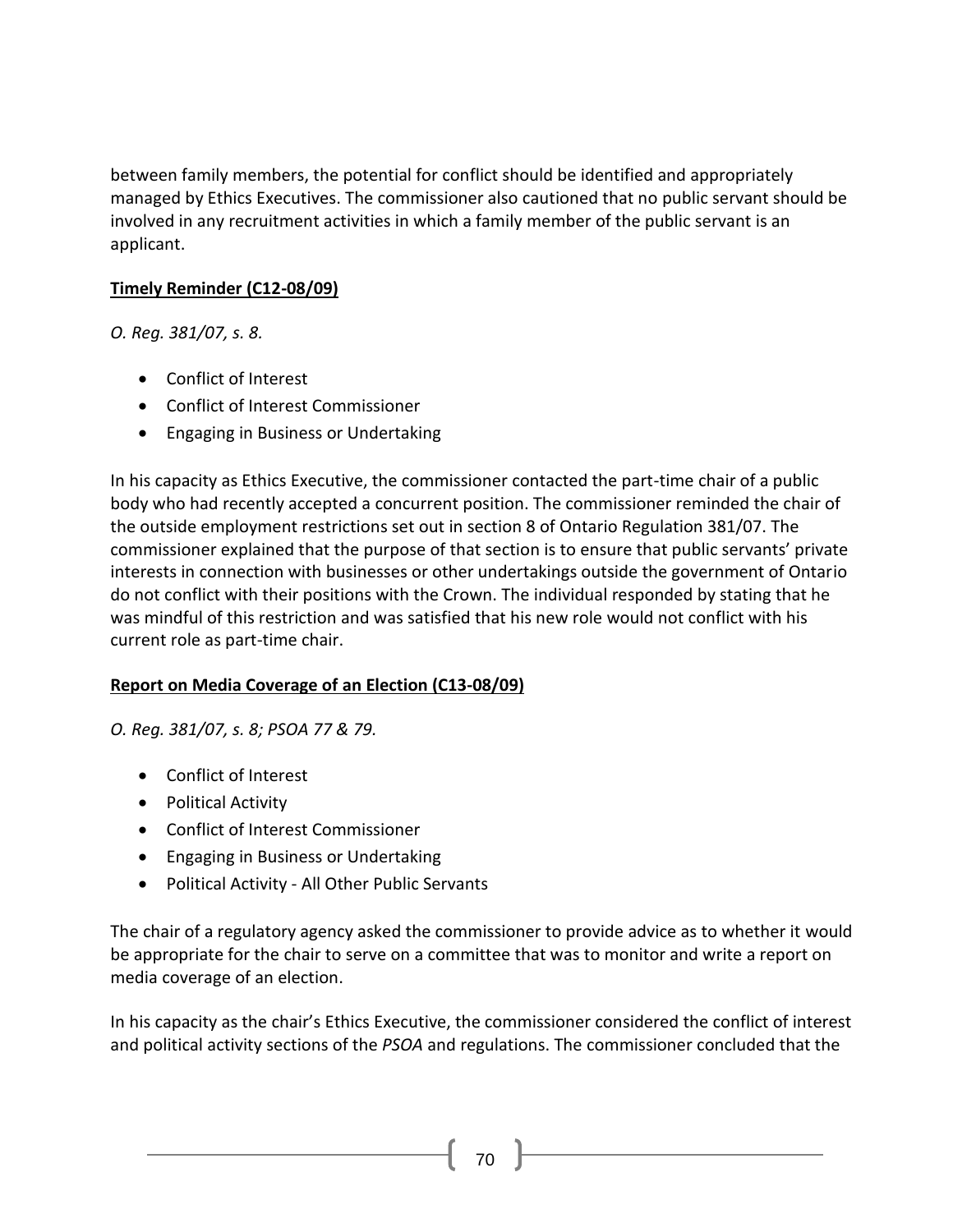chair was subject to the limitations on engaging in undertakings outside the scope of employment with the Crown as set out in section 8, despite the fact that they did not intend to receive compensation for participating on the committee. The commissioner advised that the chair should take the following steps to ensure that their involvement in the proposed undertaking did not violate section 8:

- ensure that the time spent on committee activities did not interfere with their ability to perform their duties as a public servant; and
- refrain from using their work premises, equipment or supplies in undertaking committee work.

As a public servant, the chair is also subject to the political activity provisions in section 77 and section 79 of the PSOA. The commissioner reminded the chair that they were prohibited from participating in any activities set out in section 77. The commissioner also advised that section 79(1)(c) of the PSOA restricted the chair's ability to comment publicly on matters directly related to their duties as a public servant and that are addressed in the policies of a federal party or a federal candidate, unless the chair obtained an unpaid leave of absence. The commissioner therefore advised that if the chair chose to serve on the committee, they would have to ensure that their actions, including the comments made in any report, did not contravene the restrictions set out in section 77 or section 79(1)(c).

#### **Spouse is a Municipal Councillor (C01-07/08)**

*O. Reg. 381/07, s. 6.*

- [Conflict of Interest](http://www.coicommissioner.gov.on.ca/category/type-of-ethical-matter/conflict-of-interest/)
- [Conflict of Interest Commissioner](http://www.coicommissioner.gov.on.ca/category/source-of-decision/conflict-of-interest-commissioner/)
- [Giving Preferential Treatment](http://www.coicommissioner.gov.on.ca/category/type-of-rule/giving-preferential-treatment/)

A member of an operational service agency asked the commissioner to determine whether a conflict of interest arose on the basis that their spouse is a municipal councillor, and the municipality owns a facility that could be subject to decision-making before the agency.

Considering section 6 of Ontario Regulation 381/07, the commissioner stated that any potential conflicts of interest could be resolved if the member recused themself from any decisions or discussions regarding the particular facility in question, and if the member advised the chair of the agency of the spouse's position.

71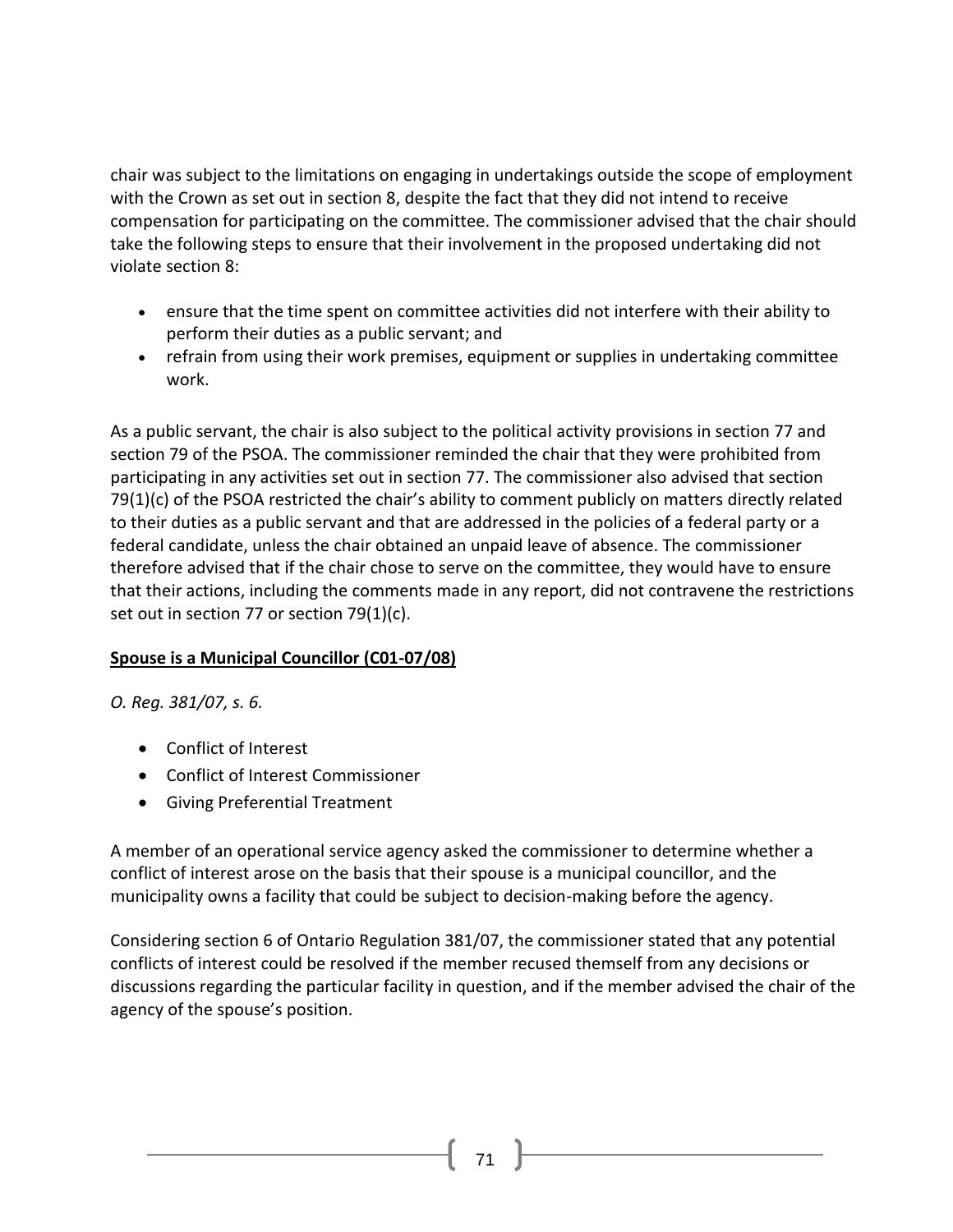### **University Professor (C03-07/08)**

*O. Reg. 381/07, s. 8.*

- [Conflict of Interest](http://www.coicommissioner.gov.on.ca/category/type-of-ethical-matter/conflict-of-interest/)
- [Conflict of Interest Commissioner](http://www.coicommissioner.gov.on.ca/category/source-of-decision/conflict-of-interest-commissioner/)
- [Engaging in Business or Undertaking](http://www.coicommissioner.gov.on.ca/category/type-of-rule/engaging-in-business-or-undertaking/)

A member of an operational service agency asked the commissioner to determine whether there was a conflict of interest between their role as member, and as a professor at a university.

Considering section 8 of Ontario Regulation 381/07, the commissioner determined that the member's role as professor would generally not conflict with their role as member of the agency. However, as a precaution, the commissioner directed the member not to use any materials prepared by the agency or the responsible ministry in course materials without permission, not to disclose confidential information regarding the agency or the ministry in the context of their teaching, and not to publicly criticize agency or ministry policy. The commissioner also directed the member to include a disclaimer in research papers stating that the views in the paper are those of the author and do not necessarily reflect those of the agency or the ministry.

#### **Chair's Spouse is Appointee (C05-07/08)**

*O. Reg. 381/07, s. 7.*

- [Conflict of Interest](http://www.coicommissioner.gov.on.ca/category/type-of-ethical-matter/conflict-of-interest/)
- [Conflict of Interest Commissioner](http://www.coicommissioner.gov.on.ca/category/source-of-decision/conflict-of-interest-commissioner/)
- [Hiring Family Members](http://www.coicommissioner.gov.on.ca/category/type-of-rule/hiring-family-members/)

The chair of an adjudicative agency asked the commissioner to determine a conflict of interest matter involving the chair and their spouse. Specifically, the chair stated that their spouse is an appointee of the agency. The chair also provided the commissioner with additional details about the limits and extent of the relationship between the chair and the spouse as an appointee.

In his capacity as the chair's Ethics Executive, under section 65 of the *PSOA*, the commissioner determined that, based on the information provided, he had no concerns about compliance with the rules regarding family members in section 7 of Ontario Regulation 381/07. The commissioner also advised that should any conflict of interest matters arise in the future with respect to the spouse, the chair should not act as the spouse's Ethics Executive, as would normally be the case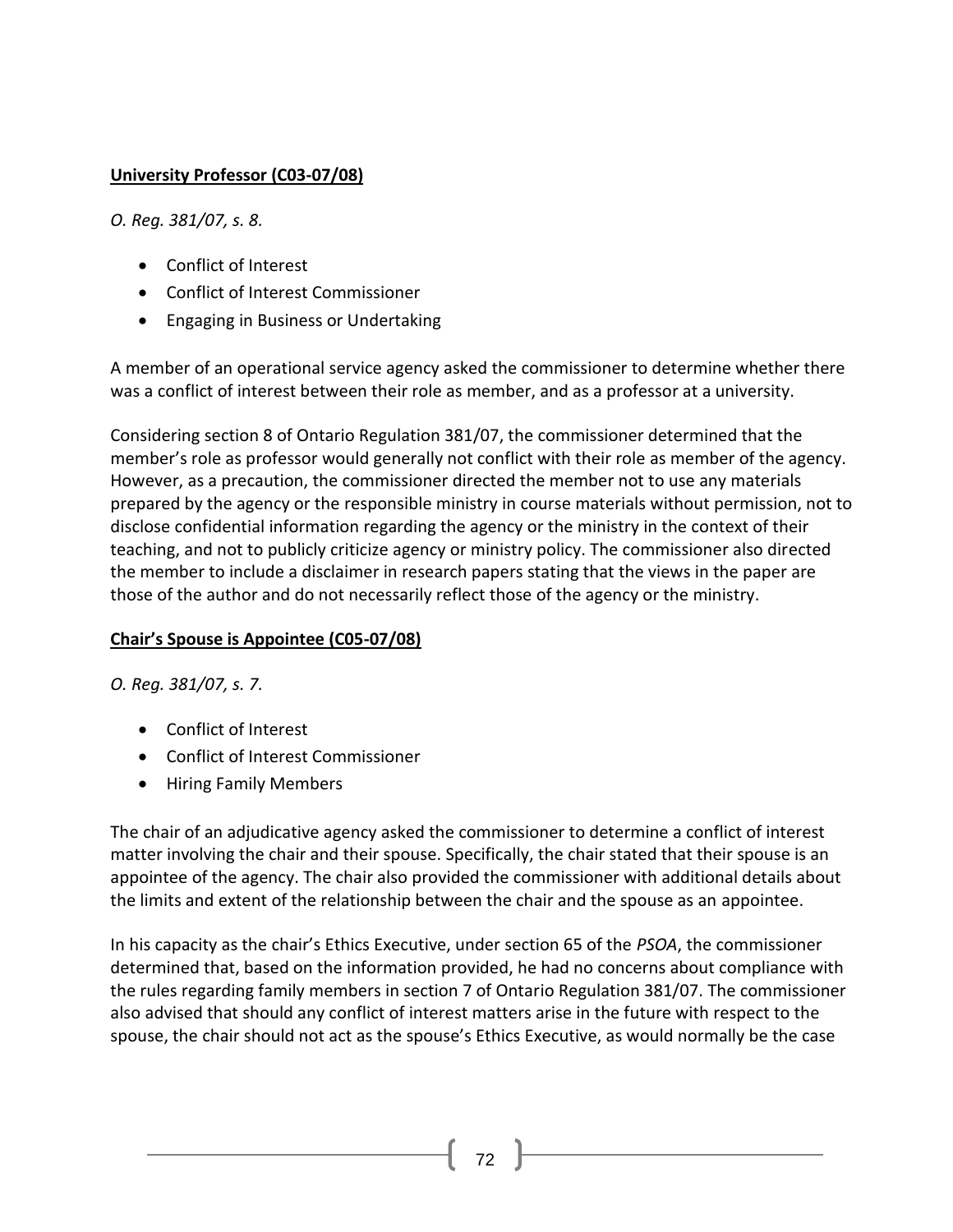under the *PSOA*. Rather, the commissioner advised the chair that they should refer these matters to the commissioner under section 65(6) of the *PSOA.*

## **Municipal By-Law Investigator (C07-07/08)**

*O. Reg. 381/07, s. 8.*

- [Conflict of Interest](http://www.coicommissioner.gov.on.ca/category/type-of-ethical-matter/conflict-of-interest/)
- [Conflict of Interest Commissioner](http://www.coicommissioner.gov.on.ca/category/source-of-decision/conflict-of-interest-commissioner/)
- [Engaging in Business or Undertaking](http://www.coicommissioner.gov.on.ca/category/type-of-rule/engaging-in-business-or-undertaking/)

The chair of an operational service agency asked the commissioner to determine whether there was a conflict of interest between their roles as chair and as a municipal by-law investigator under Part VI of the Municipal Act, 2001.

Considering section 8 of Ontario Regulation 381/07, and in light of the mandate of the agency, the commissioner determined that the chair's role as municipal bylaw investigator would generally not conflict with their role as chair. However, as a precaution, the commissioner directed the chair to recuse themself from any discussions or decisions on matters that may come before the agency relating to the specific municipality (or local governments within the municipality) for which the chair is acting as an investigator.

## **Private Sector Event Tickets (C09-07/08)**

*O. Reg. 381/07, s. 4.*

- [Conflict of Interest](http://www.coicommissioner.gov.on.ca/category/type-of-ethical-matter/conflict-of-interest/)
- [Conflict of Interest Commissioner](http://www.coicommissioner.gov.on.ca/category/source-of-decision/conflict-of-interest-commissioner/)
- [Accepting Gifts](http://www.coicommissioner.gov.on.ca/category/type-of-rule/accepting-gifts/)

The chair of a regulatory agency asked the commissioner to determine whether it would be appropriate for the chair to accept free tickets to two events hosted by a private sector organization.

In his capacity as the chair's Ethics Executive, the commissioner determined that accepting the free tickets would be prohibited under section 4(1) of Ontario Regulation 381/07 because the tickets had a relatively high face value, the agency regularly makes decisions that may affect the organization's business, and a reasonable person might conclude that the gift could influence the chair when performing their decision-making duties.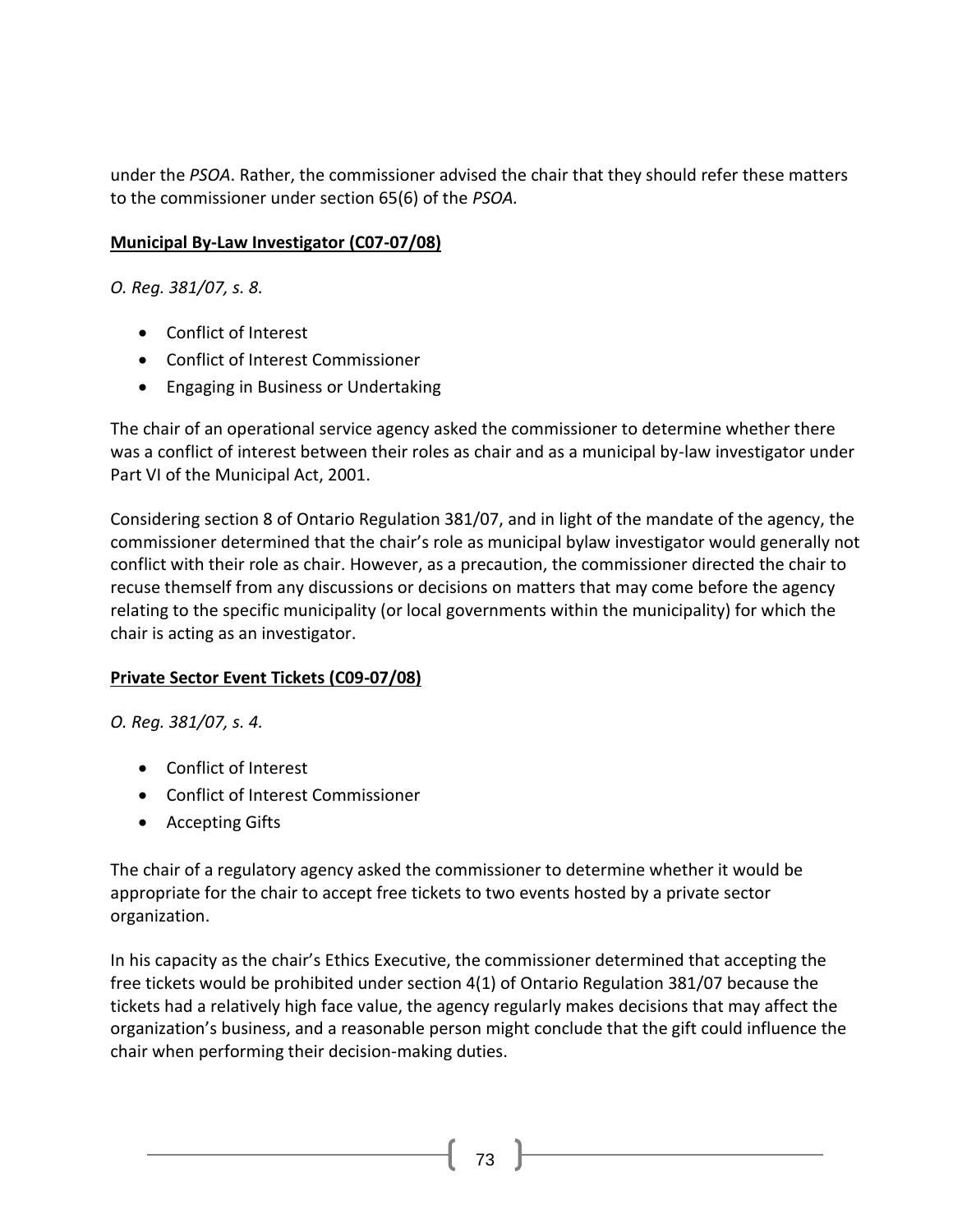The commissioner directed the chair not to accept the free tickets. The commissioner also advised the chair that the *PSOA* would not prohibit the chair from attending the events if they paid for the tickets. The chair confirmed that they would not accept the free tickets, but would pay for them if they decided to attend the events.

## **Lobbyist Role (C11-07/08)**

*O. Reg. 381/07, s. 8.*

- [Conflict of Interest](http://www.coicommissioner.gov.on.ca/category/type-of-ethical-matter/conflict-of-interest/)
- [Conflict of Interest Commissioner](http://www.coicommissioner.gov.on.ca/category/source-of-decision/conflict-of-interest-commissioner/)
- [Engaging in Business or Undertaking](http://www.coicommissioner.gov.on.ca/category/type-of-rule/engaging-in-business-or-undertaking/)

In their role as Ethics Executive, the chair of an adjudicative agency asked the commissioner for advice about a conflict of interest matter concerning a member of the agency. Specifically, the member had advised the chair that they worked on a part-time basis with two outside organizations, and that they acted as a registered lobbyist for both organizations.

The commissioner advised the chair that, in his view, the *PSOA* would not prohibit the member from working with the first organization, provided they recused themself from any discussions at the organization involving the Ontario government. The commissioner also advised the chair of his view that section 8 of Ontario Regulation 381/07 would prohibit the member from being involved with the second organization, since there is a conflict of interest between the member's adjudicative role and the second organization's primary function, which is to make representations to the Ontario government on policy issues. The commissioner stated that this conflict could not be resolved by the member's recusal. Further, the commissioner advised the chair that he believed the *PSOA* would prohibit the member from acting as a lobbyist with either organization.

The commissioner stated that to resolve the conflict, it may be the case that the member should either resign from the second organization and from his position as lobbyist with both organizations, or resign as a member of the agency. The member later advised the commissioner that they chose to resign from the agency.

## **Appointment Considerations (C13-07/08)**

*O. Reg. 381/07, s. 3 & 9.*

- [Conflict of Interest](http://www.coicommissioner.gov.on.ca/category/type-of-ethical-matter/conflict-of-interest/)
- [Conflict of Interest Commissioner](http://www.coicommissioner.gov.on.ca/category/source-of-decision/conflict-of-interest-commissioner/)